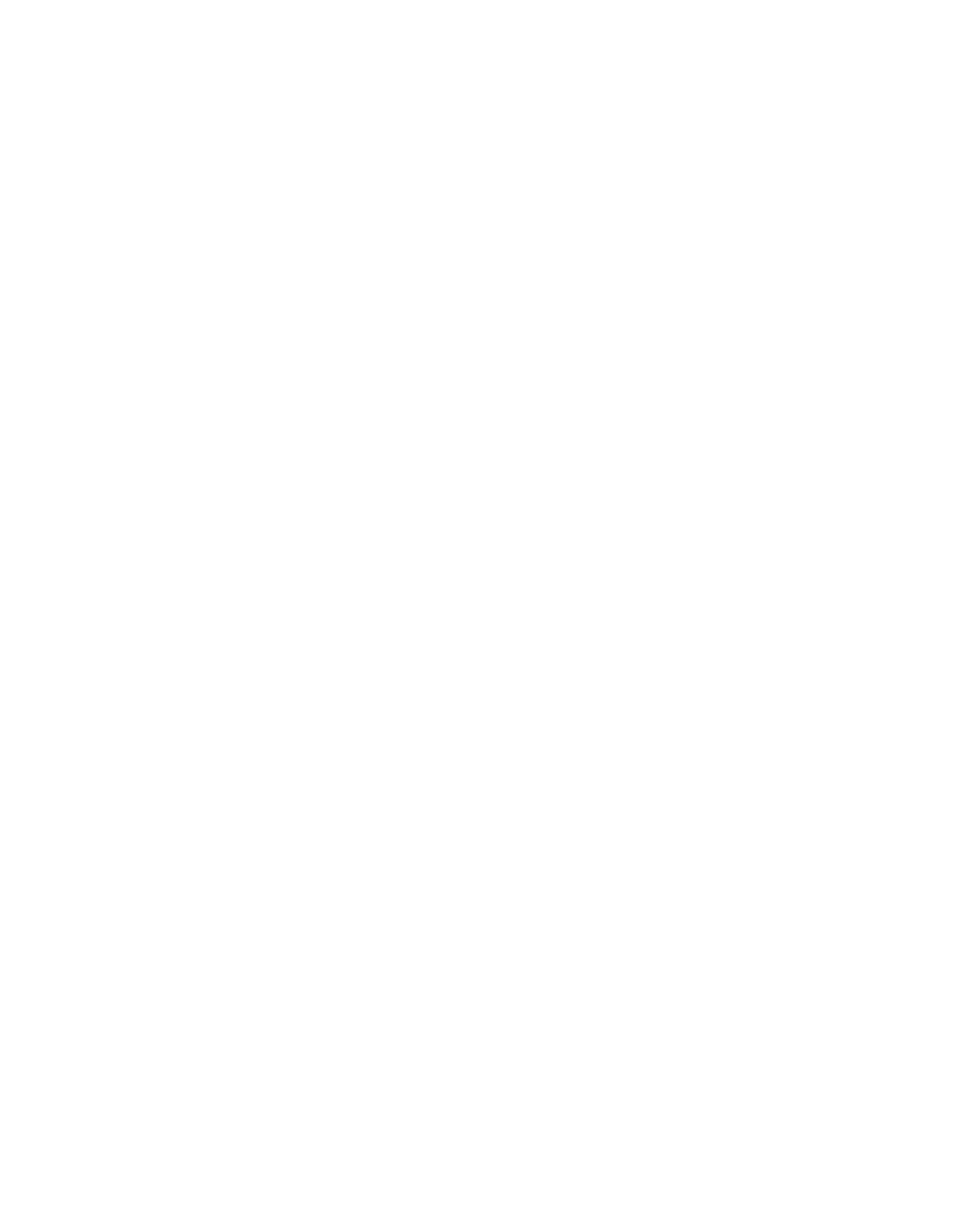## **Contents**

|                                 | iii-viii<br><b>Executive summary</b>                                                                                                                          |                                                 |  |
|---------------------------------|---------------------------------------------------------------------------------------------------------------------------------------------------------------|-------------------------------------------------|--|
| 1.                              | Introduction                                                                                                                                                  |                                                 |  |
| 1.1<br>1.2<br>1.3<br>1.4        | Background<br><b>Brief description of COMSUR</b><br>IFC's relationship with COMSUR<br>Route map to the report                                                 | 1<br>$\begin{array}{c} 2 \\ 3 \\ 3 \end{array}$ |  |
| 2.                              | <b>Approach and Methodology</b>                                                                                                                               |                                                 |  |
| 2.1<br>2.2<br>2.3<br>2.4        | Objectives and scope of the review<br>The analytical framework<br>The link between capacity and performance<br>Methodology                                    | 4<br>5<br>6<br>6                                |  |
| 3.                              | IFC's engagement with COMSUR on capacity                                                                                                                      |                                                 |  |
| 3.1<br>3.2                      | <b>IFC's investments in COMSUR</b><br>IFC's E&S engagement with COMSUR<br>Due diligence<br>3.2.1<br>3.2.2<br>Supervision and support for capacity development | 8<br>8<br>8<br>9                                |  |
| 3.3                             | Summary of key findings                                                                                                                                       | 10                                              |  |
| 4.                              | Overview of COMSUR's E&S management capacity                                                                                                                  |                                                 |  |
| 4.1<br>4.2                      | Governance structure and reporting lines<br>Evolution of management capacity:<br>Environmental management<br>4.2.1<br>4.2.2<br>Management of social issues    | 12 <sub>2</sub><br>12 <sub>2</sub><br>12<br>14  |  |
| 4.3<br>4.4<br>4.5               | Linkages between management of E&S aspects<br>The influence of corporate culture<br>Summary of key findings                                                   | 14<br>15<br>15                                  |  |
| 5.                              | <b>Environmental Management Capacity</b>                                                                                                                      |                                                 |  |
| 5.1<br>5.2<br>5.3<br>5.4<br>5.5 | People<br>Management systems<br><b>Resources</b><br>Culture<br>Summary of key findings                                                                        | 17<br>18<br>20<br>20<br>21                      |  |
|                                 |                                                                                                                                                               |                                                 |  |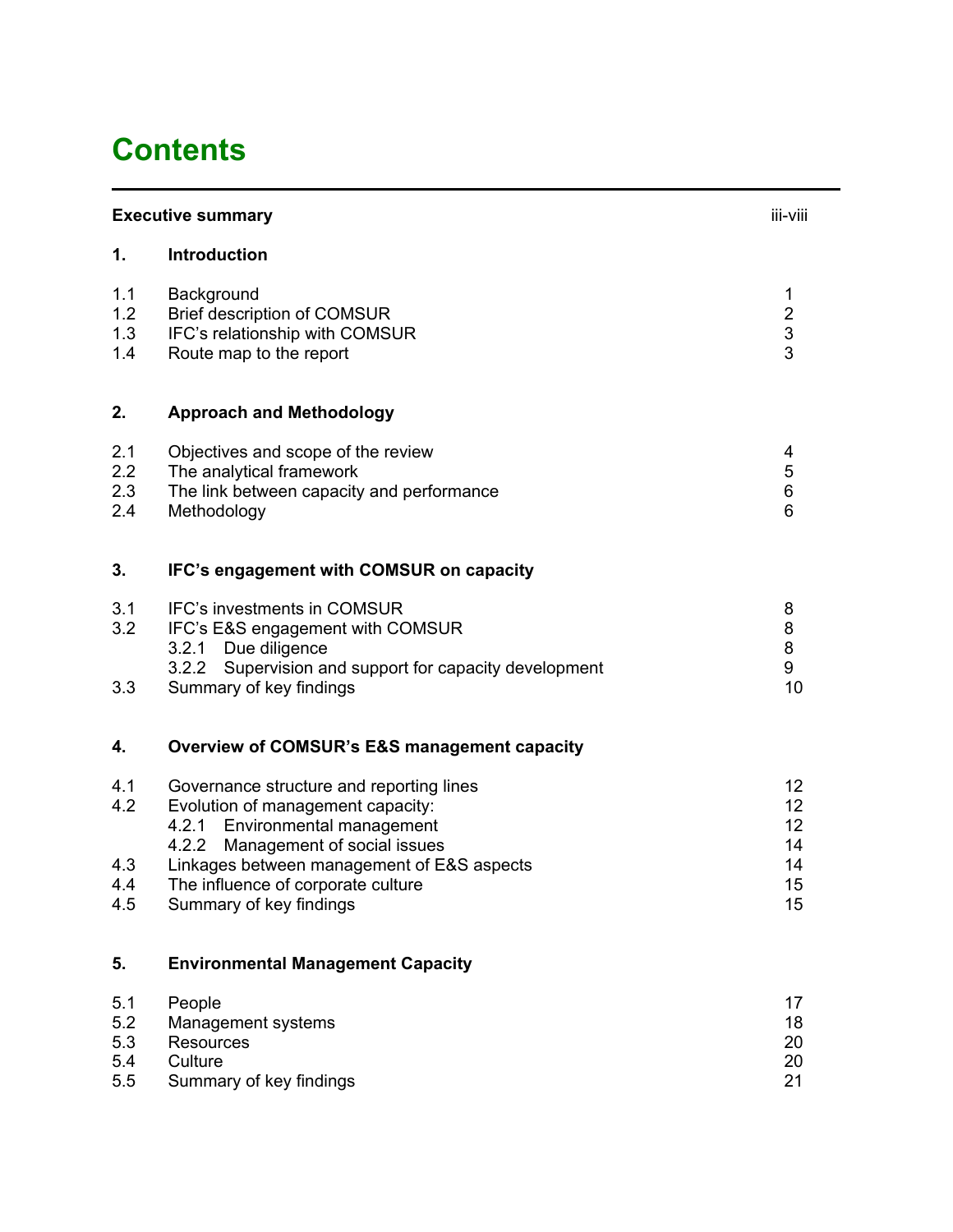## **6. Social Management Capacity**

| 6.1 | People                                    | 23 |  |  |
|-----|-------------------------------------------|----|--|--|
| 6.2 | Management systems                        | 24 |  |  |
|     | Structure<br>6.2.1                        | 24 |  |  |
|     | 6.2.2 Management procedures and tools     | 24 |  |  |
|     | 6.2.3 Community Development Program (CDP) | 25 |  |  |
|     | Communication<br>6.2.4                    | 26 |  |  |
| 6.3 | Resources                                 |    |  |  |
| 6.4 | Culture                                   |    |  |  |
| 6.5 | Summary of key findings<br>28             |    |  |  |

## **7. Recommendations**

| 7.1 | Cross-cutting issues                                 | 30  |
|-----|------------------------------------------------------|-----|
| 7.2 | Environmental management                             |     |
| 7.3 | Management of social issues                          | .31 |
| 7.4 | IFC's engagement with COMSUR on capacity development | 33  |

| Annex 1 | Communities and organizations consulted for the capacity review | 34 |
|---------|-----------------------------------------------------------------|----|
|         |                                                                 |    |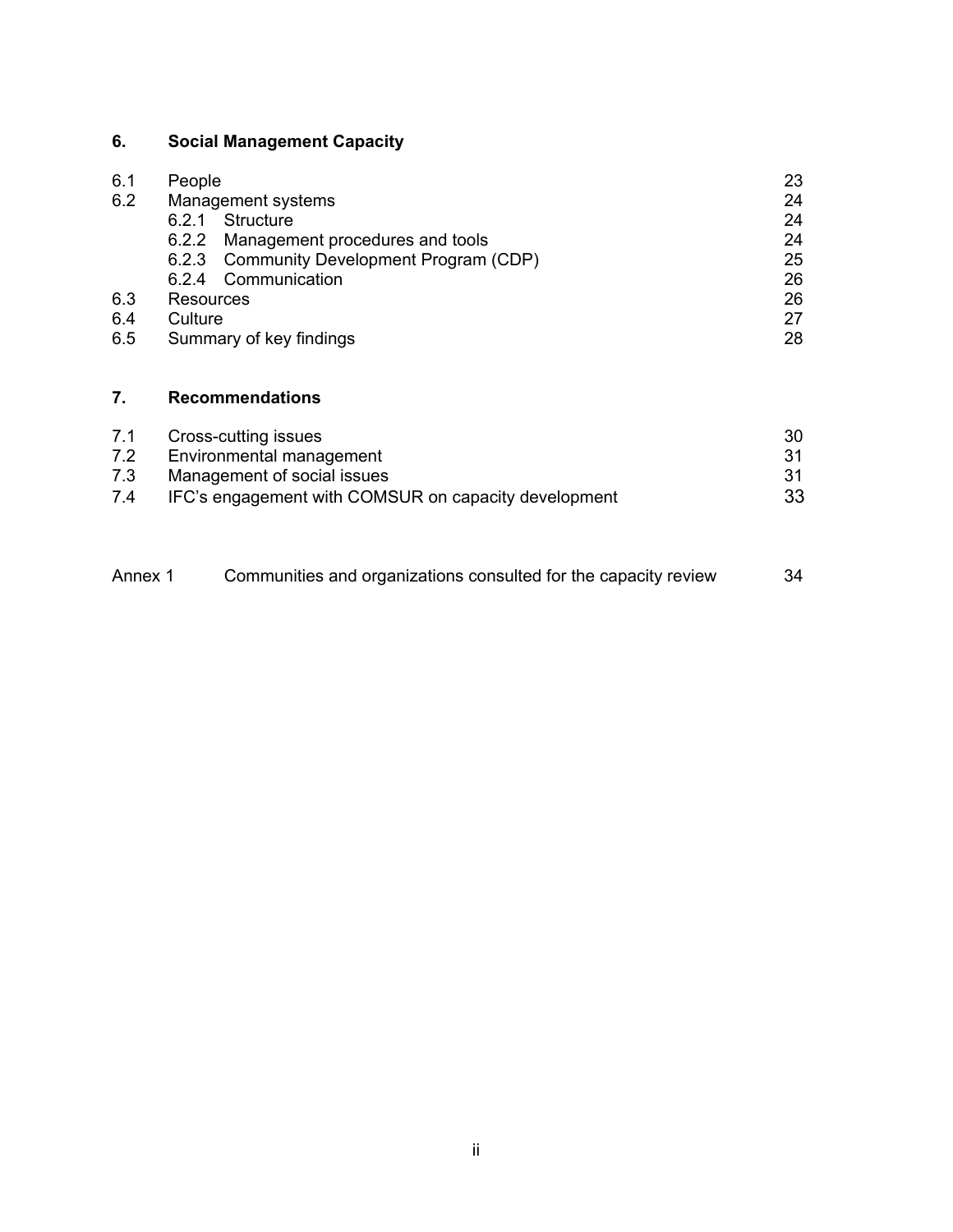#### **Introduction and background**

This independent review of the capacity of the Bolivian mining company Compañía Minera del Sur S.A. (COMSUR) to manage environmental and social (E&S) issues was undertaken in February and March of 2004, by the Office of the Compliance Advisor/Ombudsman (CAO).

It was initiated in response to a July 2003 complaint to the CAO from the Coordinadora de Pueblos Etnicos de Santa Cruz (CPESC), a Bolivian NGO, regarding the Don Mario mining project, which COMSUR operates. The complaint made a number of allegations against Don Mario. The CAO prepared an Assessment Report of its findings [\(www.cao](http://www.cao-ombudsman.org/)[ombudsman.org](http://www.cao-ombudsman.org/)) in relation to the issues raised in the complaint, and recommended that a capacity review be undertaken as a basis for reinforcing COMSUR's capacity to manage its engagement with communities.

The overall objective is to independently assess COMSUR's capacity for E&S management, and make recommendations on how capacity might be reinforced and supported as part of the ongoing relationship between COMSUR and the International Finance Corporation (IFC). One anticipated outcome of the capacity review is to enhance the basis for constructive and substantive engagement between COMSUR and communities local to its operations on E&S issues of mutual concern, to support improved E&S outcomes.

COMSUR is Bolivia's largest private mining company, with most of its operations situated in the remote Altiplano. IFC has provided longterm financing to COMSUR for over 17 years. In the past decade, IFC has been increasingly focused on the environmental and (more recently) the social aspects of COMSUR's operations.

There is no simple answer to the question of what would represent adequate E&S management capacity for COMSUR. While IFC routinely considers the ability of its clients to comply with environmental and social requirements, there is no explicit process whereby capacity is assessed systematically.

So the approach adopted for the capacity review builds upon the less formal approaches currently applied by IFC.

The findings and recommendations are based on a review of documents, visits to COMSUR's operational sites, interviews with COMSUR management and employees, and meetings with communities local to COMSUR's operations in Bolivia.

#### **Objectives and scope of the capacity review**

The objectives of the review are as follows:

- To develop a full understanding of COMSUR's E&S management capacity, to inform future planning and investment by IFC and COMSUR.  $\blacksquare$
- a, To understand the role of IFC and others in helping to reinforce COMSUR's capacity to date.
- a. To recommend measures to reinforce capacity and establish a sounder basis for enhancing social and environmental outcomes.

The scope of the capacity review includes COMSUR's corporate and operational level capacity, and their interactions with the IFC. It encompasses environmental and social aspects. Both are inextricably linked as many of the issues of greatest concern to mining communities relate to environmental contamination (real or perceived).

While the review presents a snapshot of capacity as of March 2004, it also considers the evolution of capacity within COMSUR over time, and COMSUR's aspirations with respect to the management of E&S issues. The scope of the review does not a compliance audit against IFC Safeguard Policies and guidelines or Bolivian legal requirements, as the initial CAO Assessment report had not raised concerns regarding compliance.

#### **The analytical framework**

Four basic elements of capacity are explicitly considered for the review: people, systems,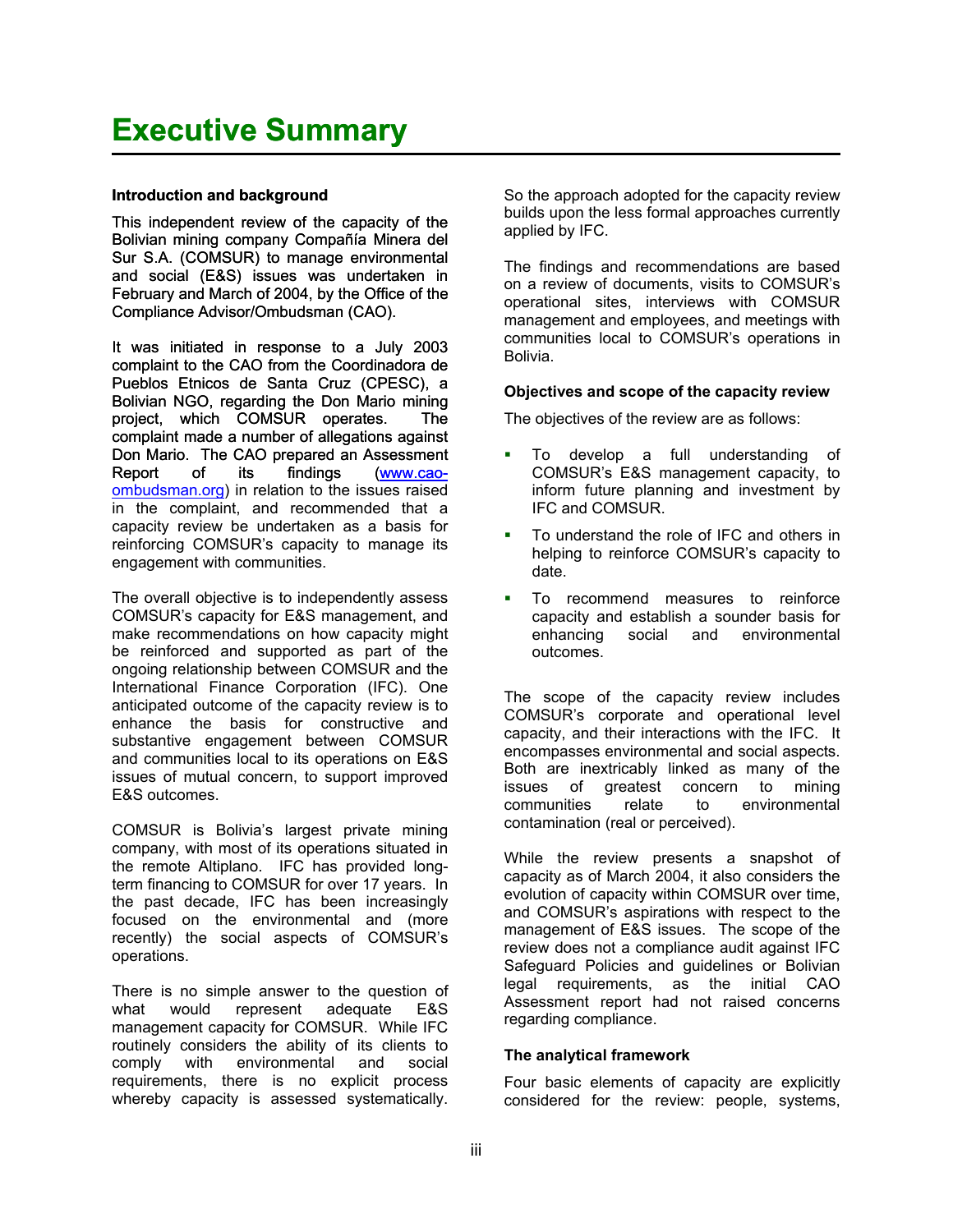resources and culture. Firstly, the number of *people* employed is considered (relative to the corporate and operational demands for E&S expertise), as is the requisite skills and adequacy of training. Secondly, the E&S *management systems* and procedures are reviewed, and the extent to which these are: understood by key staff and responsibilities clearly allocated; responsive to operational challenges; and implemented effectively.

The extent to which staff are empowered to effectively manage E&S issues is also considered. This partly relates to adequacy of *resources*, and the availability of sufficient funds to respond to key challenges. But it is also linked to corporate *culture*, a fourth factor, and the extent to which this is supportive of or creates barriers to E&S staff in performing their duties.

#### **Headline messages of the review**

The headline messages of the review with respect to COMSUR's capacity for managing E&S issues may be summarized as follows:

- a, The quality of COMSUR's staff with responsibility for E&S issues is generally high. They exhibit a high level of commitment, motivation and responsibility. COMSUR's capacity is not limited by the ability of its staff. However, training needs to be reinforced in some critical areas and social staff need to be more empowered in terms of their direct responsibilities and reporting line.
- $\mathbf{r}$ Management systems have been conceived and implemented for E&S issues, which include a commitment to continuous improvement. COMSUR's Social Management System (SMS) and its implementation needs to be strengthened through training and access to external expertise in specific areas.
- a, COMSUR's culture places a high value on catalytic innovation and learning in its core business practices. This same value is evident in its approach to environmental issues, but is more limited in its management of social issues.
- a, The review found positive evolutionary trends in COMSUR's management of E&S issues, including a shift from reactive to proactive responses to challenges.

However, on issues unrelated to compliance, progress appears to have been impeded during periods of depressed mineral prices .

 $\mathbf{r}$ COMSUR's evident commitment to environmental and social responsibility is not being reinforced by full and consistent engagement with communities in an open and transparent manner. To varying degrees, this has diminished the trust of many local communities in COMSUR.

#### **IFC's E&S engagement with COMSUR**

The review considers the extent to which IFC's engagement with COMSUR addresses the adequacy of its capacity to meet IFC's social and environmental obligations, either prior to investments being made (the due-diligence or environmental and social review period) or after the fact (through IFC's project supervision). The influence of IFC's engagement with COMSUR may be summarized as follows:

- a, To some extent, IFC considered the adequacy of COMSUR's capacity to meet its social and environmental obligations. The focus on capacity, with an explicit link between capacity and performance, was strengthened in the last three years.
- a, Pre-investment attention to COMSUR's capacity evolved from an ad-hoc approach with IFC's earlier investments, to a more substantive and systematic consideration of capacity. Similarly, the attention to capacity during supervision also became more systematic over time.
- $\mathbf{r}$ Despite the evolution within IFC of a more systematic approach to assessing and<br>encouraging the reinforcement of the reinforcement of COMSUR's E&S capacity, IFC did not become substantively or directly involved in follow-up initiatives to enhance capacity. Given the unequaled set of experiences that IFC's E&S professionals have, they are uniquely placed to play a more direct role in the reinforcement of COMSUR's capacity.
- ı IFC should consider more systematically the adequacy of its clients' capacity at the preinvestment stage and link this to specific requirements to enhance E&S capacity. These can then become a condition of any future loan and be subject to IFC's routine supervision efforts.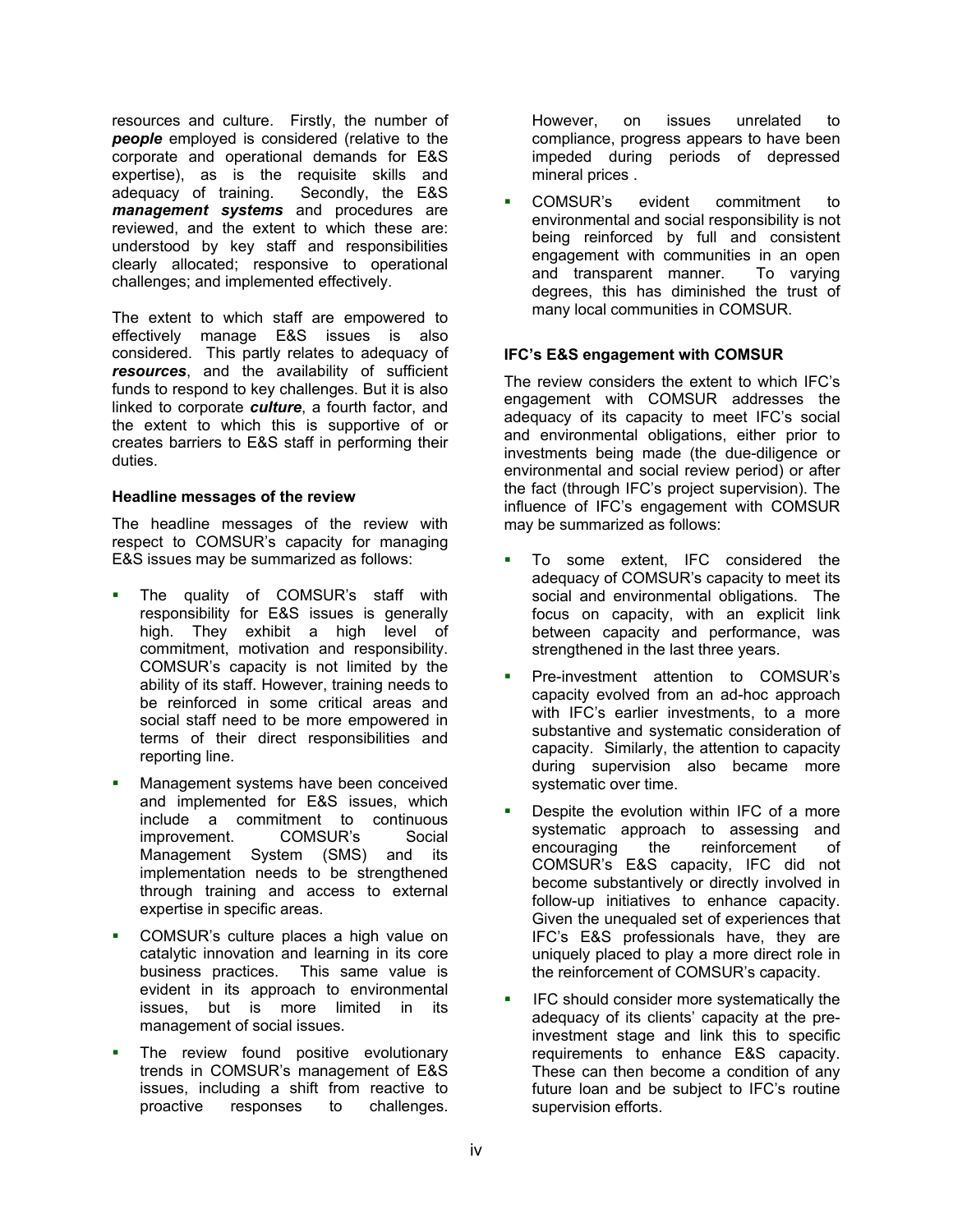#### **COMSUR's Environmental management capacity**

There is much to commend COMSUR's approach to and capacity for environmental management, which may be summarized as follows:

- a i COMSUR has assembled a high quality team for the management of environmental issues with strong capacity, a commitment to excellence and high levels of personal responsibility.
- $\mathbf{u}$ There is a good understanding of key environmental challenges and capacity to deal with these challenges.
- $\blacksquare$ The COMSUR Environmental Management System (EMS) is responsive to key issues while providing a consistent framework across all operations. The management structure allows for considerable flexibility.
- a, COMSUR has a strong commitment to going beyond compliance, irrespective of legal obligations, subject to financial performance. The company approach is prevention oriented with a focus on risk reduction or elimination.
- a, In general, there is strong collaboration with social staff. Locally this includes shared delivery of environmentally oriented programs of education, social infrastructure, and tree-planting.

The review also identified a number of areas for improvement, which are referred to in the recommendations section.

#### **COMSUR's Social management capacity**

Overall, the review identified several positive findings regarding the management of social issues, which may be summarized as follows:

- $\blacksquare$ The social staff have an appropriate background and training for community relations work, and all are capable, enthusiastic and demonstrate a high level of commitment to their work. They have a strong basic capability, with potential for further growth and professional development.
- a i The staff are knowledgeable about the key social challenges they face and have a good

working knowledge of the challenges faced by communities (even if capacity to deal with these challenges needs to be strengthened).

- a. COMSUR's investment in the development of a Social Management System represents a progressive attempt to professionalize the handling of social issues and community relations.
- a i The company's recent move towards a 5 year planning process represents a substantial financial commitment and a quantum leap in the ability of both COMSUR and local communities to do forward planning.
- a. COMSUR have made genuine efforts to move from the paternalistic approach to community assistance used in the past, to more participatory approaches, and from a reactive to a proactive mode with regards to community engagement.

Several areas for improvement are identified, as outlined in the recommendations section.

#### **Recommendations**

Collectively, the recommendations (if implemented) should help to address important issues for COMSUR and its local communities that include:

- a, The gap between the public perception of COMSUR's environmental management and related environmental risks (which is often negative), and the generally robust approach to managing environmental issues and aspects that is evident within COMSUR's operations;
- $\blacksquare$ Linked to the first bullet point, the limited exchange of information, consultation and deeper forms of engagement between COMSUR and local communities on environmental and social issues and risks;
- ×. The informal and inconsistent approach to handling environmental and social complaints across COMSUR's operations, which affects the predictability of process and can encourage 'speculative complaints' without foundation; and
- ×. The critical need to build trust between COMSUR and local communities to provide a basis for participatory community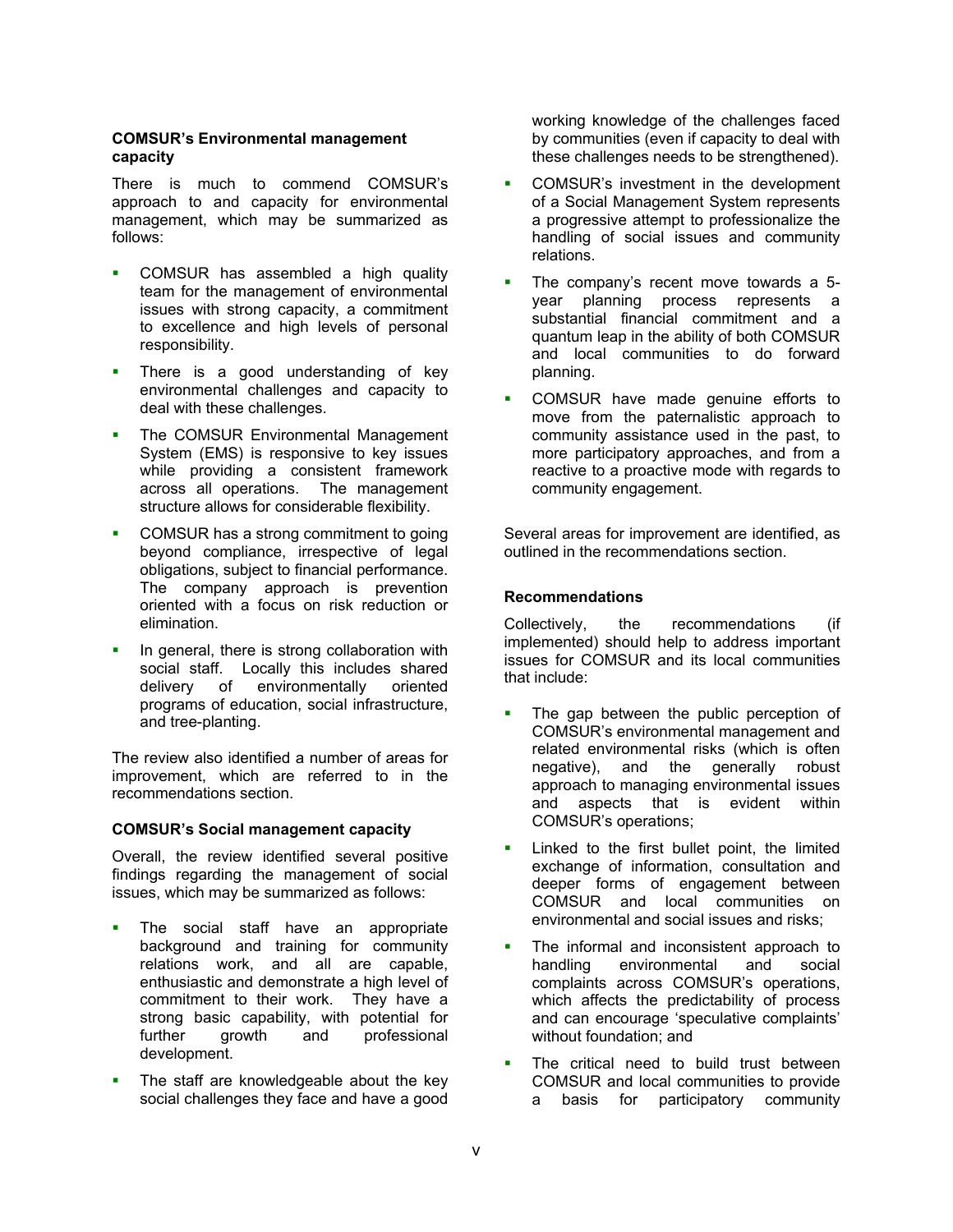development planning and foster ongoing relationships of mutual benefit.

A number of recommendations are applicable to the management of both E&S issues and are presented as cross-cutting. Recommendations specific to environment and social management are presented in turn. Finally, a number of recommendations for how IFC engages with sponsors on capacity issues are also presented. Each recommendation (in green italicized text) is preceded by a finding that identifies areas for improvement.

#### *Cross-cutting recommendations*

Current mechanisms for dealing with complaints are informal, inconsistent and are sometimes undermined by residual paternalism. *It is recommended that COMSUR develop and publicize as a matter of priority a complaint resolution process that is transparent and predictable. Where complaints are legitimate, the remedial actions by COMSUR should be clearly communicated as mitigation efforts.*

Inadequate communication is a recurring theme in several of the review findings, and highlights the need for COMSUR to reinforce information exchange, transparency, and engagement with communities. *COMSUR should strengthen its relationships with communities through adopting a more open and transparent approach to engagement on E&S issues of mutual concern. This aspect is also reflected in some of the issue specific recommendations.*

Current emergency response plans do not recognize the need for direct involvement of the local population. *COMSUR should examine when and how the local population should be informed, engage with communities to discuss emergency issues of mutual concern, and explicitly integrate involvement of communities into emergency response plans.*

E&S staff within operations have limited access to external expertise and would benefit from greater exposure to the innovation that international consultants can facilitate. *In specific areas that the capacity review has highlighted (risk communication, resultsbased community development planning,* 

*social assessment, and participatory approaches) COMSUR should catalyze the acquisition and dissemination of skills across the company by bringing in external experts knowledgeable of international best practice to provide training and instruction.*

COMSUR's approach to recruitment, performance appraisal and dismissal of E&S staff is currently too informal.*COMSUR should institute a formal process whereby the recruitment, performance appraisal and dismissal of Environmental and Social Coordinators is managed jointly among the General Superintendent of an operation, the corporate Environmental Manager/ Social Manager and the Vice-President of Operations, with managerial responsibility residing with the General Superintendent.*

#### *Environmental management*

The benefits of the strong collaboration between environmental and social staff are often undermined by not providing adequate information and assurances to communities. *It is recommended that COMSUR develop methods and procedures to achieve greater engagement with communities on environmental matters with an emphasis on providing information in a transparent and participatory manner. COMSUR should also actively involve community representatives in environmental monitoring and dialogue regarding environmental risks.*

Environmental monitoring schemes (as specified in the Environmental Licenses for each operation) have not always been adapted to changes induced by the evolution of mining operations. *It is recommended that COMSUR revisit monitoring regimes periodically and systematically, and ensure they are inherently flexible and responsive to the environmental changes that can take place over the life of an operation.*

Understanding of some of the specific requirements of ISO 14001 needs to be reinforced among environmental staff to support COMSUR in pursuing certification. *COMSUR should undertake a gap analysis between current management provisions and ISO 14001 for each operation so that staff can be fully aware of the tasks ahead of them. Additional training should be provided to*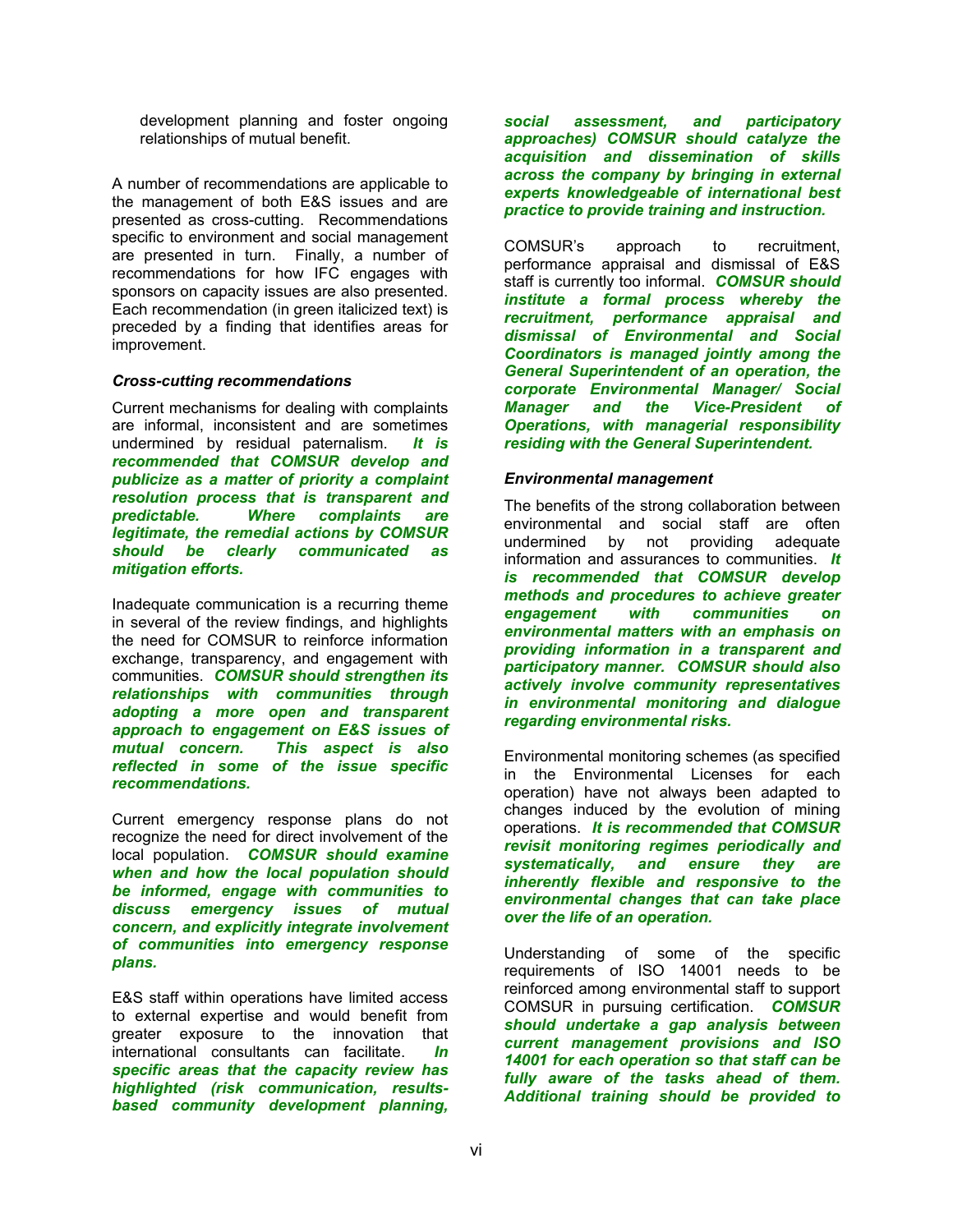#### *ensure capacity in any areas identified as problematic.*

#### *Management of social issues*

Ongoing training and capacity building for social staff are not formalized in the SMS, and there is a need to strengthen specific skills and areas of expertise*. It is recommended that training and continuous learning and improvement be integrated into the SMS, and financial resources provided to support external expertise to build in-house capacity (in participatory methods, social assessment methods, etc.)*. Public consultation does not consistently extend

Social staff are less empowered than their environmental counterparts, have less direct responsibility for achieving goals and implementing policy, and do not report directly to senior management. *It is recommended that COMSUR institute a similar reporting structure and accountability for operational Social Coordinators as for Environmental Coordinators, to strengthen the role of social specialists within operations and the company's capacity overall to implement its SMS. The appointment of a Social Manager may be a necessary component of strengthening the corporate level capacity.*

Social criteria are not consistently or effectively integrated into the analysis supporting project decision-making at operations. *It is recommended that the SMS and EMS be revised to strengthen the formal integration of social criteria into project decision-making at an early stage, with adequate training for senior and area managers to understand the value and application of such integration. Related training should also be provided to social specialists.*

Greater consistency and transparency are needed on aspects of COMSUR's social policy and its implementation in order to improve communication and stakeholder confidence. *In order to build trust with communities and facilitate a non-dependent development process, greater clarity is needed on a number of issues, such as the identification of social area of influence or responsibility, and criteria for participation in community development programs.* 

#### *COMSUR should revise and update its social policy as practice has superceded some existing policy commitments.*

SMS processes for setting measurable goals, monitoring, and continuous learning and innovation should be strengthened. *It is recommended that at the SMS and community project implementation level, a concerted effort be made to build capacity in processes to measure performance and effectiveness of activities against the larger goals of the company and the social policy.*

to the affected population as a whole, and as a result consultation and engagement are not always fully effective. *It is recommended that COMSUR deepen its processes of public consultation to ensure broader, informed participation by the affected population as a whole. Where necessary, implementation schedules and level of effort must be adjusted to take account of the requirements for such consultation practices.* 

Social staff are isolated professionally and working in difficult and stressful situations at the same time as they are developing and learning to apply the SMS.*To reduce the professional isolation of social staff and strengthen learning opportunities across the company, it is recommended that COMSUR formalize opportunities for sharing of ideas, experiences and learning between social specialists, through regular meetings, site visits, and training programs.* 

#### **Recommendations for IFC's engagement on capacity issues**

IFC is uniquely placed to play a more direct role in the reinforcement of COMSUR's capacity, depending on its own capacity constraints. *While IFC's experience in managing social issues (in particular) makes it well placed to assist in the development of such capacity, IFC's social specialists have to contend with the pressing demands of due diligence and supervision. It is recommended that IFC explores the potential to form strategic partnerships to support sponsor learning and innovation on E&S capacity.*

IFC should consider more systematically the adequacy of capacity at the pre-investment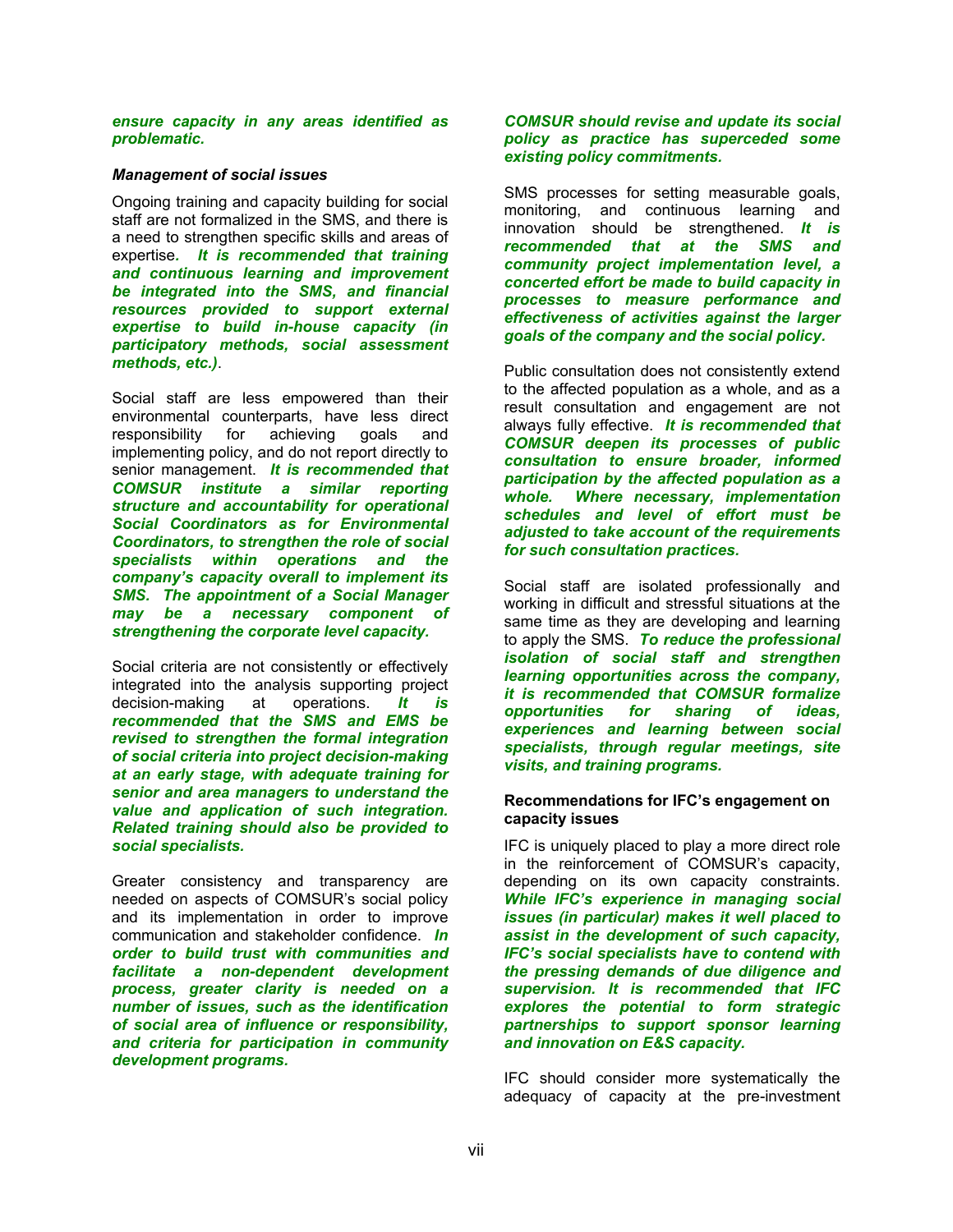stage and link this to specific requirements to enhance E&S capacity. This is consistent with the recommendations of the 2003 CAO Review of IFC's Safeguard Policies. *By adopting a more systematic consideration of sponsor capacity at the due diligence stage, areas of capacity in need of support could be identified and become a condition of any future loan, and subject to IFC's routine supervision efforts. IFC should also explore mechanisms for rewarding sponsors that exhibit superior capacity and performance over time, relative to riskier sponsors.*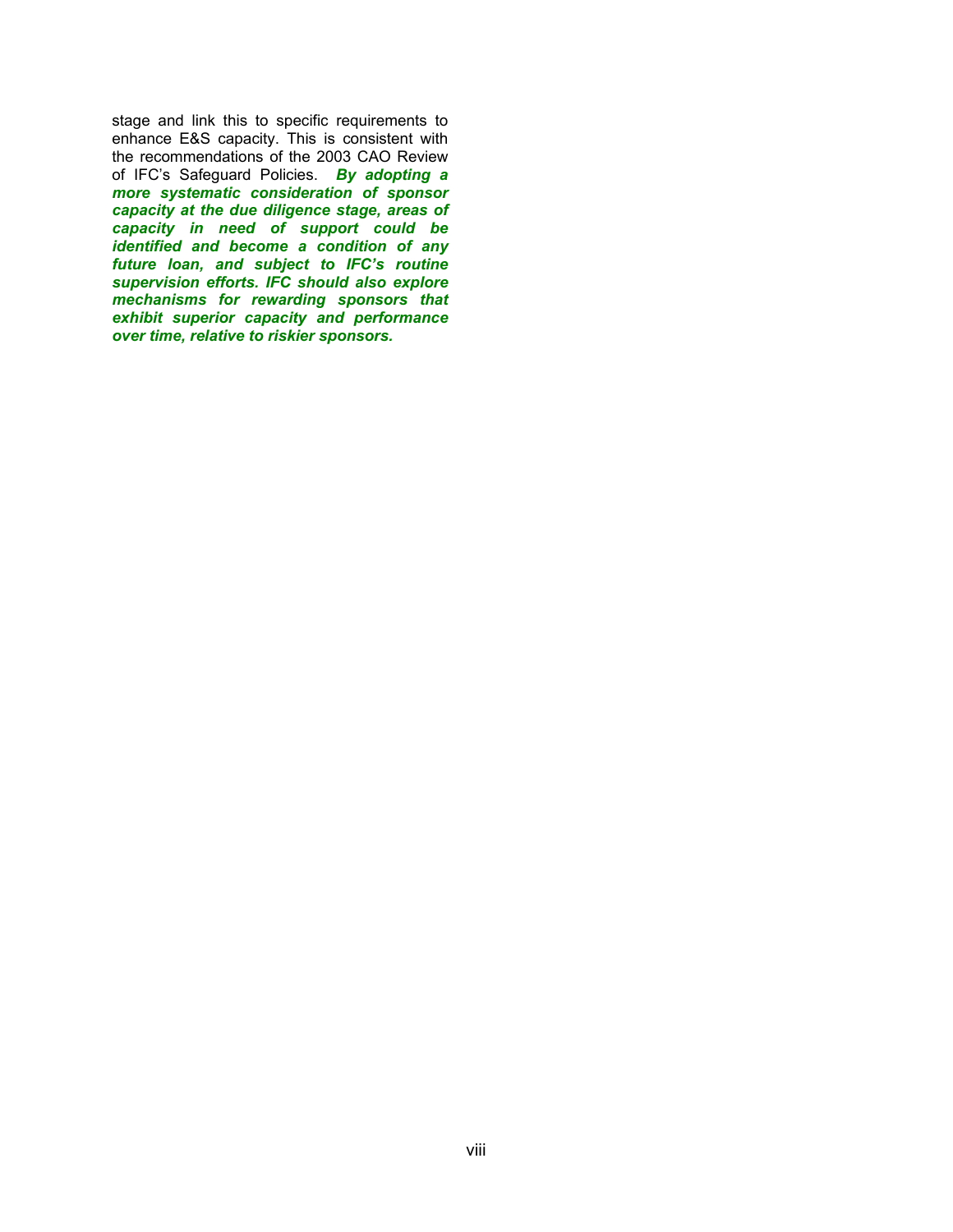This independent review of the capacity of the Bolivian mining company Compañía Minera del<br>Sur S.A. (COMSUR) to manage environmental and social issues was undertaken in Feb ruary and March of 2004, by the Office of the Compliance Advisor/Ombudsman (CAO), the his independent review of the capacity of the Bolivian mining company Compañía Minera del external accountability office of the International Finance Corporation (IFC). It is based on a seriesof structured interviews with COMSUR employees<sup>1</sup> and meetings with communities local to COMSUR's operations in Bolivia, a review of documents provided by COMSUR and the IFC (an investor in COMSUR), and direct observations at COMSUR's operational sites.

The overall objective was to independently assess COMSUR's capacity, with the intention of making recommendations for how capacity might be reinforced and supported as part of the ongoing relationship between COMSUR and the IFC. The anticipated medium to longer-term outcome of the capacity review is to enhance the basis for constructive and substantive engagement between COMSUR and communities local to its operations on environmental and social (E&S) issues of mutual concern, to support improved E&S outcomes.

## **1.1. Background**

The capacity review was initiated in response to a complaint to the CAO. In July 2003, the CAO received a complaint from the Coordinadora de Pueblos Etnicos de Santa Cruz (CPESC<sup>[2](#page-10-1)</sup>), a Bolivian NGO, regarding the Don Mario mining project, located within the Municipality of San Jose de Chiquitos. The complaint alleged that: the original Environmental Impact Assessment (EIA) was flawed (as it had not adequately considered the ecological sensitivity of the project area); that the consultation process for the project was inadequate; that Indigenous Peoples Development Plans (IPDPs) should have been prepared for local indigenous communities; and that there had been no compensation for the profound social and environmental impacts of the project.

In response, and under the auspices of its Ombudsman role, the CAO prepared an Assessment Report of its findings in relation to the allegations and concerns raised in the complaint<sup>[3](#page-10-2)</sup>. In summary, the Assessment report:

- $\blacksquare$ Noted the significant ecological concerns of local communities (particularly in relation to tailings and wastewater management), which are at odds with Don Mario's application of state-of-the-art technology to meet international standards, and urged that the different perspectives on risks be placed at the core of Don Mario's community dialogue, outreach and consultation;
- $\blacksquare$ Indicated that the consultations on the EIA did not meet a standard that CAO considered to be acceptable, and that COMSUR's capacity for consultation should be reinforced;

<sup>————————————————————&</sup>lt;br><sup>1</sup> Both in COMSUR's corporate headquarters in La Paz and at several operational sites.

<span id="page-10-1"></span><span id="page-10-0"></span> $2$  CPESC is an autonomous indigenous organization that represents the rights of four indigenous groups that in turn represent the rights of indigenous peoples (Chiquitano, Ayoreo, Guarani and Yuracare-Mojeno). The OICH (Organizacion Indigena Chiquitana) is the legal representative of the Chiquitanos, and encompasses six Tierras Comunitarioas de Origen (TCO – or Indigenous Community Land), including the Turabo TCO. This land includes the five indigenous communities nearest to Don Mario. 3

<span id="page-10-2"></span>A copy of the Assessment report may be obtained from [www.CAO-Ombudsman.org](http://www.cao-ombudsman.org/)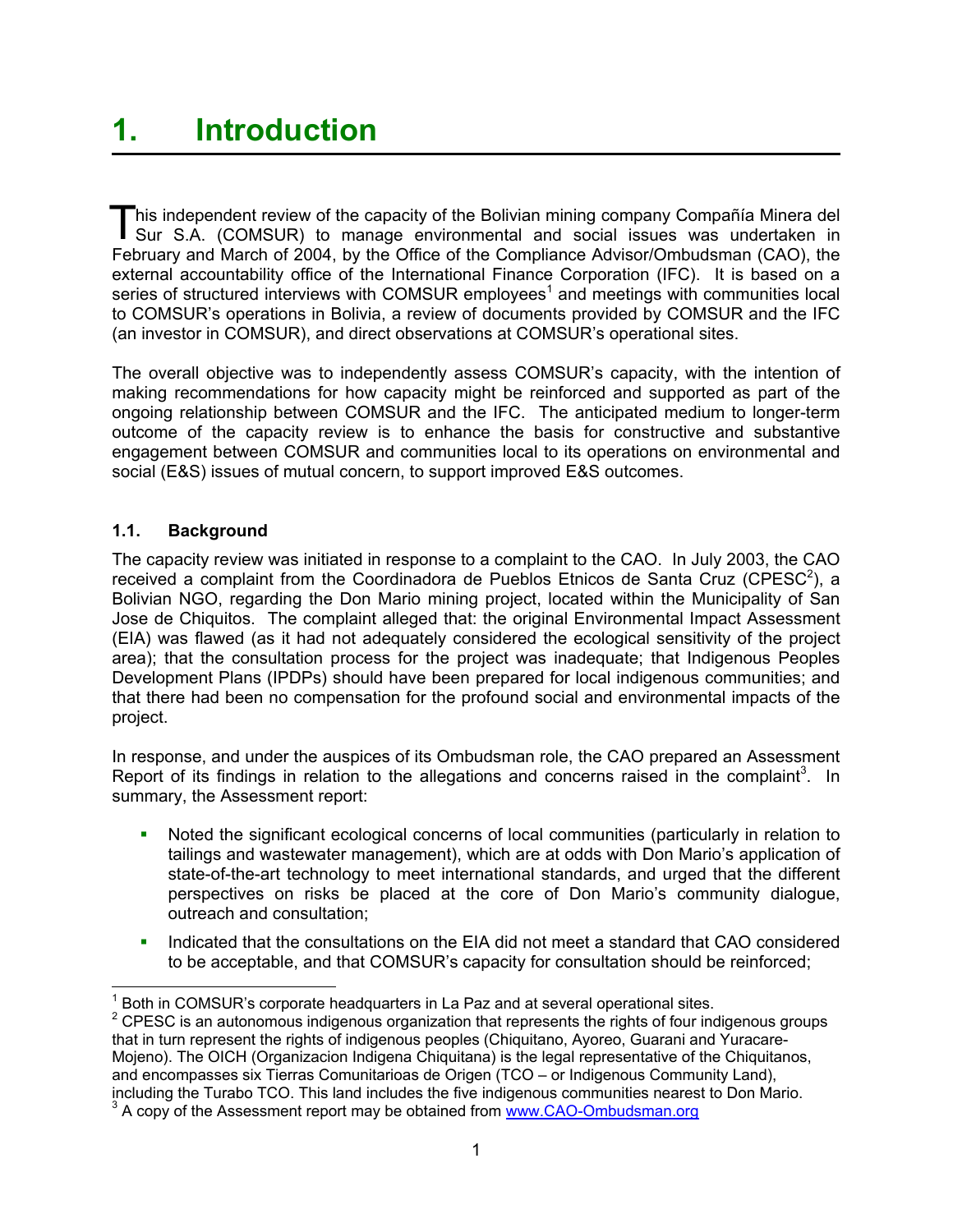**Recognized that IFC's opinion that the Indigenous Peoples Policy should not apply, as** the project resulted in no direct impacts (and indirect impacts were limited), was consistent with current practice and interpretation, but observed that this would have been best addressed through a broader consultative process.

The absence of direct environmental and social impacts on indigenous communities was the reason that Indigenous Peoples Development Plans had not been prepared, and that compensation measures had not been provided. However, the assessment report also noted that the tensions between Don Mario's perspective on community engagement as a "favor" and community perspectives on community engagement as a "right" (by virtue of being impacted) should be resolved through bolstered participatory community development plans.

The need to enhance COMSUR's capacity (for example, for consultation and participatory community development) was raised in a number of places within the Assessment report. The full text of the complaint and the CAO's response is outlined in detail within the Assessment Report, but the recommendations most pertinent to the capacity review are as follows:

- a i In light of IFC's historical investments and equity stake in COMSUR, the CAO believes that IFC should considerably augment its assistance and technical support to help COMSUR further develop social capacity and that creative approaches be deployed. The CAO considers this urgent, specific to Don Mario, but also company wide.
- $\blacksquare$ The CAO believes that IFC should think creatively about the structure of future proposed project financing to allow for investment in this management capacity and to ensure that COMSUR has adequate working capital to increase investments in its social infrastructure.
- $\blacksquare$ The CAO recommends that an independent baseline review<sup>4</sup> of environmental and social management capacity (hereafter referred to as a capacity review) be carried out and that its results inform future planning and investment by IFC and COMSUR.
- a i More broadly, the capacity review may support IFC as it reassesses the best way to undertake supervision and monitoring given the resource constraints compounded in recent months with reorganizations of its Environmental and Social Development Department that leave fewer specialists available for large and intricate supervision tasks.

This capacity review responds primarily to the third bullet point, but in turn may influence the level of support from IFC to COMSUR to reinforce social or environmental capacity.

## **1.2. Brief description of COMSUR**

COMSUR is a privately-owned Bolivian mining company that was founded in 1962. It is wholly owned by Minera S.A., a holding company incorporated in Panama, in which IFC has an 11% equity stake. COMSUR is Bolivia's largest private mining company, with most of its operations situated in the remote Altiplano (at over 4000 meters above sea level) producing zinc, lead, tin

<span id="page-11-0"></span><sup>————————————————————&</sup>lt;br><sup>4</sup> The term 'capacity review' is more appropriate than 'baseline audit' (as called for in the CAO Assessment report on Don Mario) in the context of looking at COMSUR's capacity for managing environmental and social issues, which is not legally prescribed.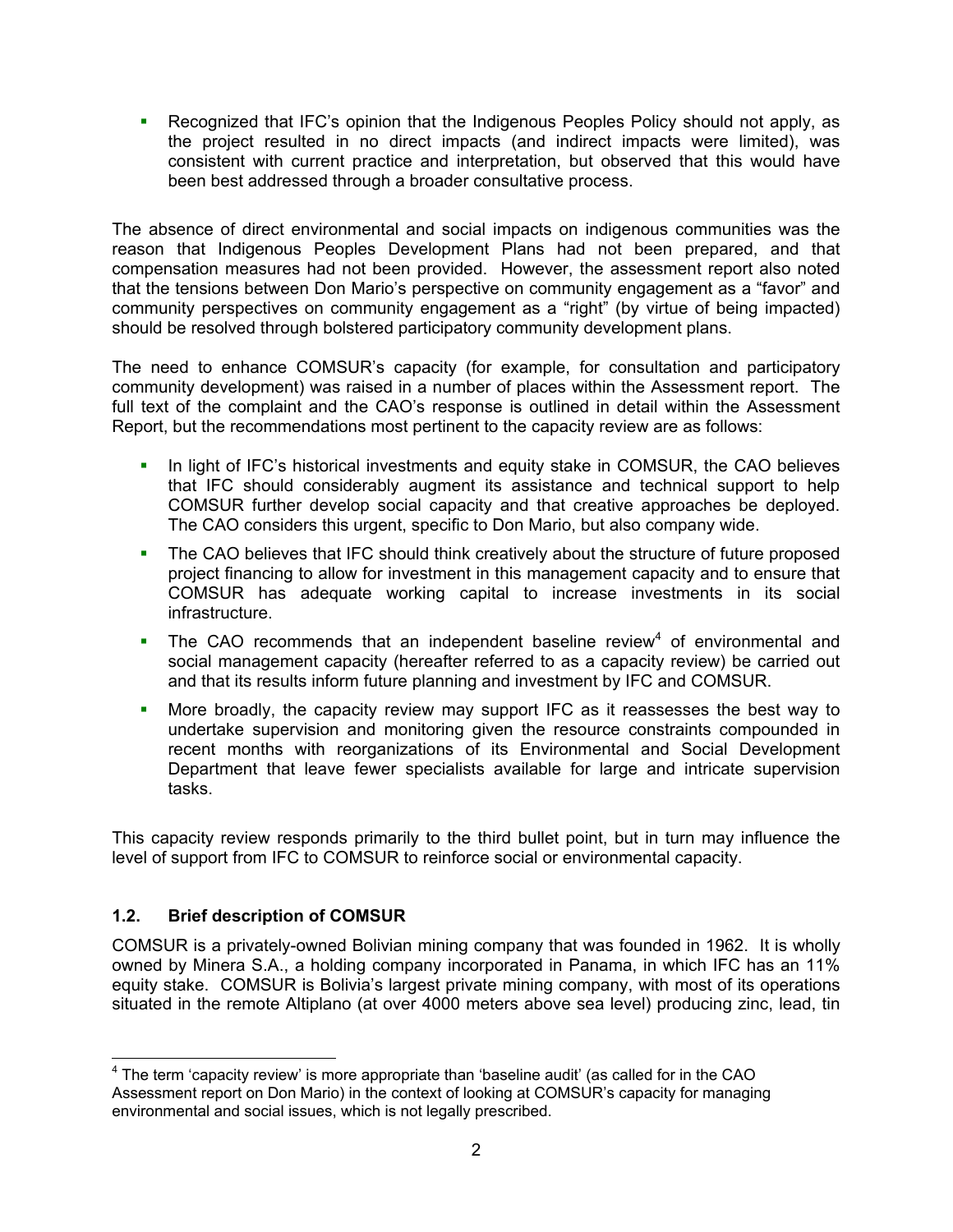and silver concentrates. COMSUR also have an interest in and operate a gold mine in the subtropical lowlands close to the Brazilian border.

From the modest beginnings of a 150 tonnes per day (tpd) zinc operation at Porco, COMSUR gradually expanded and the combined capacity of its operations today is 5000 tpd. The granting of the Bolivar concession to COMSUR in 1993 by the state-owned COMIBOL (Corporación Minera Boliviano) was the first such public-private partnership in Bolivia, with support from the IFC, and marked a decade of expansion. Today COMSUR's active operations are mostly located close to two traditional mining towns in the Altiplano. Within an hour's drive of Potosi, COMSUR operates a cluster of zinc-lead-silver underground mines and the Don Diego mill, the COMCO heap leach silver operation, and the Porco zinc-lead-silver underground mine and mill. Near the town of Oruro, COMSUR operates the Colquiri zinc-tin underground mine and mill, the Bolivar underground zinc-lead-silver underground mine and mill, and Vinto tin smelter. The Don Mario gold mine (which produces gold as bullion) is located in the sub-tropical lowlands near the border with Brazil, 176 km to the north-east of San Jose de Chiquitos.

### **1.3. IFC's relationship with COMSUR**

IFC has provided long-term financing to COMSUR for over 17 years, through a succession of five loans, the first in 1986 and the most recent in 1999. For the past decade, IFC has been increasingly focused on the environmental and (more recently) the social aspects of COMSUR's operations. This interest stemmed from the existence of an environmental review function within IFC to oversee the environmental performance of its investments dating from the early 1990's. The attention to environmental and social matters increased significantly from 1996 with the first recruitment of social specialists, the subsequent strengthening of IFC's environmental and social Safeguard Policies, and related review procedures and guidelines. The relationship between IFC and COMSUR, and specifically their historical interactions on environmental and social issues, is pertinent to the question of capacity within COMSUR. In particular, the existence of and adequacy of capacity within COMSUR to meet the environmental and social obligations which are a condition of IFC involvement are relevant to the review.

#### **1.4. Route map to the report**

This introductory section is followed in section 2 by a description of the overall approach adopted for the review and the analytical framework applied. In section 3, IFC's historical involvement with COMSUR is discussed, including its various investments and related due diligence and supervision requirements (as prescribed by IFC's Environmental and Social Review Procedure). Section 4 presents an overview of COMSUR's capacity for managing E&S issues, both at the corporate and the operational levels, and discusses the influence of corporate culture. Sections 5 and 6 present a discussion of the environmental (section 5) and social (section 6) management capacity of COMSUR respectively. Finally, section 7 presents recommendations for reinforcing COMSUR's management capacity and IFC's engagement with clients on capacity issues.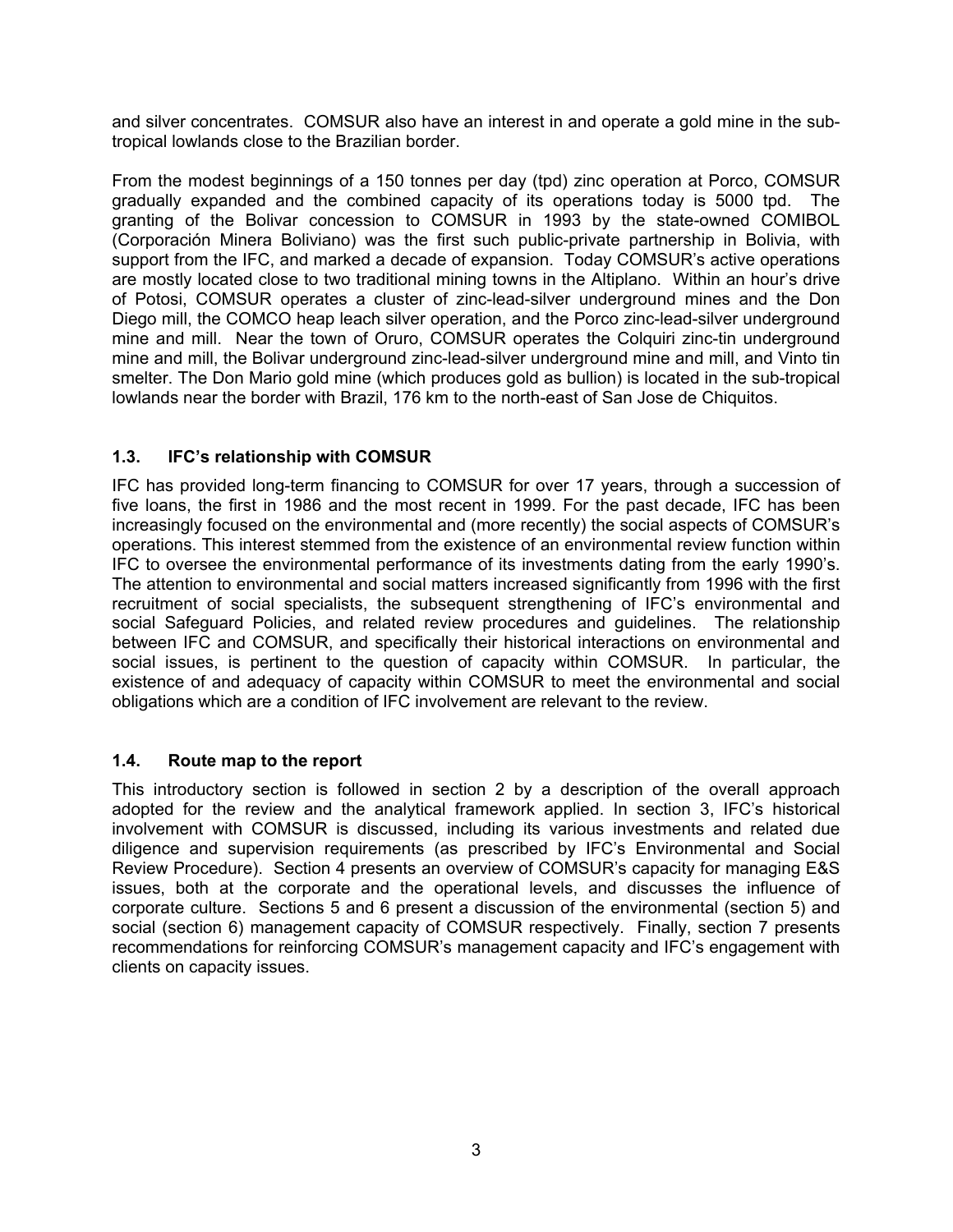This section briefly describes the approach to and methodology for the review of COMSUR's capacity for managing E&S issues. There is no simple answer to the question of what would represent adequate E&S management capacity for COMSUR at either the corporate or operational levels. While IFC routinely considers the ability of its clients (project sponsors) to comply with the environmental and social requirements embodied in its policies and guidelines, the strongest emphasis historically was on the adequacy of pollution control technologies and, more recently, the existence of management systems. Since 2001, IFC has administered a management capacity questionnaire to sponsors that elicits information on some of the factors that contribute to capacity, including resource allocation and training, but there is no explicit process whereby capacity is systematically assessed. So the approach outlined below builds upon the less formal approach to reviewing capacity currently applied by IFC.

#### **2.1. Objectives and scope of the review**

The objectives of the capacity review were as follows:

- To develop a full understanding of COMSUR's environmental and social management capacity, to inform future planning and investment by IFC and COMSUR.  $\mathbf{E}^{(1)}$
- To understand the role that IFC (or other external parties) has played in helping reinforce COMSUR's capacity to date, through processes such as environmental and social review and supervision.
- a i To recommend remedial measures if capacity is found to be lacking, to reinforce existing capacity and establish a sounder basis for enhancing social and environmental outcomes in the longer-term.

The scope of the capacity review included COMSUR's corporate and operational level capacity, and their interactions with the IFC. It also encompassed environmental as well as social aspects. The two are inextricably linked as many of the issues of greatest concern to communities in the vicinity of mining operations are linked to environmental contamination (real or perceived). The review explicitly assessed adequacy of capacity to effectively implement IFC's Safeguard Polices and guidelines, as well as COMSUR's internal E&S policy commitments.

The review also considered the evolution of capacity within COMSUR, not just a snapshot of capacity as of March 2004, as the question of adequacy of future capacity needs to reflect on improvements in capacity over time. The scope of the review did not include a compliance audit against IFC Safeguard Policies and guidelines or Bolivian legal requirements, as the initial CAO Assessment report had not raised concerns regarding compliance.

Finally, adequacy of capacity is also partly dependent on the aspirations of COMSUR with respect to the management of E&S issues – whether they aspire to exemplify international best practice or to comply with national legal obligations and the requirements imposed by their association with IFC. This was also explicitly factored into the review of COMSUR's capacity.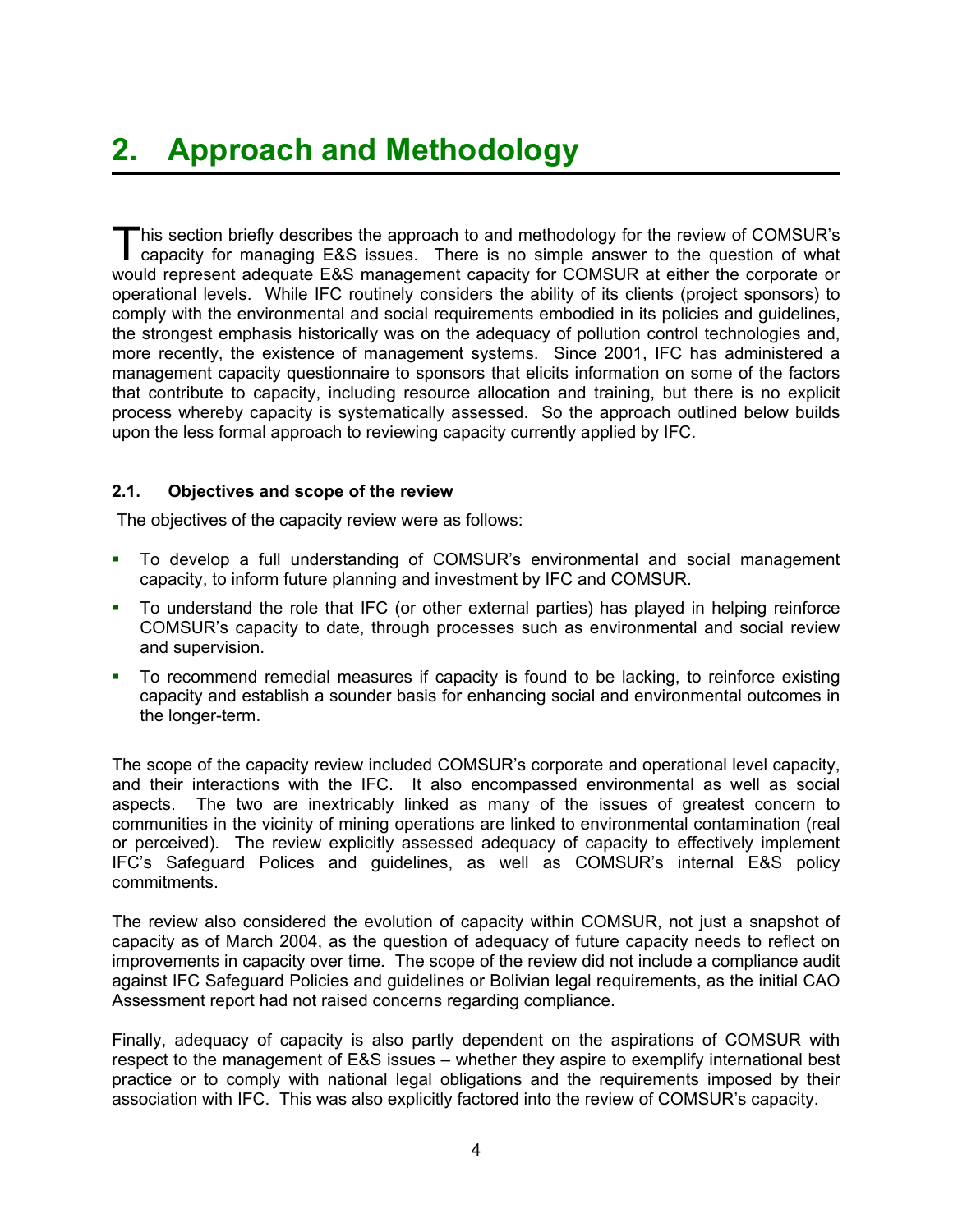#### **2.2. The analytical framework**

For the purposes of the review, four basic elements of capacity were identified: people, systems, resources and culture (see Figure 1). Firstly, the number of *people* employed is important, but it is not simply a question of head counts. Numbers of staff with designated responsibility provides a crude measure, but this cannot be considered in isolation from the corporate and operational demands for environmental and social expertise. It also fails to account for the use that COMSUR might make of external expertise (such as consultants), or the extent to which other staff share the burden for managing environmental or social issues. The requisite skills and adequacy of training, with specific emphasis on the issues of relevance to a given operational site, are all important.



Secondly, the extent to which skills are effectively applied is profoundly influenced by the *management systems* and procedures that are in place to manage E&S issues on a routine basis, and respond to specific incidents or emergencies. The existence of management systems are important, as are factors such as the extent to which: systems are understood by key staff; responsibilities are clearly allocated; systems respond to operational challenges specifically; and objectives, targets and other elements of the system are operationalized through supporting procedures.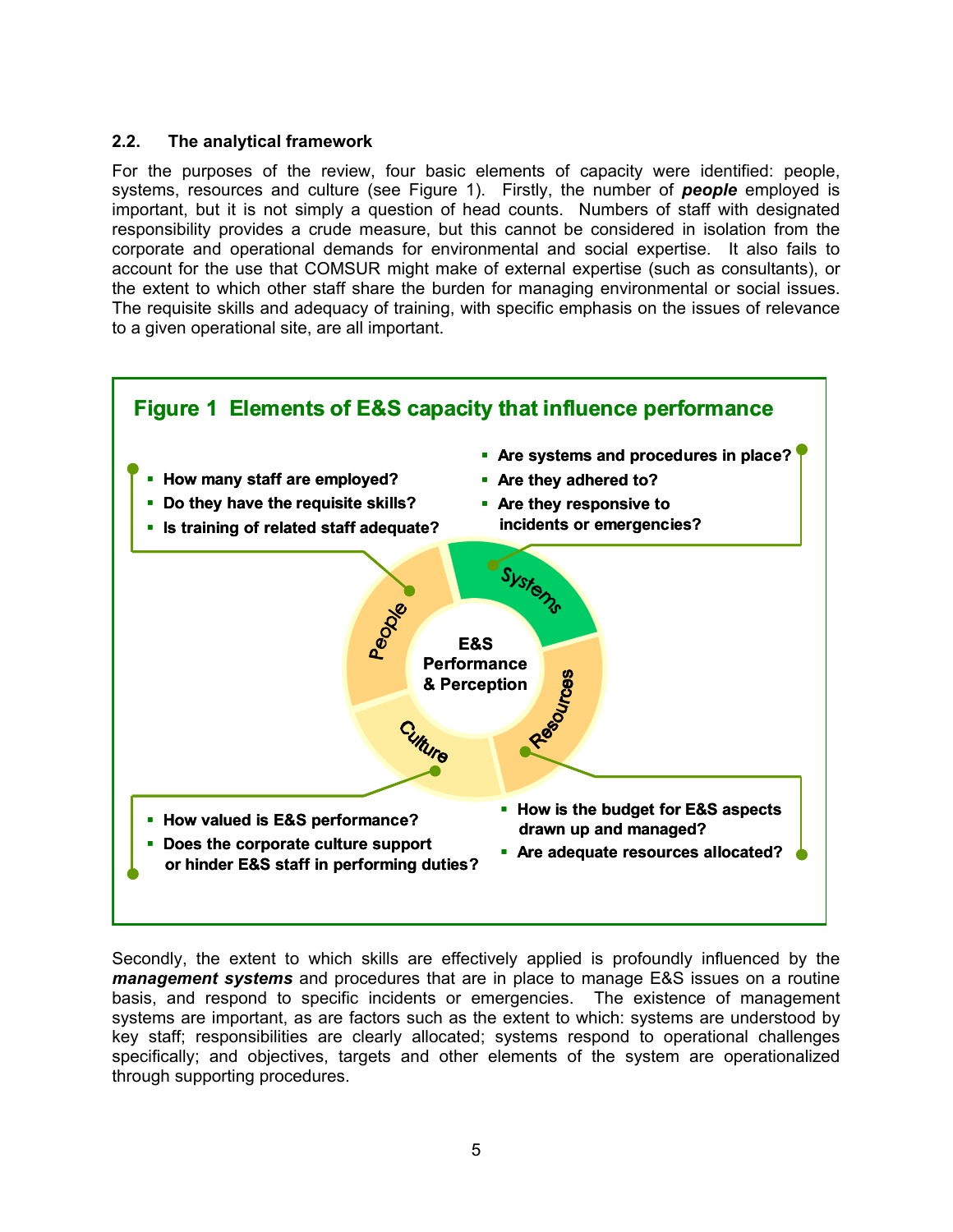Another factor is also important: the extent to which staff are empowered or enabled to effectively manage E&S issues. This is partly linked to the adequacy of *resources* applied to E&S matters, and the extent to which sufficient funds are made available to respond to key challenges. But it is also linked to corporate *culture*, a fourth factor, and the extent to which this is supportive of or creates barriers to EHS staff in performing their duties. For example, the level of autonomy that responsible staff have for managing such issues is closely linked to corporate culture, as is the overall priority assigned to E&S issues.

Each of these four elements of capacity were explicitly considered as part of the review of COMSUR's social and environmental management capacity.

### **2.3. The link between capacity and performance**

Adequacy of capacity cannot be considered in isolation from E&S performance – both the technical and measurable aspects of performance (against prescribed standards and guidelines), and the public perception of performance. Both are inextricably linked. For example, while a company may exemplify excellence in terms of environmental performance, if it fails to engage with stakeholders on environmental issues in an appropriate manner, mistrust can develop and the public perception may be at odds with the reality of sound performance. Simply stated, if overall E&S capacity is adequate, performance (and the perception of performance) should be broadly satisfactory.

This review has primarily been concerned with COMSUR's capacity to effectively implement internal E&S policy commitments and IFC's Safeguard Polices and guidelines, as opposed to E&S performance. Performance and compliance with IFC's Safeguard Policies and guidelines is the primary focus of IFC's due diligence efforts (as discussed in section 3.2.1). However, the methodology provided an insight into performance, both the technical aspects of performance and the public perception of performance, by stakeholders local to COMSUR's operations, which is discussed in sections  $4 - 6$ .

## **2.4. Methodology**

The methodology for the capacity review was as follows:

- *Desk-based review of information on COMSUR contained in IFC's files or obtained through meetings with the project team*, to better understand the historical interactions between IFC and the company, the nature of IFC's investments, the extent to which issues of capacity have featured in the relationship to date, and the extent to which IFC has had an influence on capacity.
- ò. *Review of COMSUR's corporate level E&S capacity,* based on a series of structured interviews with COMSUR's headquarters staff in February 2004 and a review of relevant documents, supplemented by discussions with headquarters staff during field visits in March 2004.
- **Preparation of 'Capacity Review Protocols'** in advance of the operational site visits, to provide a structure for the interviews to be held with COMSUR's operational staff, representative organizations, and communities, and designed to elicit information to help establish E&S capacity.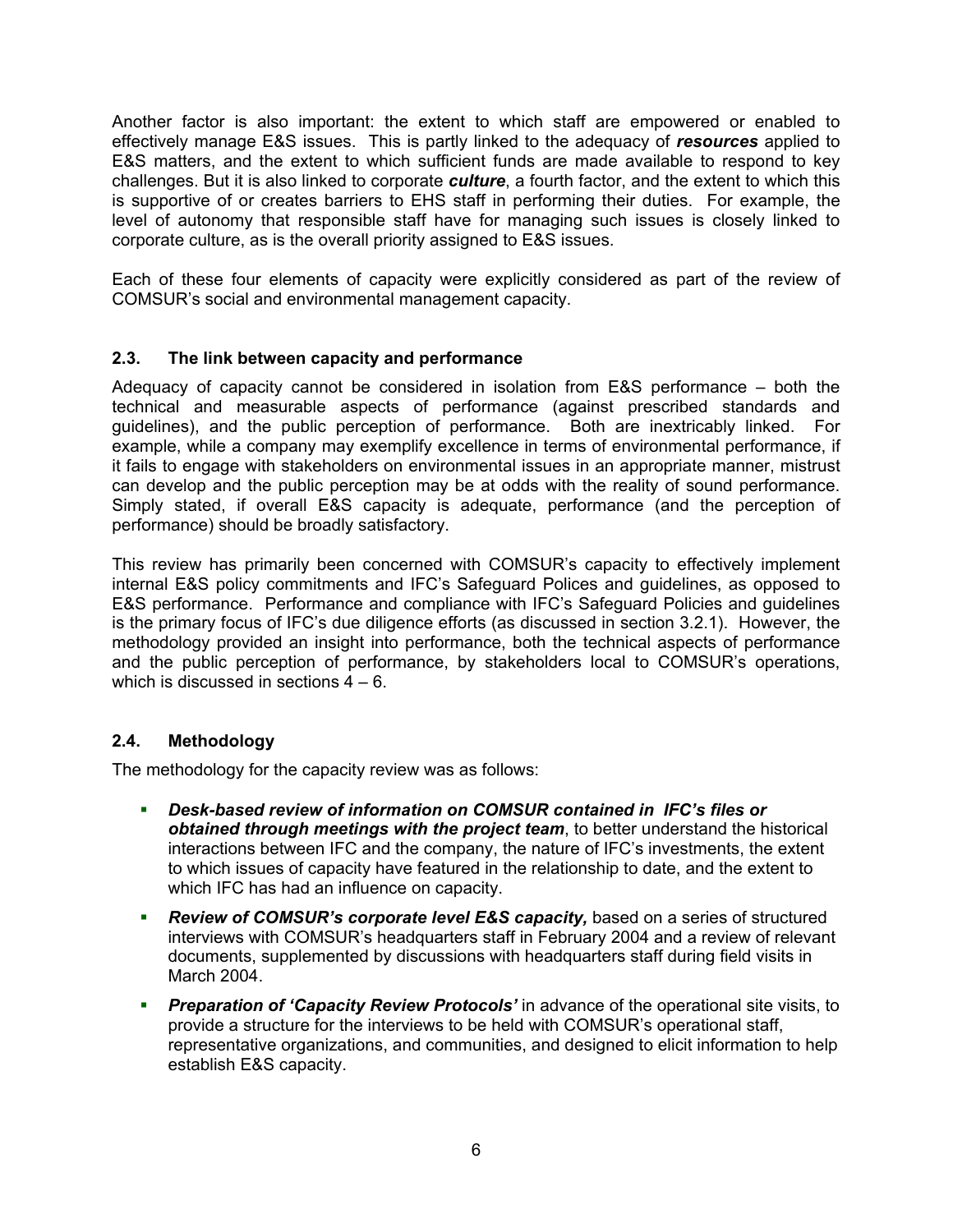**Conduct of site visits** to nine of COMSUR's operational sites<sup>5</sup>, to obtain detailed information in support of the capacity review through observation, interviews with company personnel, and meetings with communities.

The site visits took place between 15-26 March 2004, by a team comprising one CAO staff member and two consultants. The visit to each operational site began with an opening meeting and presentations from staff with key responsibilities for management of E&S issues (General Superintendent, Administrative Superintendent, Environmental Coordinator and Social Coordinator). Thereafter the capacity review team collected information through a combination of group and one-on-one interviews, review of documents and records of consultations, and observation of on-site and off-site activities. Interviews with operational staff were typically conducted without the participation of COMSUR headquarters staff. Similarly, meetings with communities were conducted for each operational site, without the participation of COMSUR or members of the press. These stakeholder perspectives were a critical contribution to the findings and recommendations, and in many cases highlighted gaps between COMSUR's internal practices with respect to E&S management and the external perspectives on how E&S issues are managed by COMSUR. Annex 1 contains details of the communities visited during the course of the work.

<span id="page-16-0"></span><sup>&</sup>lt;u>For the purposes of the capacity</u> review, COMSUR was considered to have eleven 'operational sites'. This comprises seven operational mines and mills, one tin smelter, and three operations in the early stages of closure (COMCO, Puquio Norte and Huari Huari). The only two COMSUR facilities not visited were COMCO (a heap leach silver operation in the early stages of closure) and Colquechaquita, one of the small zinc-lead-silver underground mine supplying ore to the Don Diego mill. However, detailed discussions were held with staff responsible for managing E&S issues at Colquechaquita. Asientos, a small zinc-lead-silver mine which closed in 1999, was excluded from the definition of operational sites.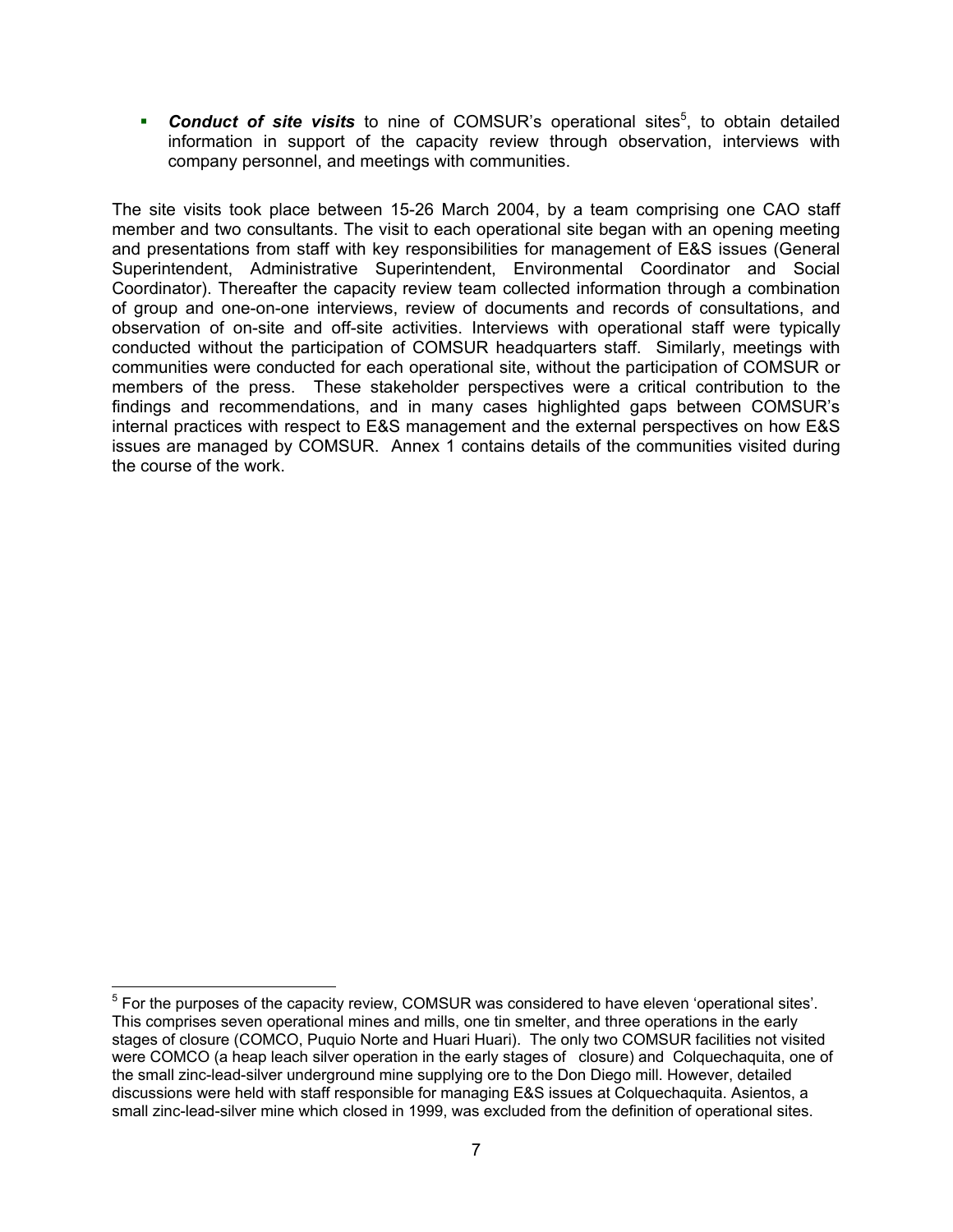# **3. IFC's engagement with COMSUR on capacity**

 $\bigcap$  ince 1986, IFC has made a series of loan and equity investments in COMSUR, to support **U**the expansion and modernization of its operations in Bolivia. This is relevant to the review of COMSUR's capacity for managing E&S issues, as the last three investments in particular coincided with a significant expansion of IFC's own capacity for dealing with environmental and social issues, and an increase in the obligations it in turn placed on sponsors such as COMSUR. This section reviews the extent to which IFC's engagement with COMSUR addressed the adequacy of its capacity to meet IFC's social and environmental obligations, either prior to investments being made (the due-diligence or environmental and social review period) or after the fact (through IFC's project supervision).

This was largely based on an in-depth review of the detailed files of IFC's Environmental and Social Department, and on discussions with IFC and COMSUR staff. The intention was not to second-guess the professional judgment of IFC staff and opine on the adequacy of historical decision-making, but to understand the extent to which COMSUR's capacity was considered (formally or informally), or reinforced where appropriate.

### **3.1. IFC's investments in COMSUR**

IFC's original 1986 investment was to finance COMSUR's silver heap leach operation of Compañía Minera Concepción (COMCO), which processes waste rock from the renowned Cerro Rico silver mine. In 1989, a second investment helped to finance the expansion and modernization of COMSUR's processing capacity, and increased IFC's equity stake in Minera to  $7.4\%^6$  $7.4\%^6$ .

IFC's investment in Bolivar in 1993 supported COMSUR's acquisition of the concession from the state-owned mining enterprise COMIBOL and modernization of the mine and processing plant. A fourth investment in 1995 financed the Puquio Norte gold mining project (which is currently in the advanced stages of closure). In 1999, a fifth loan to COMSUR financed a broad set of improvements in mining and metals processing at several of COMSUR's operations.

#### **3.2. IFC's E&S engagement with COMSUR**

Prior to 1990, IFC had no formal process of environmental review that applied to its first two investments in COMSUR. By the time IFC was considering investing in Bolivar, IFC's Technical Department had employed three environmental specialists. Environmental issues were explicitly factored into IFC's investment decision-making for Bolivar, and the project was seen as having the potential to address some of the environmental degradation that had occurred during the period of management by the state-owned COMIBOL.

#### *3.2.1. Due diligence*

IFC's due diligence requirements encompasses those activities related to environmental and social issues that take place prior to an investment being made. These are set out in IFC's

<span id="page-17-0"></span> <sup>6</sup> IFC's equity stake in COMSUR increased from 7.4% to 11% after Minera signed an option to buy back the 33.3% of shares held by Rio Tinto with the approval of IFC.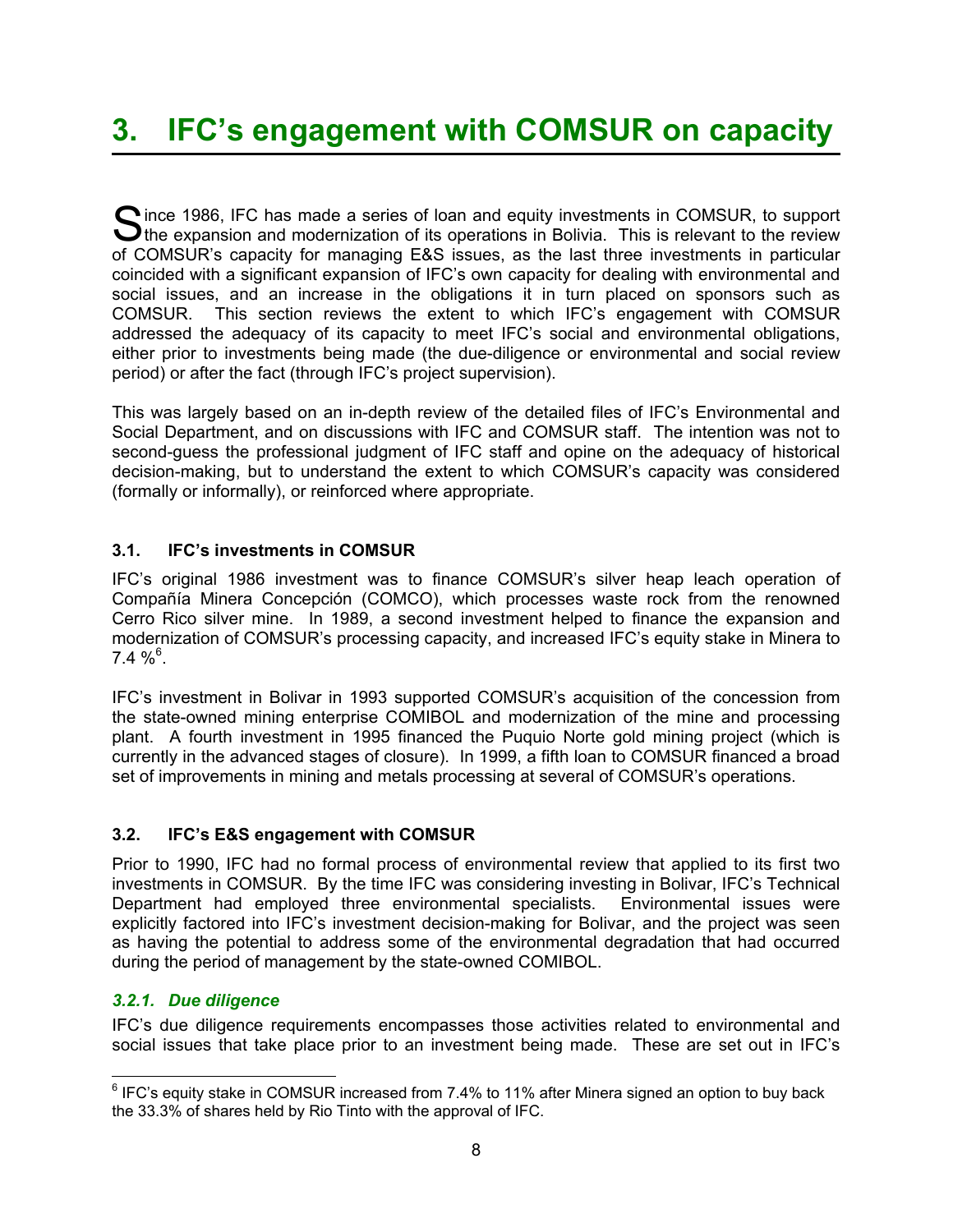Environmental and Social Review Procedure (ESRP) of December 1998, which is available online at www.ifc.org. This includes details of IFC's project cycle, and the key stages of project categorization (which in turn dictates the scale and nature of the Environmental Assessment (EA) that IFC's sponsors must undertake in order to satisfy IFC's environmental and social requirements, as specified in IFC's Safeguard Policies and industry sector guidelines), and project appraisal (IFC's detailed evaluation of the project from an environmental and social perspective). The ESRP is the framework within which IFC's Safeguard Policies and guidelines are applied. It also reflects key milestones in the evolution of IFC's due diligence, such as the employment of social specialists (in 1996) and the revision of the Safeguard Policies and related review procedure (in 1998).

The main body of the ESRP makes no reference to sponsor capacity; the first reference occurs in Annex C (dealing with Environmental Assessment), which states that a full Environmental Impact Assessment (EIA), as required for IFC's category  $A<sup>7</sup>$  $A<sup>7</sup>$  $A<sup>7</sup>$  projects, should look at capacity for environmental and social management. Capacity is also referred to in Annex E, which discusses the application of EA to projects involving pest management. The ESRP makes no other specific reference to reviewing the adequacy of sponsor capacity, or to supporting sponsor capacity where this is thought to be inadequate.

For the 1993 Bolivar investment (and both prior investments in COMSUR by IFC), IFC's due diligence made little or no reference to COMSUR's capacity. The 1995 Puquio Norte investment was a category A project, and the EA included some basic discussion of capacity, with particular emphasis on COMSUR's implementation of an Environmental Management System (EMS). IFC's 1999 investment took place against the backdrop of greatly increased attention to social issues within IFC, with the 1998 adoption of IFC's revised Safeguard Policies. The due diligence efforts were more explicit in terms of attention to capacity for environmental and social management, particularly with respect to COMSUR's staff and management systems, and highlighted for the first time, the need to reinforce social capacity in response to IFC's new social Safeguard Policy commitments.

#### *3.2.2. Supervision and support for capacity development*

Supervision refers to the process of monitoring the performance of projects to ensure compliance with social and environmental conditions. As of 1998, COMSUR has been required to provide IFC with annual monitoring reports (AMRs), and IFC to prepare a Project Supervision report (PSR) at least once a year, typically supported by a site visit from an environmental and social specialist. The process typically involves IFC conducting site visits in advance of COMSUR preparing an AMR, feedback from IFC to COMSUR on issues that may need to be addressed within the AMR, submission of the AMR to IFC by COMSUR, and IFC providing formal feedback to COMSUR on the substance and content of the AMR. Prior to 1998, the supervision process was less formalized and occurred on an 'as-needs' basis, with the need determined by IFC's Technical and Environmental Department<sup>[8](#page-18-1)</sup>, or by the Operations Evaluation Group (OEG) which conducts periodic in-depth assessments (called Investment Assessment Reports) of selected IFC investments.

<span id="page-18-0"></span><sup>————————————————————&</sup>lt;br><sup>7</sup> Category A projects are defined as those which are likely to have significant environmental impacts that are sensitive, diverse, or unprecedented. <sup>8</sup>

<span id="page-18-1"></span> $8$  IFC's Technical and Environment Department had responsibility for managing E&S issues prior to the year 2000, when an autonomous Environmental and Social Development Department was created.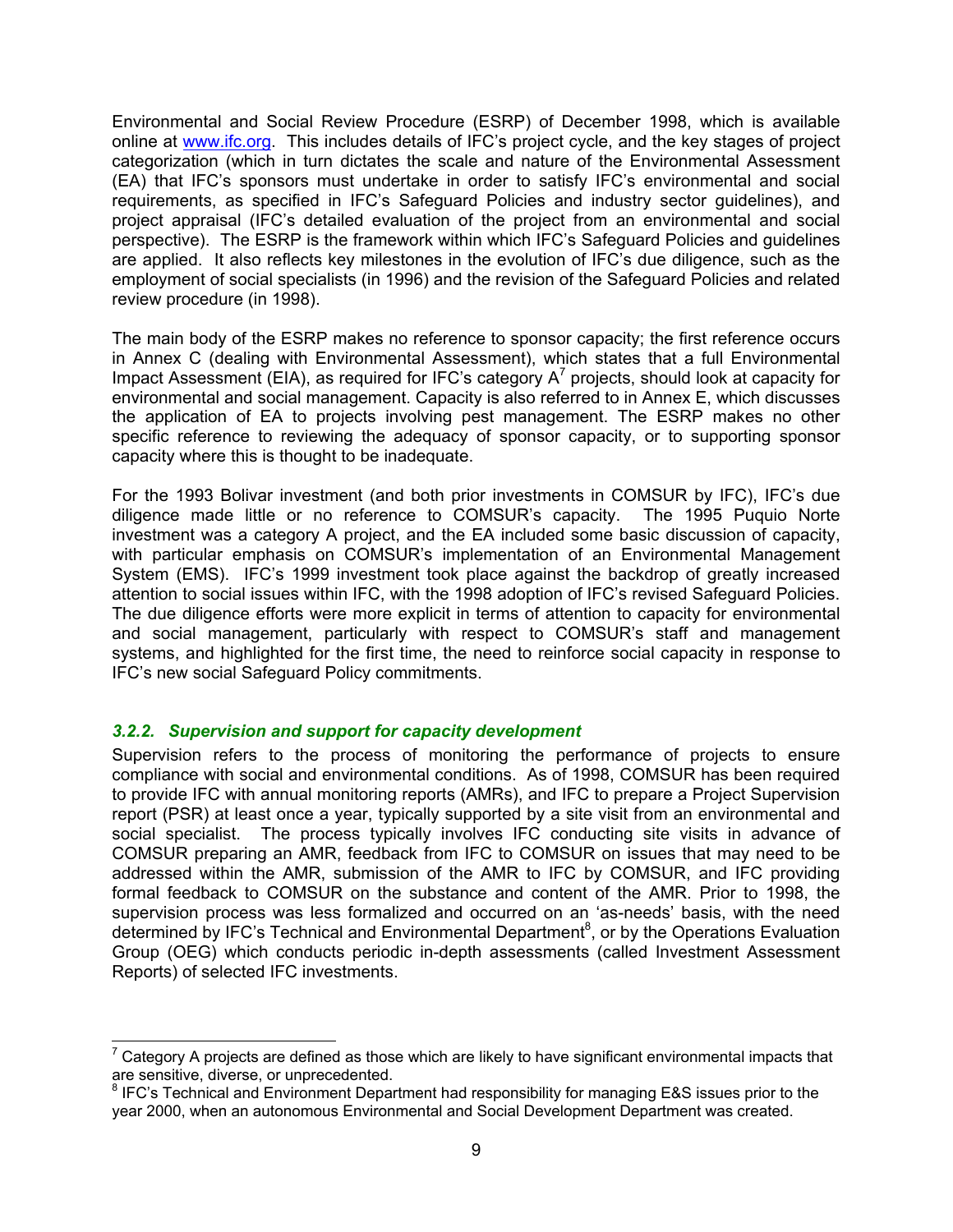IFC's formal supervision of COMSUR began in late 1996, with a specific emphasis on the management of tailings. Prior to that date, due diligence efforts related to the 1993 Bolivar and 1995 Puquio Norte investments had provided IFC with opportunities to review COMSUR's environmental and social performance. IFC conducted a number of supervision visits in late 1996 and 1997, as part of a concerted and sustained effort to upgrade the environmental management of all tailings dams operated by COMSUR. With the encouragement of IFC, the COMSUR Board approved the adoption of an EMS modeled on ISO 14001 in mid-1998, which led to the appointment and training of dedicated Environmental staff at each of COMSUR's operations in the following year.

In mid-1998, a supervision visit involving an environmental and social specialist was conducted, in part to contribute to an Investment Assessment Report (IAR). This explicitly referred to capacity, and welcomed the proposed reinforcement of COMSUR's EMS. It also acknowledged numerous social development actions being undertaken by COMSUR, but noted that COMSUR had no explicit social policy or strategy. A supervision visit in 1999 also highlighted the need for COMSUR to contract in specialist social expertise, if in-house social staff were not to be employed. The responsibility for social issues was assigned by COMSUR to its site-based Administrative Superintendents, who traditionally had taken on the role of managing community relations (albeit without any specific training).

During late 2000, IFC's supervision visit again highlighted the lack of integration of social issues into COMSUR's EMS, and IFC explicitly recommended that COMSUR hire a social specialist. In April 2001, COMSUR employed a Social Specialist (reporting to the Administrative Manager). A consultant was also retained to prepare COMSUR's social policy and framework Social Management System (SMS), which were reviewed by the Administrative Manager and Social Specialist. The responsibility for implementation of the system remained the responsibility of the site-level General Superintendents. IFC's 2002 supervision visit highlighted the initial efforts to systematize the management of social issues, but primarily focused on the need to reinforce the application of the SMS at the operational level. For example, each operation was urged to develop explicit Community Development Plans (CDPs), to engage in partnerships to facilitate delivery of the CDPs objectives, and to better document their contributions to community development.

From late 2002 onwards, COMSUR's operations began to employ dedicated social coordinators with responsibility for local implementation of the SMS and preparation of CDPs. However, in January 2004, IFC's review of COMSUR's AMR recommended that capacity for managing social issues be further strengthened.

## **3.3. Summary of key findings**

The influence of IFC's engagement with COMSUR (through due-diligence and supervision) on its capacity for managing E&S issues may be summarized as follows:

- To some extent, IFC's engagement with COMSUR considered the adequacy of its capacity to meet IFC's social and environmental obligations, both prior to investments being made and during project supervision. The focus on capacity with an explicit link between capacity and performance was strengthened in the last three years. a.
- Pre-investment due diligence attention to COMSUR's capacity evolved from the ad-hoc approach with IFC's earlier investments, to a more substantive and systematic consideration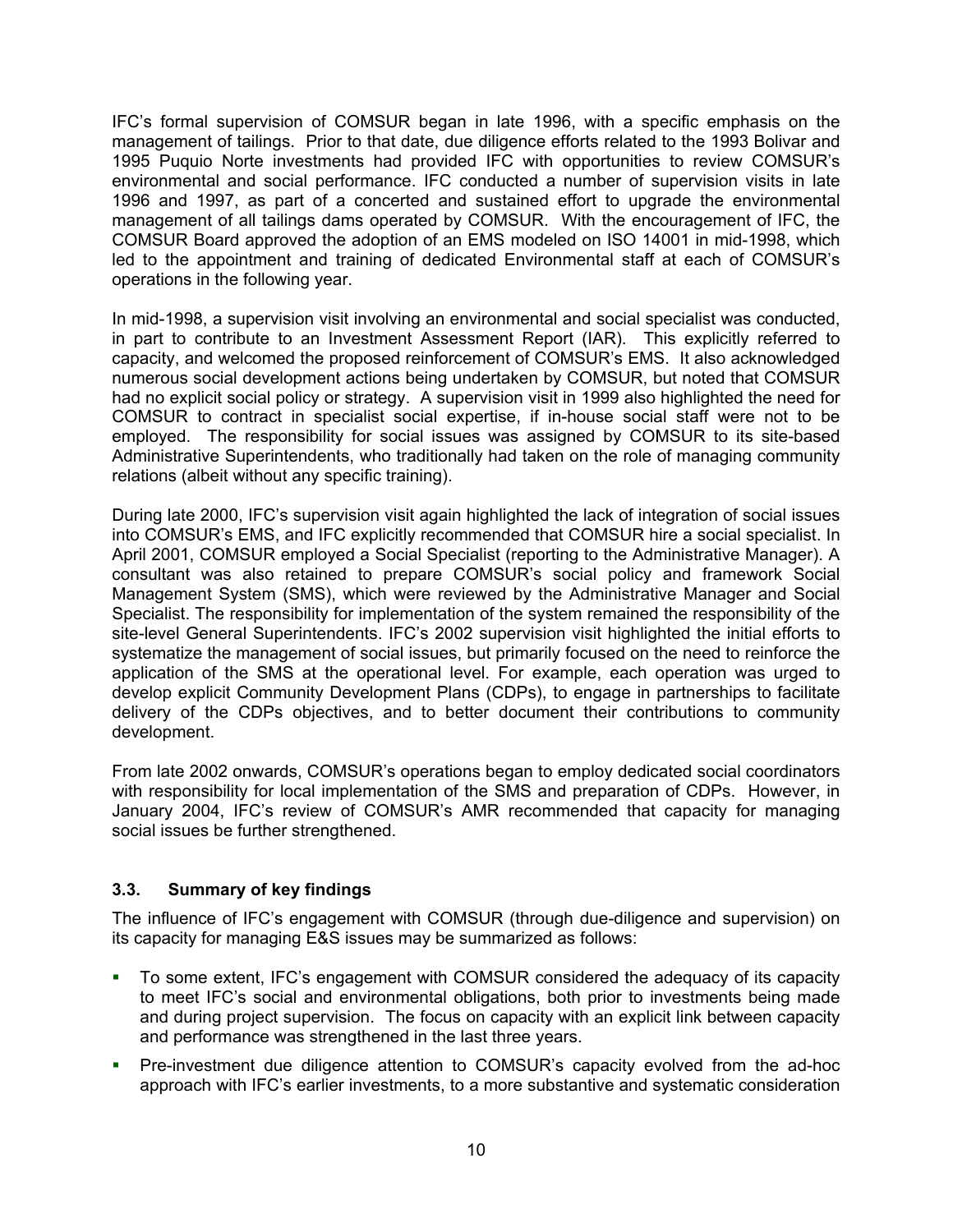of capacity. Similarly, the attention to capacity during supervision (and the link with E&S performance) also became more systematic over time.

- **Despite the evolution of a more systematic approach by IFC to assessing and making** recommendations for reinforcing COMSUR's E&S capacity (as part of its supervision efforts), and an increasing willingness to mandate the reinforcement of E&S capacity, IFC was not substantively or directly involved in follow-up initiatives to enhance COMSUR's capacity. Its role was to provide direction and encouragement.
- IFC should consider more systematically the adequacy of its clients capacity at the preinvestment stage and link this to specific requirements to enhance E&S capacity. These can then become a condition of any future loan and an integral part of the ongoing management of environmental and social risks, and be subject to IFC's routine supervision efforts (as provided for by some IFC loan Agreements).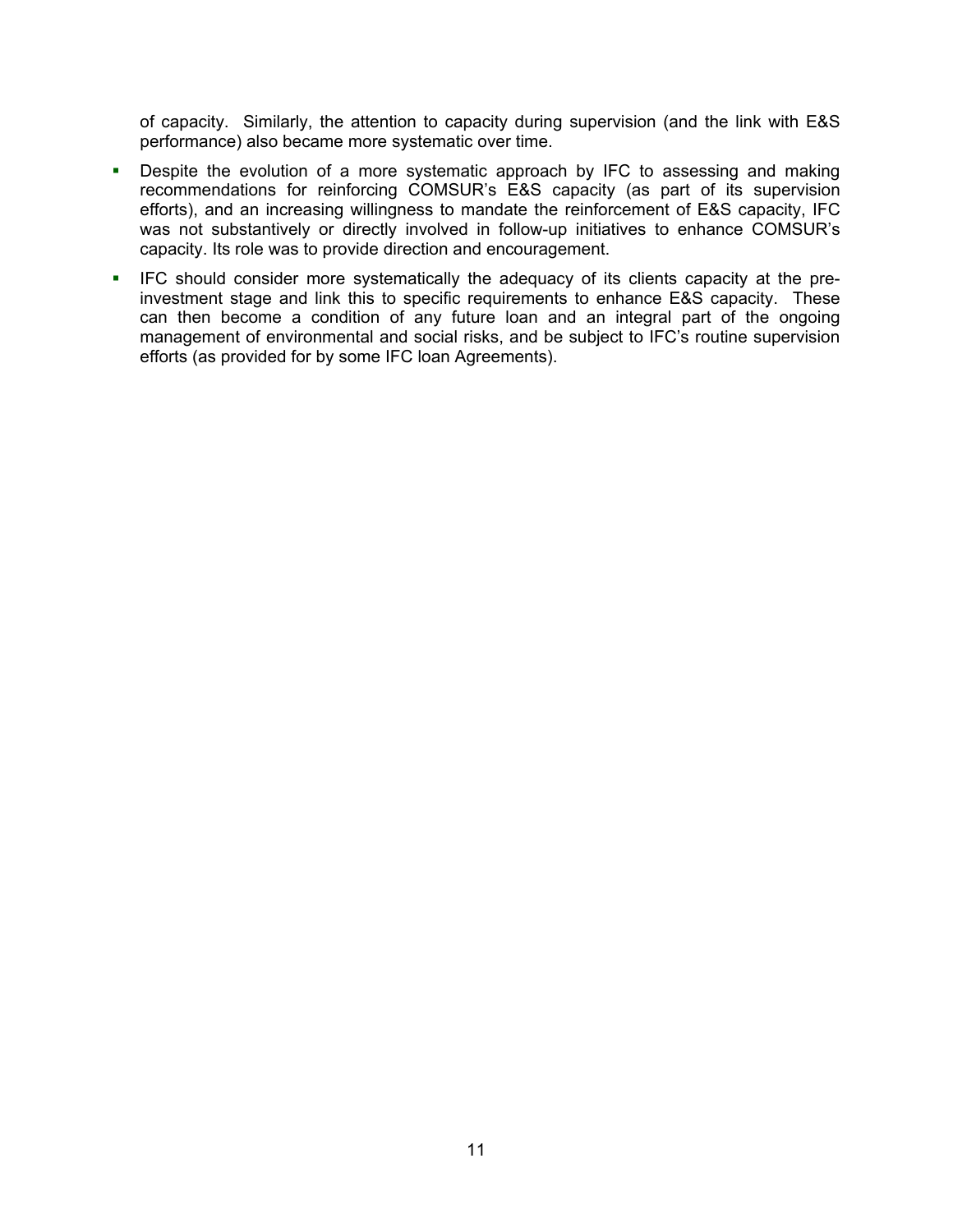# **4. Overview of COMSUR's E&S capacity**

In this section, the overall capacity of COMSUR to manage E&S issues is discussed, both at the corporate headquarters and within operations. The purpose is to give an overview of how In this section, the overall capacity of COMSUR to manage E&S issues is discussed, both at E&S capacity has evolved over time and the factors that influenced this evolution, to discuss linkages that may exist between the various management systems and practices, and to consider the influence of corporate culture. A summary of overall findings is also presented, which represent the headline messages of the report.

### **4.1 Governance structure and reporting lines**

COMSUR's governance structure for managing E&S issues is broadly similar across the two areas of focus of the capacity review. The President and CEO assumes overall responsibility, and reports to the Board of Directors on E&S matters. There is no Board committee that specifically deals with E&S issues, but such matters are frequently discussed at Board level, which has the ultimate responsibility for approving expenditures on E&S. The Vice President of Operations is also very actively engaged on E&S issues at the corporate and operational levels, and is responsible for managing the corporate level Environmental Manager. Social issues are the responsibility of the Administrative Manager, reporting to the VP of Operations, who manages the corporate level Social Coordinator.

At each of COMSUR's operations, a General Superintendent has overall responsibility for all operational aspects including E&S issues. The General Superintendents report directly to the Vice President of Operations. The site-level Environmental Coordinators report directly to the General Superintendents, whereas the site-level Social Coordinators report to the General Superintendent via the Administrative Superintendents. This mirrors the arrangement at COMSUR's corporate headquarters, whereby staff with direct responsibility for social matters report indirectly to the Vice President of Operations. In part this reflects the historical informal responsibility that Administrative Superintendents had for managing community relations, as many of the Social Coordinators have only been appointed in the past year. However, it has not empowered the Social Coordinators to the extent that a more direct reporting arrangement would have.

#### **4.2 Evolution of management capacity within COMSUR**

To a large extent, this capacity review represents a snapshot of COMSUR's E&S capacity at the time of the site visits in February/March of 2004. But it was also considered important to understand whether capacity had improved over time, and the factors that had influenced any observed improvements. This is relevant not just to the question of the adequacy of COMSURs current capacity, but to the capacity COMSUR will need in future to fulfill its own stated objectives and the evolving E&S requirements of IFC.

## *4.2.1 Environmental management*

In 1990 following Rio Tinto's (formerly RTZ's) acquisition of a 33.3% stake in Minera, RTZ initiated an annual review of environmental and health & safety performance within COMSUR. The first of these reviews served as an initial baseline, and provided the impetus for a more structured approach to managing environmental issues identified in the annual reviews. What little information is available from 1990-1993 suggests that environmental management was still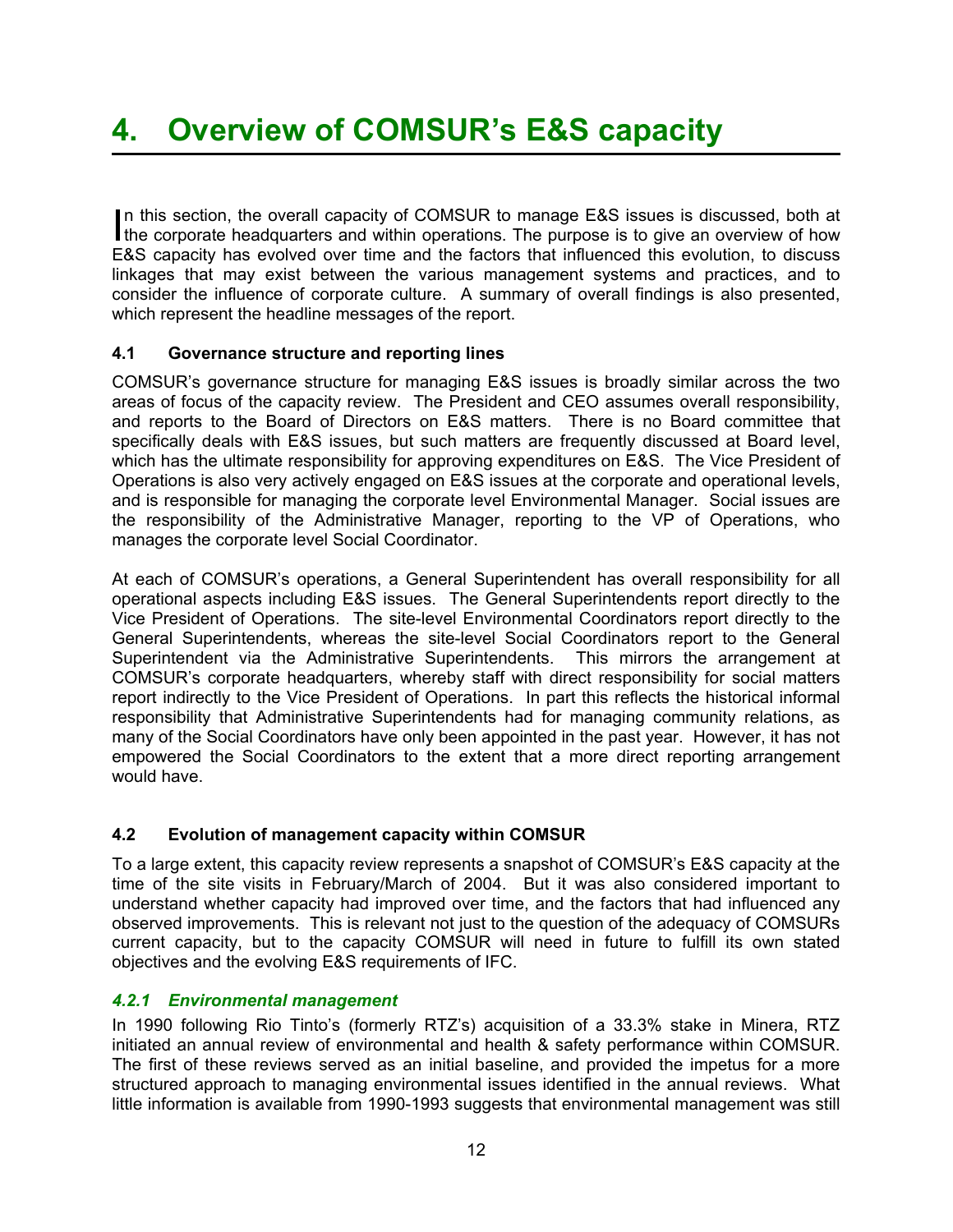fairly elementary, reactive, and was not based on a detailed understanding of impacts (as environmental monitoring was almost non-existent).

IFC's due diligence for the Bolivar investment in 1993 noted the extensive historical liabilities from the period of COMIBOL management, and highlighted the need for enhanced environmental management. In 1994, a study commissioned by COMSUR from Golder Associates recommended that the company implement extensive monitoring of environmental media -- groundwater, surface water, air, etc. These recommendations were implemented by COMSUR, which for the first time provided an empirical basis for environmental decisionmaking. The emphasis on environmental monitoring was prompted in part by the monitoring requirements implicit in IFC's guidelines, and also by the enactment of the Bolivian Environmental Law (Law 1333), in 1992. The regulations pertaining to the law were implemented in 1997.

Prior to 1995, IFC's investments in COMSUR were for expansion or modernization projects that did not require a full Environmental Assessment (EA). The Puquio Norte project was the first COMSUR operation for which a full EA was required to IFC's standards, which highlighted the existence of a fairly basic EMS at each COMSUR operation. The enhanced requirements of IFC, including the need to prepare an Environmental Management Plan, was a new experience for COMSUR. Additional learning and enhancement of environmental capacity occurred in 1996/1997, particularly in relation to the management of tailings and dam safety, and later during the modernization of its EMS in 1998/1999. The introduction of the Mining Code (Law 1777) and the Environmental Regulations for Mining Activities (Supreme Directive 2782) in 1997 had an influence, as did the introduction of IFC's revised Safeguard policies in 1998. As of 1997, COMSUR had Environmental Coordinators at each operational site, and a framework EMS prepared by consultants had been tailored to each of COMSUR's operations. The Environmental Coordinators had been trained in sampling techniques, tailings management, and evaluating and mitigating environmental impacts.

IFC was an important driver of enhanced environmental management capacity within COMSUR, particularly in relation to the incremental strengthening of due diligence for Bolivar and Puquio Norte, and the supervision of remediation efforts at Porco in 1[9](#page-22-0)96/1997 $^9$ . In 1997, COMSUR recruited a corporate Environmental Manager and the organizational structure described in section 4.1 was put in place. From 2000 to the present day, the iterative supervision system described in section 3.2.2 has been in place: IFC undertakes supervision visit; COMSUR submits AMR; and IFC provides feedback and identifies corrective actions. This has supported incremental progress towards achieving full compliance with IFC's policies and guidelines, which is assigned a high priority by COMSUR's senior management.

More recently, improvements in mineral prices have supported renewed investment in efforts to address historical liabilities at several of COMSUR's operations, many of which date from the COMIBOL period of operation. While COMSUR is absolved of legal responsibility under the terms of the Mining Code and the concession agreements it signed with COMIBOL, it has assumed responsibility as "the right thing to do". On balance, COMSUR's Environmental Coordinators are of high quality, and exhibit a strong level of capacity, commitment and responsibility. COMSUR's senior management exhibits a strong commitment to going beyond compliance where practicable. While the company is responsive to IFC, it has graduated from being exclusively reactive to the requirements of IFC (and others, such as the regulatory

<span id="page-22-0"></span>endie – Collowing a tailings dam failure at Porco in August 1996, COMSUR undertook extensive remediation –<br>Prollowing a tailings dam failure at Porco in August 1996, COMSUR undertook extensive remediation efforts and significantly strengthened its approach to tailings dam design and management.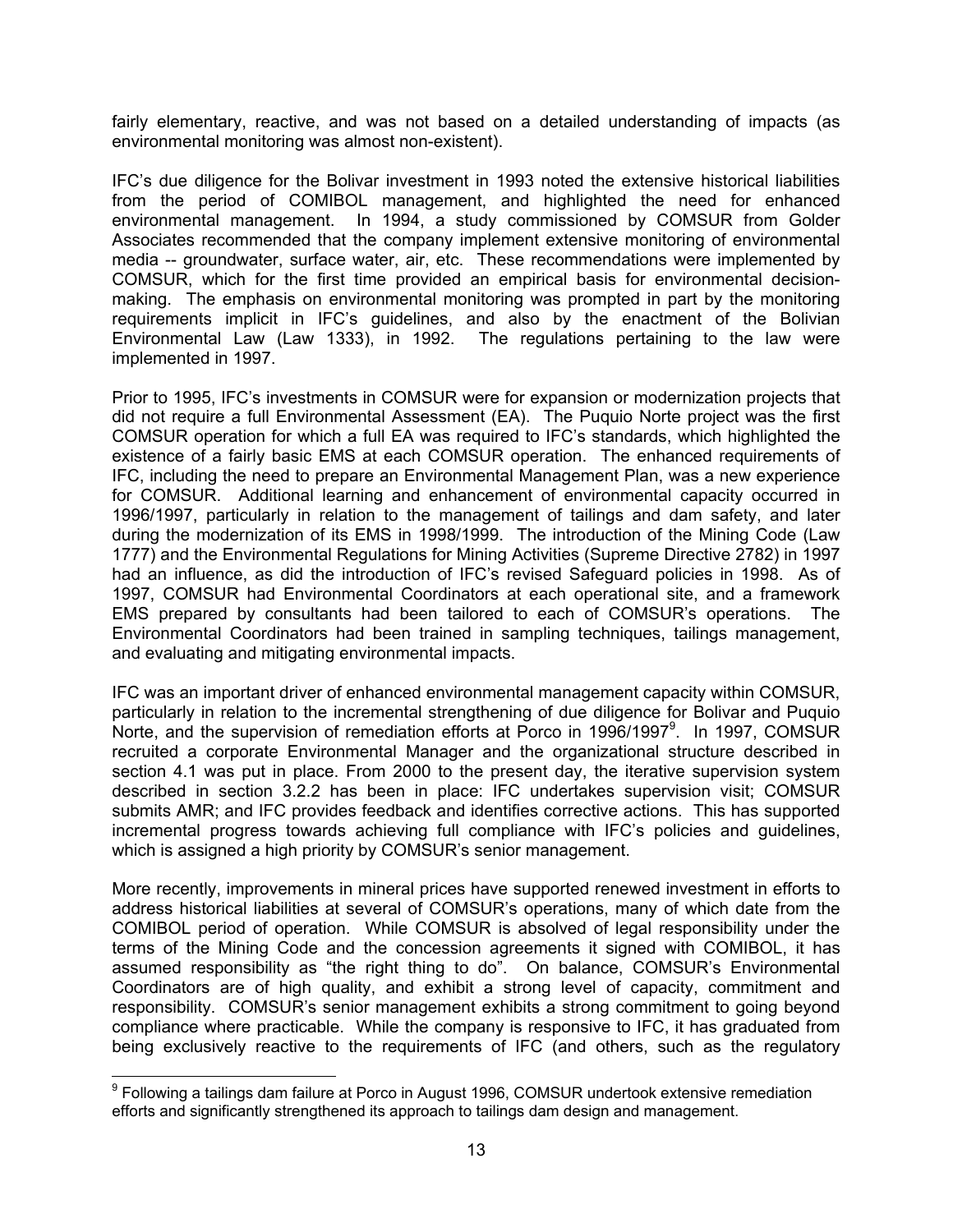authorities) and has begun to proactively manage environmental issues. A fuller discussion of these issues is presented in section 5.

#### *4.2.2 Management of social issues*

The systematization of the management of social issues within COMSUR is much more recent than for environmental issues. In part, this reflects the absence of strongly supportive external drivers for at least the first half of the 1990's, when neither RTZ nor IFC assigned much importance to the management of social issues. COMSUR's first appointment of a professional to deal with social issues was in 2001. This is not to suggest that COMSUR had no engagement with communities during. or prior to, this period, but that they had not systematized the management of social issues.

IFC's due diligence and supervision efforts first raised questions informally, during site visits, about the adequacy of COMSUR's social capacity in 1998-1999, in light of the introduction of IFC's revised Safeguard Policies. However, it appears that concerns about the adequacy of capacity were not formally communicated to COMSUR until 2000. It is also not clear if COMSUR were in possession of the revised social Safeguard Policies until November 1999, as a file note from that date acknowledges receipt of the policies. In April 2001, COMSUR appointed a corporate level Social Coordinator to develop a social policy and supporting Social Management System (SMS). In the past 18 months, dedicated Social Coordinators have been recruited for each operational site (the most recent in February 2004).

As mentioned previously, the site-level Social Coordinators reporting to the General Superintendent via the Administrative Superintendents has not empowered the Social Coordinators to the extent that a more direct reporting arrangement would have. However, the Social Coordinators are of high potential, with good basic skills, and a high level of enthusiasm and commitment. They also have a good understanding of the key social challenges facing COMSUR, even if they do not always have the capacity to deal with these challenges. This is the subject of more in-depth discussion in section 7.

#### **4.3 Linkages between management of E&S aspects**

It is artificial to consider the management of environmental and social issues exclusively in isolation, as they are to some degree interlinked. For example, community concerns about the safety of tailings dams touch upon environmental and social issues. Similarly, community environmental concerns may be expressed as environmental complaints or as requests for community support, and the extent to which these are adequately and holistically dealt with depends on some level of coordination between both management systems.

At the corporate and operational levels, the working relationships between the environmental and social functions are generally supportive. While this is broadly consistent with the need for integration and linkages between functions, there is scope for improvement. For example, COMSUR's commitment to environmental and social responsibility is not reinforced by full and consistent engagement with all communities. A fuller discussion of the question of linkages is included within sections 5 and 6.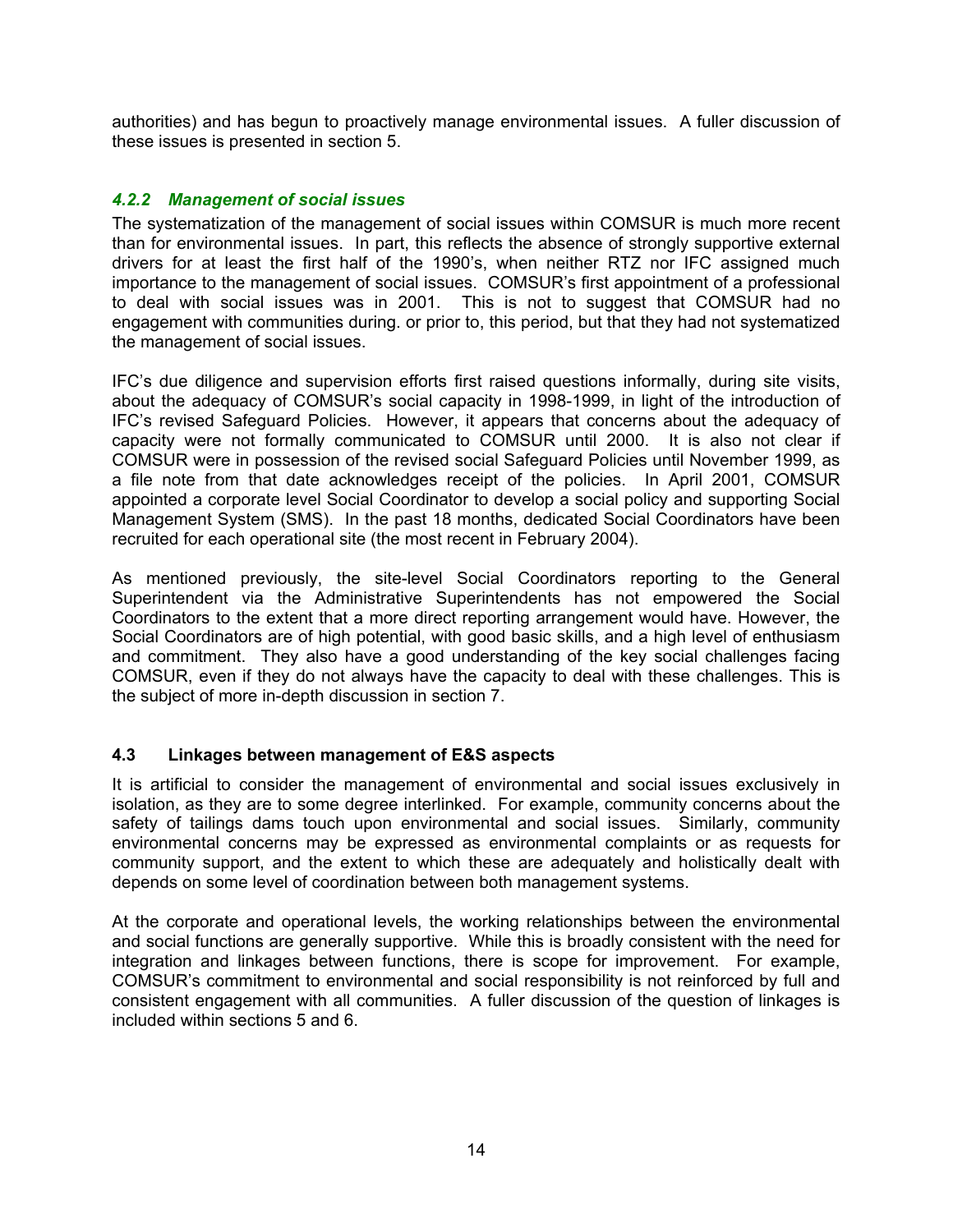#### **4.4 The influence of corporate culture**

As illustrated in Figure 1.1, corporate culture is one of the four key elements influencing capacity, and it is therefore considered in each of the following three sections in greater depth. However, culture is less amenable than the other three elements of capacity (people, systems and resources) to qualitative or quantitative assessment, or definition. It refers to the attitudes towards E&S within an organization; the underlying beliefs and values that influence how things are done. Irrespective of the quality of E&S management systems on paper, culture has a profound influence on the practical implementation of the systems, commitment to the systems, allocation of resources, and practices on the ground.

The commitment of senior management is regarded as essential to promoting a positive E&S culture. Other important factors include the existence of realistic and flexible approaches to managing E&S issues within well-understood systems, continuous organizational learning through monitoring and feedback systems, and a shared concern for E&S issues across the workforce. To some extent, these factors exist within COMSUR, but they are not ubiquitous. COMSUR's senior management is very committed to E&S issues, but the capacity review team observed some tensions at the operational level between production imperatives and the commitment of operational senior management to E&S excellence. The management systems are realistic and flexible, but the level of understanding of the social management system needs to be reinforced.

COMSUR clearly has a strong commitment to organizational learning and monitoring and feedback systems in its core business practices. This is best exemplified by its selective and strategic use of consultants to catalyze technological or process innovations and to supplement in-house skills, but with the expectation that COMSUR staff will learn from the experience and internalize the knowledge. While COMSUR places a high value on this catalytic innovation in its core business practices and this same value is evident in its approach to environmental issues, it is evident only to a limited extent in its management of social issues. COMSUR has also made progress on developing a shared concern for E&S issues across the workforce, but more remains to be done.

Lastly, the question of COMSUR's aspirations is also relevant to the adequacy of capacity; the capacity to achieve minimal compliance differs from that required to exemplify international best practice. COMSUR's senior management aspires to be the best mine operator in Bolivia, to exceed legal compliance, achieve certification to ISO 14001 and to have a constructive and cooperative relationship with communities local to its operations in support of their longer-term sustainable development.

## **4.5 Summary of key findings**

The headline messages of the review with respect to COMSUR's capacity for managing E&S issues may be summarized as follows:

The quality of COMSUR's staff with responsibility for E&S issues is generally high. They exhibit a high level of commitment, motivation, and responsibility. COMSUR's capacity is not limited by the ability of its staff. However, training needs to be reinforced in a number of critical areas and the level of empowerment of COMSUR's social staff needs to be enhanced, in terms of their direct responsibilities and reporting lines. ò.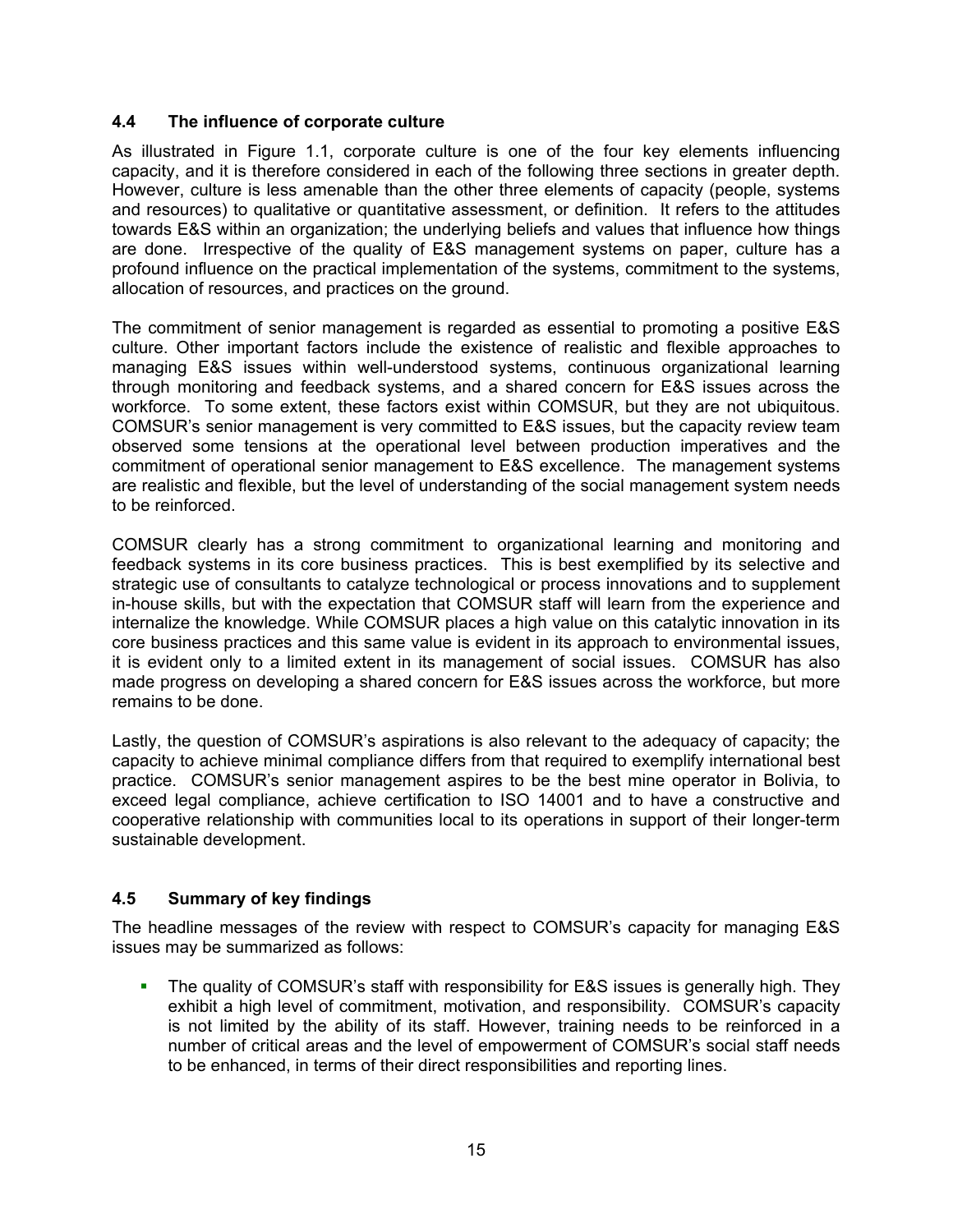- Management systems have been conceived and implemented for E&S issues, which include a commitment to continuous improvement – COMSUR's Social Management System and its implementation needs to be strengthened through training and access to external expertise in specific areas.  $\mathbf{E}^{\text{max}}$
- $\mathbf{r}$ COMSUR's culture places a high value on catalytic innovation and learning in its core business practices. This same value is evident in its approach to environmental issues but is more limited in its management of social issues.
- $\blacksquare$ The review found positive evolutionary trends in COMSUR's management of E&S issues, including a shift from reactive to proactive responses to challenges, as well as a strong commitment to compliance. However, on issues unrelated to compliance, progress appears to have been impeded by difficult operating conditions related to depressed mineral prices.
- COMSUR's evident commitment to environmental and social responsibility is not being reinforced by full and consistent engagement with all communities across all operations in an open and transparent manner. To varying degrees, this has diminished the trust of many local communities in COMSUR.

The next two sections provide a more detailed discussion of COMSUR's E&S capacity, contain supplementary information in support of these overall findings, and present more detailed findings with respect to COMSUR's capacity for managing environmental and social issues.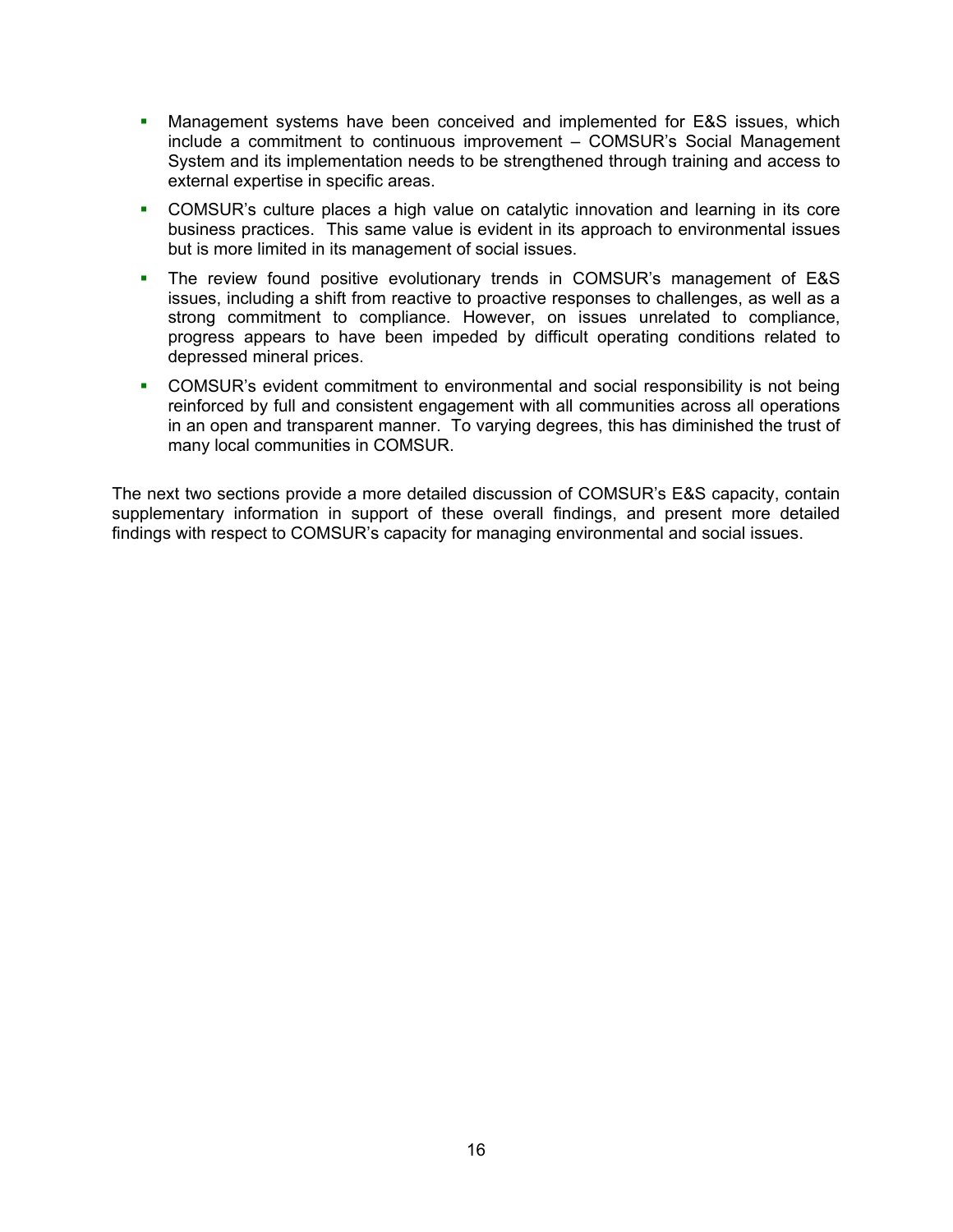# **5. Environmental Management Capacity**

In this section, the overall capaity of COMSUR to manage environmental issues is discussed, both at the corporate headquarters and at the operational level in the mines and Vinto smelter. n this section, the overall capaity of COMSUR to manage environmental issues is discussed, The focus is on capacity in place at the time of the review (February/March 2004). The evolution of environmental capacity (discussed in section 4) is revisited only where it helps to illustrate observations or findings. The discussion of environmental capacity takes into consideration the requirements of IFC, good practice with respect to environmental management, the stated objectives of COMSUR and its existing environmental performance, and COMSUR's proposed certification to ISO 14001. Compliance with Bolivian environmental regulations has not been explicitly considered as part of this capacity review.

### **5.1 People**

COMSUR's Environmental Manager has been in post since 1997, and is supported by one environmental specialist. Since 1999, Environmental Coordinators have been in post at each operation, and are usually supported by at least one technician (with responsibility for routine sampling, etc.). COMSUR has recruited competent individuals for the management of environmental issues. They consistently display a clear commitment and dedication to go beyond their defined responsibilities and work towards achieving excellence in environmental stewardship. All express a firm belief in the central importance of the environment and a commitment to bringing environmental awareness to people through education. They also have a good understanding of the key environmental challenges at each project and the capacity to deal with them.

The company has chosen to hire individuals with a background in engineering or metallurgy, with particular strengths in the physical/engineering and chemical aspects of environmental management. This equips them well for critical tasks such as tailings management, and facilitates a high degree of mutual understanding and co-ordination with other professional staff at each project. While few have an academic foundation in environmental studies, all have received additional instruction in specific aspects of environmental management through short courses and workshops. Those few individuals with formal training in the biological aspects of environmental management have unique skills within the company. These could potentially be used as a shared resource, on an as-needed basis, in the design and internal evaluation of programs in areas of higher biological diversity.

At the operational level, the Environmental Coordinators report directly to the General Superintendent and their reporting lines are at a level above the operational supervisors with whom they have a largely consultative relationship. A similar pattern exists at the corporate headquarters in La Paz where the Environmental Manager reports to the Vice President of Operations and also has a consultative relationship with the General Superintendents of each operation. Importantly, the Environmental Coordinator has the power to call for a shutdown of any part of an operation if the environment is threatened.

The management structure allows for considerable flexibility and readily provides for easy access to corporate expertise, while retaining necessary decision-making responsibility at the project site. However, the current approach to the recruitment, performance appraisal and dismissal of environmental staff is relatively informal and would be enhanced by establishing a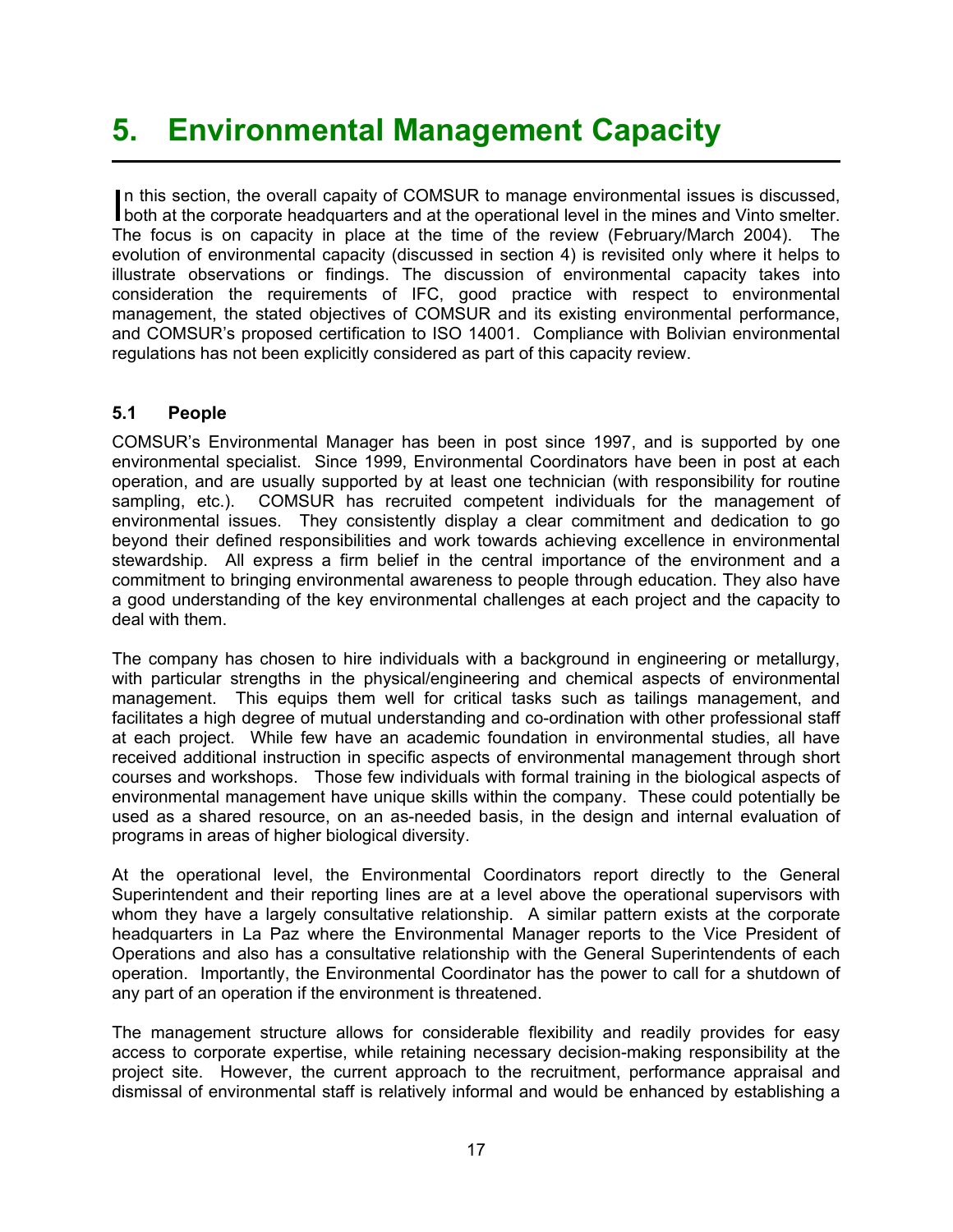formal process involving both the General Superintendent at the project level and corporate headquarters. The position of the Environmental Coordinator would be empowered by such a process. It would reduce the reputational risks associated with recruiting individuals with inadequate skills, and help to reduce potential friction over how or when environmental management action is required. This is equally relevant to Social Coordinators.

Intellectually, COMSUR has the benefit of a highly experienced management team and skilled technicians. There is a high level of confidence and an expectation at the corporate level that technical challenges can be resolved internally. Management supports its technical people and considers that innovative solutions to overcoming environmental problems (such as the proposed approach to reducing sulfur and arsenic emissions at Vinto) form an essential part of the company's competitive advantage. There is still some scope to strengthen the skills sets available within the group.

COMSUR supports continuous learning and improvement for its environmental staff through participation in workshops and short courses and by encouraging the interchange of experiences between operations, both formally and informally. The Environmental Manager in La Paz coordinates the further exchange of information and is the formal route through which access to outside information and consultants is gained. At the operational level, Environmental Coordinators report making extensive use of the internet and informal networks of professional associates to gain access to information.

### **5.2 Management systems**

COMSUR has a company-wide EMS which is implemented at the project level through an Applications Manual. The EMS and accompanying manual were last updated in 2001 from an earlier version created in 1998 with the input of ADI consultants. The EMS is comprehensive and responsive to key issues with objectives, targets and measures of progress. It provides a consistent framework for management and continuity across all operations over time.

Implementation of the EMS is in the hands of the Environmental Coordinator at each project site and coordinated through the Environmental Manager in La Paz. Planning and setting of priorities is normally an annual process that is largely consultative in nature, beginning with meetings at the project level chaired by the General Superintendent to identify what needs to be done and what is desirable. From this, a budget is assembled and submitted for approval at the corporate level. Once approved, elements of the annual Environmental Management Plan such as the introduction of new technologies or operational procedures to reduce environmental impacts, may be implemented by individual operational units, but responsibility for seeing that they are implemented and meet intended objectives remains with the Environmental Coordinator.

The EMS provides for routine monitoring and reporting of various environmental parameters. Staff collect monitoring samples and produce regular reports that are submitted to corporate headquarters. Aggregate reports are compiled in headquarters for submission to the regulator or IFC (as an Annual Monitoring Report), all of which are confidential documents. Some aspects of the analytical work are carried out at a laboratory internal to COMSUR $10^{\circ}$ . The system of internal monitoring, analysis and reporting is supported by check analyses at independent

<span id="page-27-0"></span> $10$  The laboratory is not yet accredited, but there is only one officially accredited laboratory in Bolivia (for just six parameters). COMSUR are currently pursuing accreditation.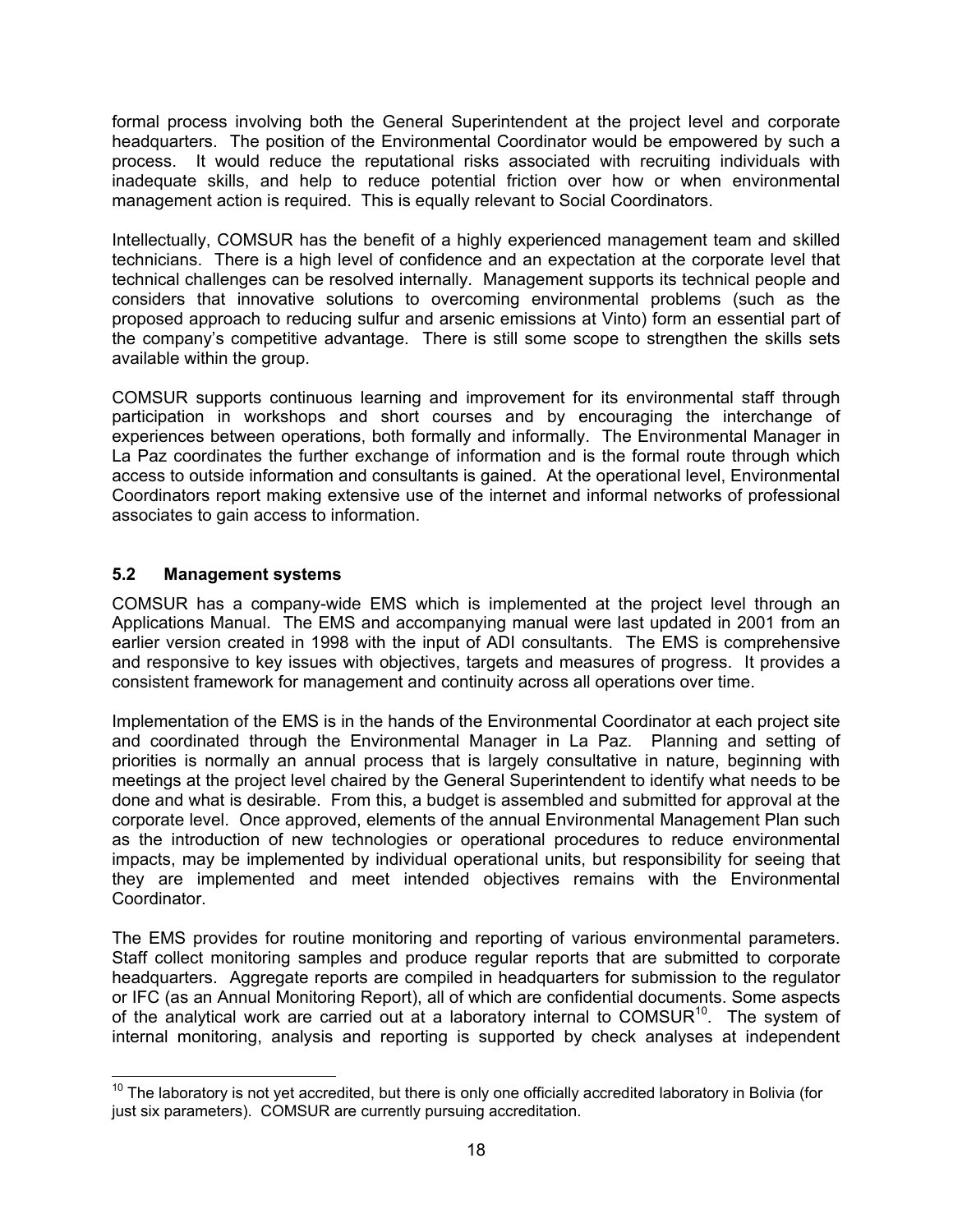laboratories and a recently introduced program of "cross auditing" between operations. Nevertheless, the credibility of the EMS would be further enhanced by having mechanisms that improved the transparency and independence of sampling and analysis.

Monitoring regimes, including the location of monitoring stations and the parameters measured, are established within the Environmental Licenses for each operation, although COMSUR also undertake some additional monitoring. However, the evolution of mining activities can lead to gaps in coverage over time. This is most clearly illustrated by the absence of any monitoring program to determine how existing ground and surface water sources are, or are not, being impacted as mine workings go deeper and dewatering reduces groundwater levels. Monitoring regimes need to be revisited and updated as the mine evolves, and be responsive to environmental changes throughout the life of an operation.

Plans to respond to various types of emergency have been developed at each project, largely in coordination with Occupational Health & Safety specialists. These are essentially internal to the company and while the need for coordination with the authorities is documented, there is no recognition of the potential for direct involvement of the local population. Emergency planning would be enhanced by explicit consideration of when and how to involve communities, and more substantive engagement with communities on the perceived and actual risks.

The EMS manual includes a form for receiving and reporting on environmental complaints. In practice, however, current mechanisms for dealing with complaints are informal and inconsistent between operations in terms of predictability of process and follow-up actions. In particular, the process lacks transparency and is unclear to the local communities. As a result, environmental complaints are sometimes submitted in order to gain benefit, which illustrates the need for a clear, transparent and predictable process for receiving and responding to environmental complaints.

The Environmental Coordinators frequently collaborate with the Social Coordinators and in some cases have taken a key role in the design and delivery of aspects of the social programs (e.g. investments in social infrastructure such as domestic water supplies and waste water management, tree-planting, and community-based management of domestic refuse). The benefits of this strong collaboration are, however, frequently undermined because information and assurances on environmental activities and performance are not being provided to communities in an adequate and timely manner.

This represents a lost opportunity as in several cases COMSUR is having a positive effect on historical contamination or contamination arising from mining cooperatives. The negative perception of communities and NGOs is often at odds with this reality and communities sometimes perceive assistance from COMSUR as a form of compensation for ongoing contamination. Bridging this gap in credibility and trust is critically important and will require more active engagement and greater transparency with communities and representative organizations. This reinforces the importance of COMSUR finding mechanisms to involve communities in environmental monitoring, and in a dialogue on environmental risks.

A central feature of COMSUR's mid-term strategy for continually improving environmental performance is to implement ISO 14001 in each of its operations. This is a relatively new initiative and to date the environmental coordinators have received basic instruction in implementing ISO 14001 through short courses and workshops. For example, all environmental staff undertook an ISO 14001 internal auditors course in 2004, with two staff completing the lead auditors course. All of the operations have moved into the early stages of the ISO process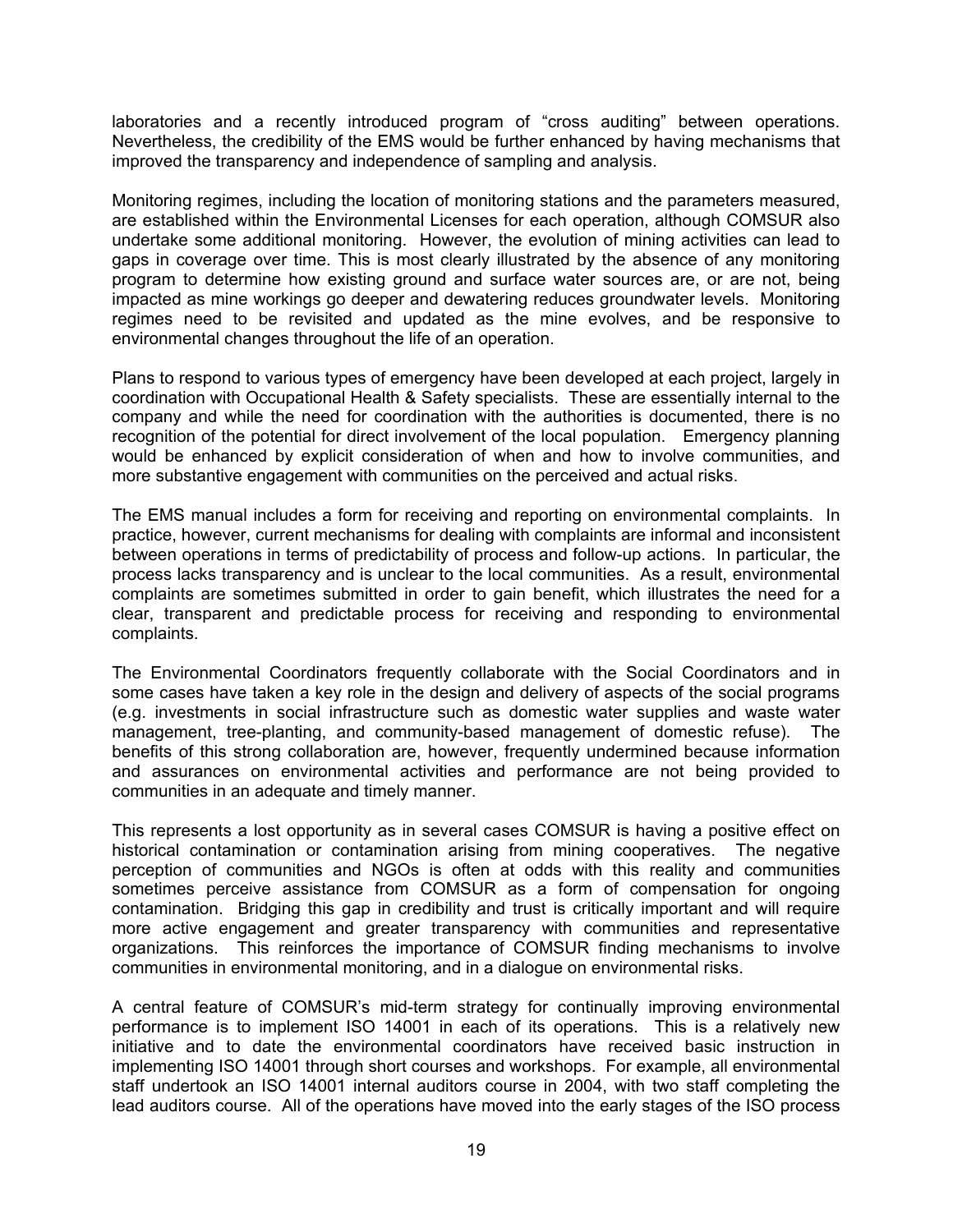and there are signs that there is variable understanding of some of the specific requirements among the Environmental Coordinators. COMSUR should continue to support its staff in pursuing ISO certification. In particular, a gap analysis should be undertaken between the current management system provisions and the requirements of ISO 14001 for each operational site so that staff are fully aware of the tasks ahead of them.

## **5.3 Resources**

As a commercial organization, COMSUR has to make decisions on the allocation of financial resources based on bottom-line considerations. In practice, this means that all environmental activities linked to compliance are funded without question, while any other activities have to be justified to receive budget allocations. The company is visibly committed to going beyond compliance and, subject to the availability of funding, will support a wide range of initiatives that improve environmental performance or assist in cleaning up existing negative environmental impacts. Corporate headquarters is also willing to consider approval of projects outside the formal budget process if there is a demonstrated need or particular benefit to be gained, and provided that funds are available.

The commitment to environmental performance is also reflected in the allocation of resources (and management effort) to respond to an emergency situation. It is accepted that if the resources to manage a crisis situation cannot be found locally, corporate headquarters will provide all necessary financial and technical support to mount a practical response. To this end, a protocol has been established for providing information upwards and outwards from the project site and approvals back to line managers to identify the nature of the emergency, the appropriate form of response, and the release of financial and human resources to deal with the situation.

Throughout the company, there is a strong emphasis on cost effectiveness and financial efficiency. Environmental Coordinators are encouraged to be innovative within their budgets and report general satisfaction that they have the resources needed to meet goals. COMSUR should, however, remain vigilant that the drive for cost effectiveness and efficiency does not undermine the objectives of reliability in environmental management and long-term risk reduction.

## **5.4 Culture**

Environmental responsibility is a core corporate value at the highest levels of management within COMSUR. Strong support for environmental awareness has created a culture of risk reduction and elimination that goes well beyond compliance. Undoubtedly, the repercussions from the 1996 tailings spill at Porco were instrumental to the development of a comprehensive system for the management of environmental issues. As a result, environment has a central place in management decision-making to the extent that Environmental Coordinators can call for the cessation of operations should the environment be threatened.

The review team observed a strong effort throughout COMSUR to create and maintain environmental awareness and an understanding of the need to take responsibility for the environment. As a consequence COMSUR is becoming a role model for mining in Bolivia. For example: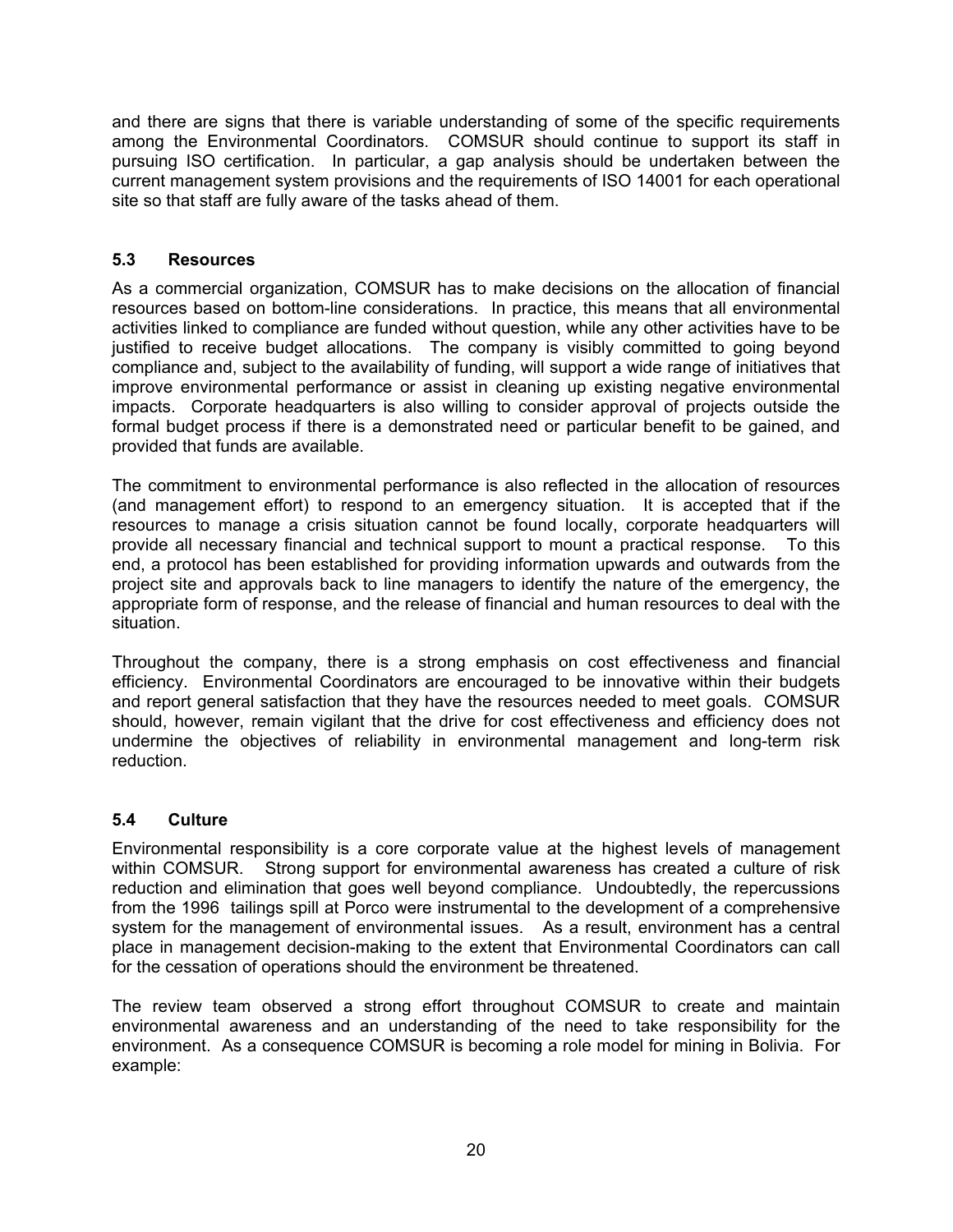- At the corporate level COMSUR has integrated the mitigation of historical mining liabilities into routine operations. In a similar manner, COMSUR is providing training and assistance to cooperatives mining adjacent mineral deposits to help reduce environmental impacts. Where practicable, COMSUR accepts contaminated water and residues from cooperatives into its tailings ponds, where they can be managed effectively.
- At the level of the individual, COMSUR has programs for environmental education and training to instill environmental awareness in all of its workers, and particularly former COMIBOL employees. This has involved education and training of the employees and their families in what appears to be a largely successful process. The company is extending this effort at some operations to include all residents of local communities.

COMSUR has developed an environmental management system that, with some exceptions, is effective and responsive to operational needs. The company supports continuous learning, both individually and institutionally, while the move to certify under ISO 14001 shows an ongoing commitment to continuous improvement. A particular strength of the COMSUR culture is a "can-do" attitude that values technical expertise and innovation to solve practical problems.

In common with many mining companies around the world, COMSUR is challenged to respond to increasing pressure to demonstrate that it is environmentally responsible. To do so effectively, the company has to move from the traditional practice of disclosing environmental information exclusively to the regulatory authorities (Mining and Environment Ministries) or to IFC, to one of greater transparency and enhanced communication with local communities and NGOs. There is an urgent need to consolidate COMSUR's capacity to advance this process, which is currently at the early stages of development and unevenly distributed across the company.

#### **5.5 Summary of key findings**

On balance, there is much to commend COMSUR's approach to and capacity for environmental management. The positive findings may be summarized as follows:

- COMSUR has assembled a high quality team for the management of environmental issues with strong capacity, a commitment to excellence and high levels of personal responsibility.
- **There is a good understanding of key environmental challenges and capacity to deal** with these challenges. Individuals have a background in engineering and metallurgy with supplementary training in environmental matters. This facilitates a high degree of mutual understanding and co-ordination with operational personnel in resolving environmental problems.
- $\mathbf{r}$ The COMSUR EMS is responsive to key issues while providing a consistent framework across all operations. The management structure allows for considerable flexibility while retaining necessary decision making in both corporate headquarters and at the operational level.
- COMSUR has developed a corporate culture that includes a strong commitment to going beyond compliance with respect to existing liabilities, irrespective of legal obligations. The company approach is prevention oriented with a focus on risk reduction or elimination.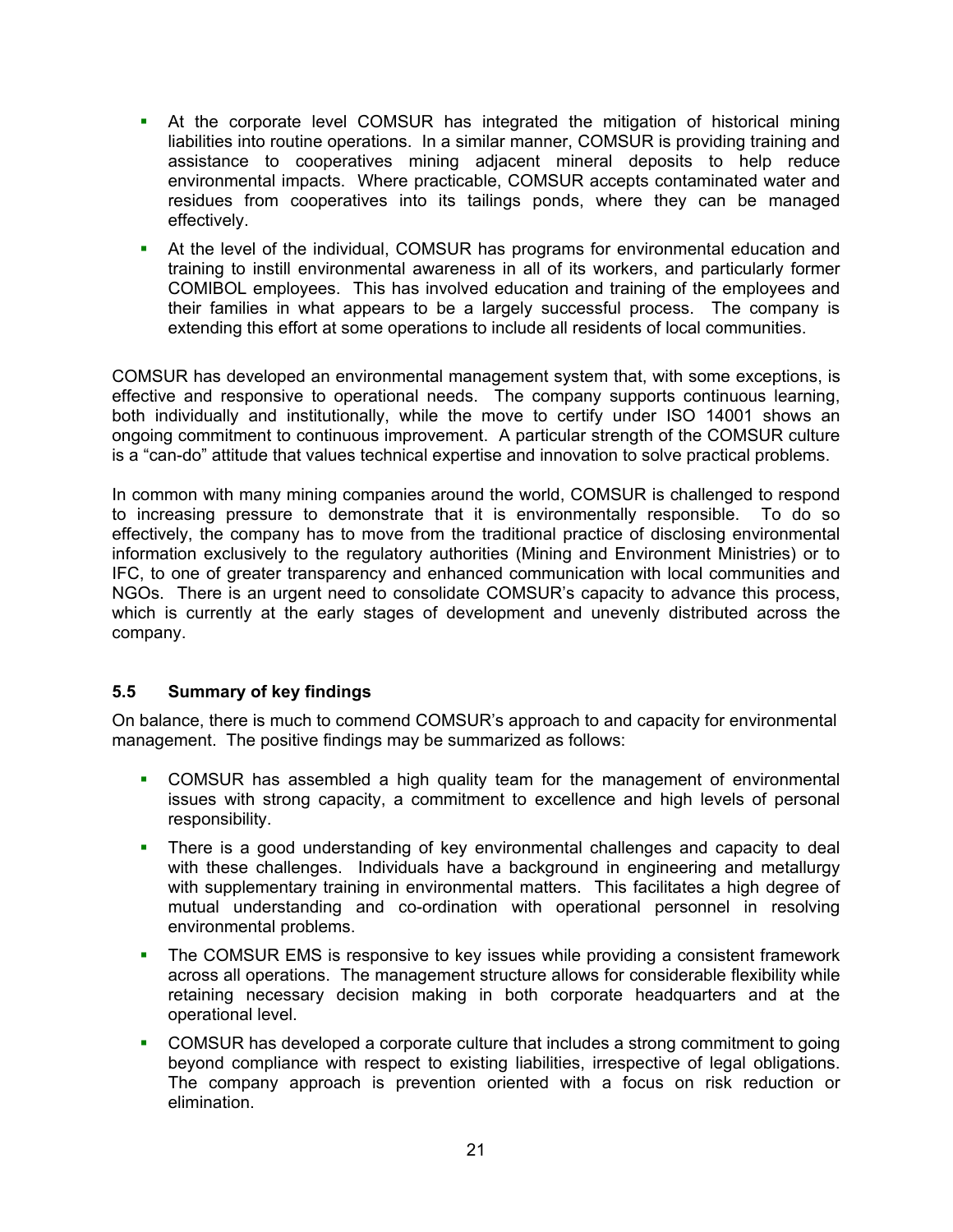• In general, there is strong collaboration with social staff. Locally this includes shared delivery of environmentally oriented programs of education, social infrastructure, and tree-planting.

The capacity review team also identified the following areas for improvement:

- COMSUR's current approach to recruitment of environmental staff, performance appraisal, and dismissal, is informal and should be improved to enhance the empowerment of operational staff, and reduce the potential reputational risk associated with these key positions.
- ò, Current mechanisms for dealing with environmental complaints are informal, inconsistent in follow-up actions and predictability of process, and are sometimes affected by residual paternalism, i.e. the complainant may get some concession in response to a complaint, without the legitimacy and accuracy of the complaint being correctly determined.
- a. In specific areas, COMSUR needs to design and adapt monitoring regimes as activities evolve with the potential to have impacts on the environment. This is illustrated by the need to better understand the impacts of mine dewatering on existing water sources.
- $\mathbf{r}$ The benefits of the current strong collaboration between environmental and social staff are often undermined by not providing adequate environmental information and assurances to communities regarding perceived environmental risks. The negative perceptions of local communities or NGO's may be at odds with the reality on the ground. But the potential to bridge this gap of trust by more actively engaging with communities on environmental information and monitoring is not well developed.
- a. The understanding of some of the specific ISO 14001 requirements among operational environmental staff needs to be reinforced to support COMSUR in pursuing certification. A gap analysis should be undertaken for each of the operational sites between the current management system provisions and the requirements of ISO 14001.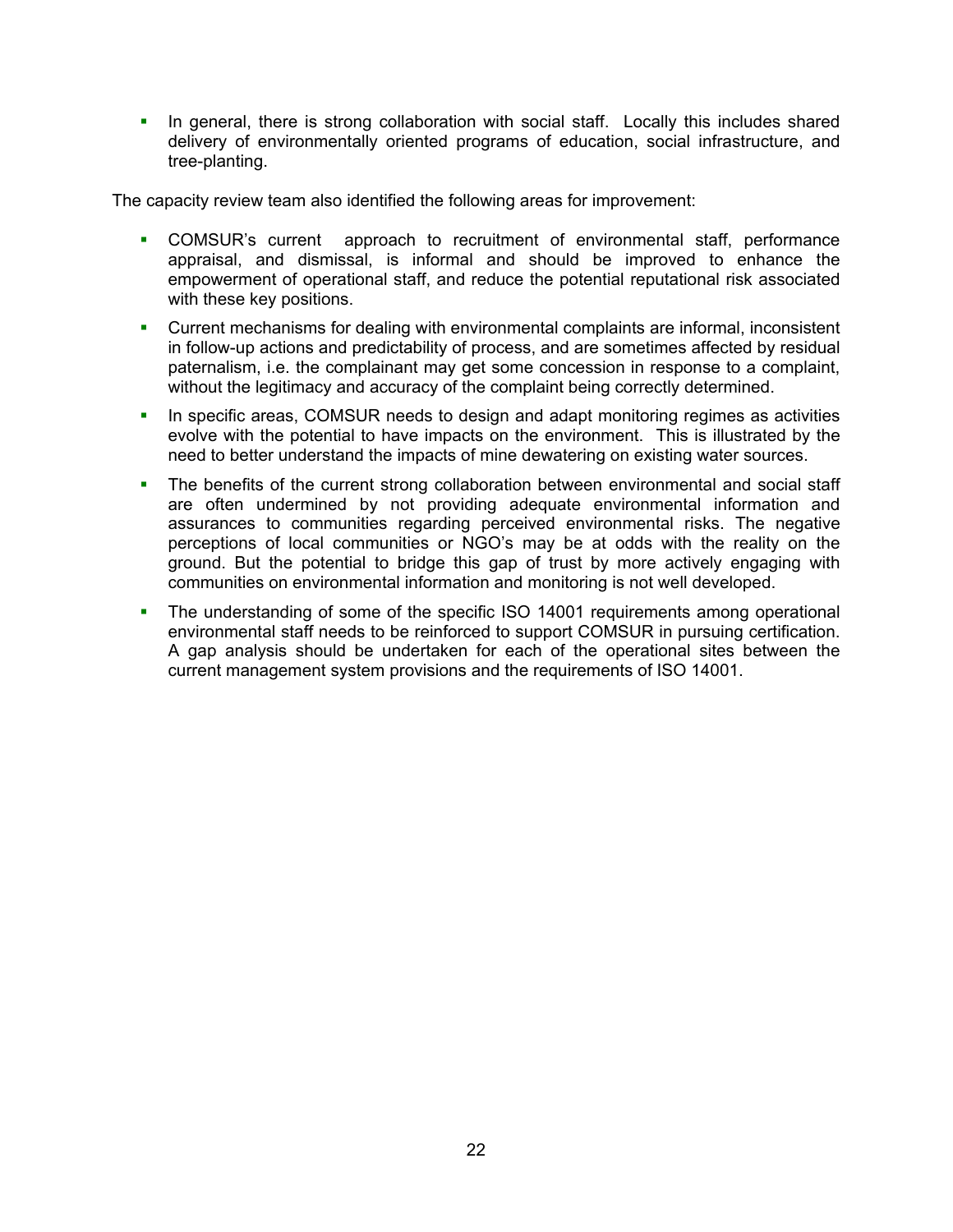In this section, the overall capacity of COMSUR to manage social issues is discussed, both at the corporate headquarters and the operational level. The focus is on the capacity in place at n this section, the overall capacity of COMSUR to manage social issues is discussed, both at the time of the field visit (February/March 2004) but it also considers the evolution of social management, as it is recent and very much still in process. The discussion of social capacity takes into consideration two dimensions; those of community development and community relations, applying the requirements of the IFC, the standards of good practice, Comsur's stated social policy as well as the approach implicit in the way the SMS is being applied.

## **6.1 People**

COMSUR has had a Social Coordinator in La Paz since April 2001. The company's decision to place a Social Coordinator at each operation or cluster of operations has been implemented over the last two years, with the most recent appointment in February 2004 completing the process. The capacity review team were impressed by the level of commitment and enthusiasm of social staff, both recent recruits and those who have been in post for some time. The majority of the Social Coordinators are trained as social workers, the remainder have relevant social science backgrounds. All display a strong basic capability with potential for further growth, and good skills in the community relations area. As a consequence, all seem fairly well aware of the major social challenges facing the mine, as well as those facing communities.

The staff are relatively young, with moderate levels of professional experience (on average, three years) and no experience outside of Bolivia or in mining and social engagement elsewhere (although many were raised in mining communities). Unlike environmental staff, there is no ongoing training or capacity building established for the social area, and there are a number of specific skills and areas of expertise that need to be reinforced. Those who have done additional training while working for COMSUR have done so on their own initiative and time, although their costs have been covered by their respective operations.

At the corporate level, the social staff share some of the same weaknesses observed at the operations. Hence, there is a need to strengthen capacity at the corporate center in order to provide better guidance and leadership to support the operations, as well as to direct specific expertise to address "hotspots" on an as-needed basis. Key areas for reinforcing expertise include Community Development Project design and implementation, participatory methodologies, social assessment, and IFC social policy compliance. Such expertise can come through in-depth training, the use of consultants, the creation of new positions, and a combination of the above to strengthen community engagement and the Social Management System (SMS).

The company expressed frustration at the difficulty in finding good people for the positions. Staff work long hours, up to 12 or more a day, live in isolated areas far from families, and appear to operate under relatively high stress levels. As the sole social specialists they are also professionally isolated. Measures being taken to address these issues (e.g. initiating companywide meetings for social staff and staffing increases) demonstrate a responsiveness in the system as a whole and a validation of the importance of these positions, and should be reinforced.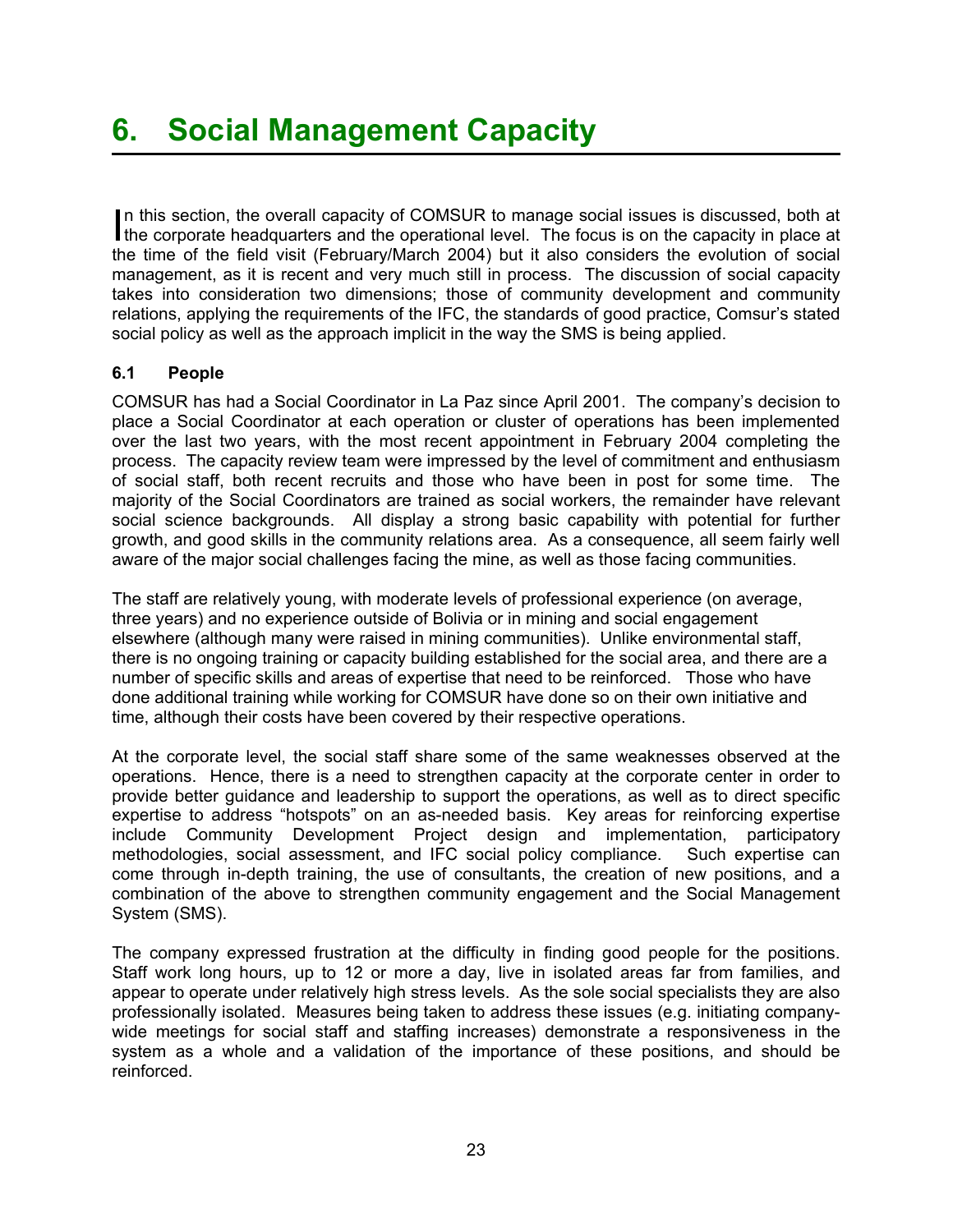### **6.2 Management systems**

COMSUR has begun to implement a formal system for the management of social issues, which puts it in the forefront of efforts by companies of comparable size. The SMS represents a serious management commitment to implementing the social policy, integrating it into COMSUR's operational practices, and to professionalizing the handling of social and community issues.

The SMS articulates corporate commitments to minimize negative impacts on the social environment and to contribute to the long-term well-being of local communities, and lays out corporate policy, project areas to be supported, and basic procedures to be followed. The document also identifies roles and responsibilities for implementation of the social policies. The SMS is used at all operations.

The development of the SMS and its application have led to increasingly well-articulated and understood commitments to participatory practices, sustainability of benefits, and the need to strengthen community capacity. The review team noted that relative to where COMSUR's actual practice has evolved to, the social policy, developed in 2001, does not fully articulate the company's commitment. Updating the social policy would strengthen and clarify the company's position, internally and externally, on a number of points.

### *6.2.1 Structure*

The organizational structure places social management within the Administrative area of the company, with social staff (corporate and operational) reporting to the corresponding Administrator<sup>11</sup>. There is coordination between the Social Coordinator and other operational managers, but no formal links. This structurally isolates social issues from operational and environmental decision-making, and reduces the decision-making authority of the social staff by placing decisions in the hands of managers not trained in that area of expertise. It also provides a buffer between social issues and General Superintendents, thereby reducing their direct responsibility. Nevertheless, the Social Coordinators feel strongly supported by senior management at their operations, which has assisted them in achieving their goals.

Overall, the review found that social staff are less empowered to implement and act in problemsolving ways to achieve policy and system objectives than their environmental counterparts. While there are a number of reasons given the newness of these positions, it tends to slow the process of professionalizing their work and creates structural/management constraints which may impede effective and creative problem solving (as social specialists are not directly responsible for achieving social goals or policy implementation).

## *6.2.2 Management Procedures and Tools*

Management procedures and tools have been under development for the last 24 months, and include a series of supporting documents to guide the development of projects, partnership arrangements, and the implementation of a Resettlement Action Plan. These are adapted as necessary at each operation; a workshop for social staff in January 2004 facilitated the sharing of experiences between operations. Standard reporting practices are also in place across the

<span id="page-33-0"></span> $11$  The exceptions are the operations closest to Potosi (San Lorenzo, Colquechaquita and Don Diego) where there are no Administrative Superintendents and the Social Coordinator reports directly to the General Superintendent.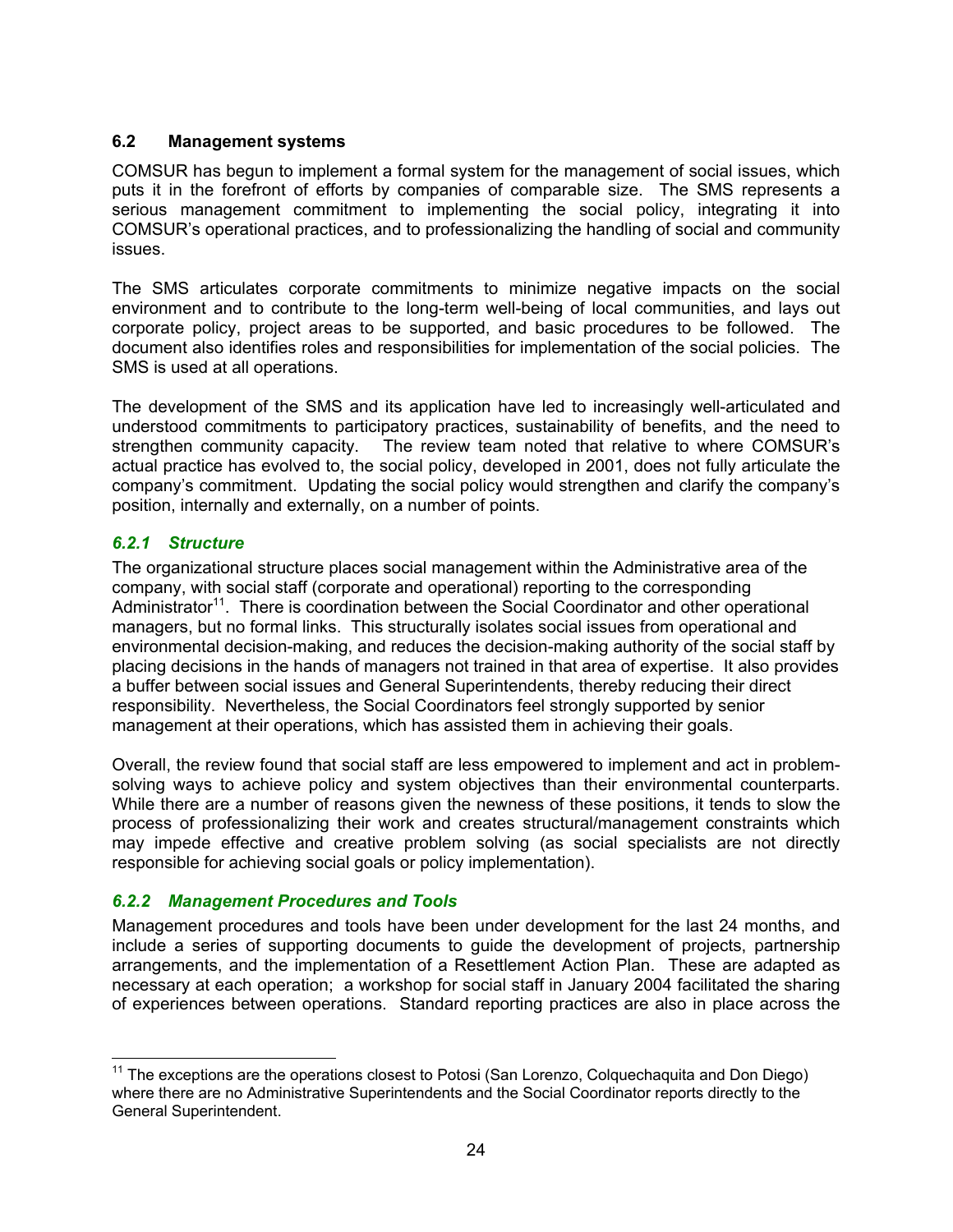operations (daily reports, monthly work plans, monthly completion reports, project implementation and monitoring forms, etc.).

Procedures for project-based community development activities have been particularly welldeveloped and implemented consistently across the company's operations, including the use of community profiles and consultation processes. In the last 18 months, COMSUR has moved to implementing community projects in nearly all of the communities identified as being in the area of influence of their operations. However, supporting procedures are not always well developed. For example, the basis for defining social area of influence<sup>12</sup> is not always clear. There is no differentiation between social data collection to support project design as opposed to its application to identify potential impacts and/or provide necessary information for decisionmaking.

On balance, the feedback mechanisms in the SMS (in the reporting process, the flow charts and other support procedures) to bring about continuous learning and improvement are poorly applied. This is also true of monitoring and evaluation of both project implementation and outcomes to support that feedback and assessment process. For example, an exercise has been completed at each operation to identify challenges, but new action plans to address those challenges are not yet forthcoming at all operations. The challenge posed by limited community capacity for participatory development planning was identified at nearly every operation, yet few steps have been taken to help build this capacity.

Nevertheless, much has been learned in a relatively short period of time and there has been significant innovation at some operations leading to the adoption of techniques and procedures that could increase efficiency and effectiveness at all operations. Overall capacity within COMSUR would be strengthened rapidly by facilitating the consolidation and sharing of these experiences and drawing on the resources of external experts to enhance understanding and practical skills.

Although COMSUR's corporate procedures specify the integration of social criteria into the analysis supporting project decision-making, this is not yet an effective or consistent process, nor is there documentation to support that it has taken place. One example is the current tension in project documents between the legal framework in Bolivia (which provides for expropriation) and good practice approaches to land acquisition. The procedures and staff capacity to ensure that this integration takes place consistently and adequately require strengthening. Where necessary, COMSUR's policy provisions and supporting procedures should explicitly address tensions between conventional and good practice approaches.

#### *6.2.3 Community Development Programs (CDPs)*

COMSUR has recently focused its CDPs in five areas of basic needs and productive activities to contribute to improving the quality of life of the communities in their area of influence. The current process for planning and implementing participatory community development projects has developed rapidly. There is a good process of documenting implementation activities, but not for addressing effectiveness of implementation; some aspects of the SMS in this area are not consistently well understood.

The breath and scope of activities now being undertaken require that the procedures for project management and participatory processes become more professional and rigorous. This is

<span id="page-34-0"></span> $12$  Other than the legal requirement to work with communities within a 5 km radius as required by the Mining Code. However, COMSUR often works with communities well beyond this physical limit.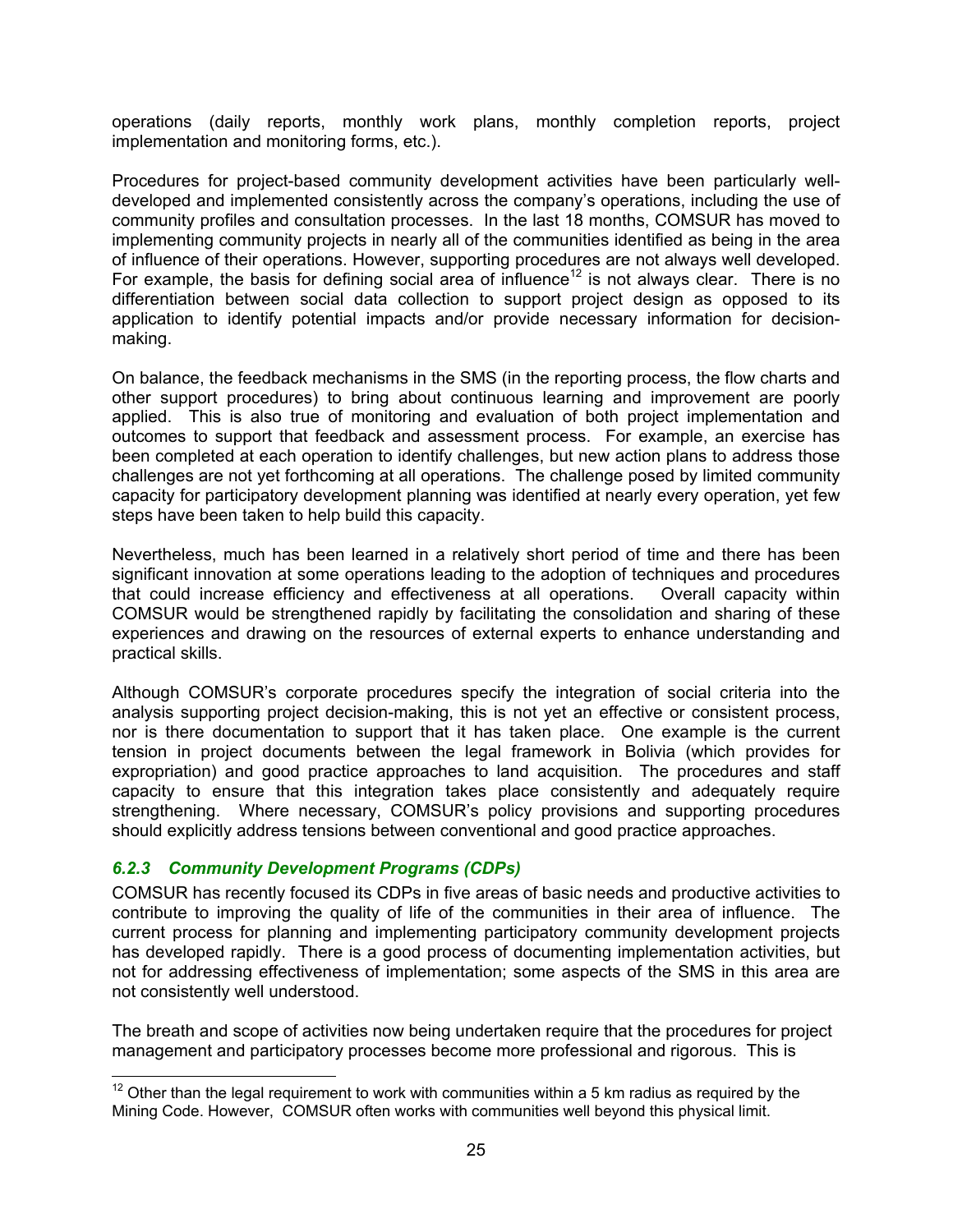particularly true in the case of the participatory processes – originally for project selection and now to include counterpart participation – if the company's significant social commitments are to effectively translate into both real and perceived improvements for intended beneficiaries. Specific attention should be given to training staff as well as strengthening the procedures for:

- Setting of measurable objectives which clearly link to achieving overall goals;
- **If Identifying and monitoring indicators of desired results rather than completion of tasks** (results-based-management);
- Strengthening and systematizing the monitoring and review process to internalize the lessons and adjust future activities and the procedures accordingly; and
- Broadening and strengthening the participatory processes used including coidentification of indicators of success, etc.

### *6.2.4 Communication*

Community engagement by COMSUR is being transformed by the investment in staff and project funding. The capacity review team is concerned that COMSUR's significant commitment and intention to create a new kind of relationship with its stakeholder communities needs to be supported by a clear communication strategy based on transparency, capacity building and access to information.

The basis for funding social projects lacks clarity and transparency with respect to company and counterpart contributions. There is also no clear budgetary distinction between employee benefits and community development activities. The overall process for approving annual budgets and the criteria for allocating resources are also not clearly established or communicated to the interested parties. Although capacity and experience vary between communities, some have considerable experience with project funding (especially when municipalities are counterparts) and lack of transparency hinders forward planning and the independence of the counterparts, and reduces the trust between parties.

The process and criteria for identifying communities within an operations area of influence and project beneficiaries (beyond the 5 km radius required by law), should be clearly articulated by COMSUR and communicated to all relevant groups. It is important that neither conflicts nor environmental complaints continue to be seen as the basis for participation in CDPs, by either communities or COMSUR.

One component of the improving communication is strengthening the consultation process. COMSUR's consultation with communities has increased considerably, most recently as part of the process of identifying community development priorities. Consultations have in some cases focused on political or traditional authorities or representatives. While this is legitimate in many circumstances and may be more efficient in the short-term, it is inconsistent with good practice. It does not effectively engage the broader community as is required by a participatory development strategy. Broader engagement with, and involvement in decision-making by an informed community will be necessary for COMSUR to convince communities to provide counterpart participation.

#### **6.3 Resources**

The allocation of resources to social initiatives has increased significantly in the last year, due at least in part to the upturn in metal prices and therefore the financial well-being of the company.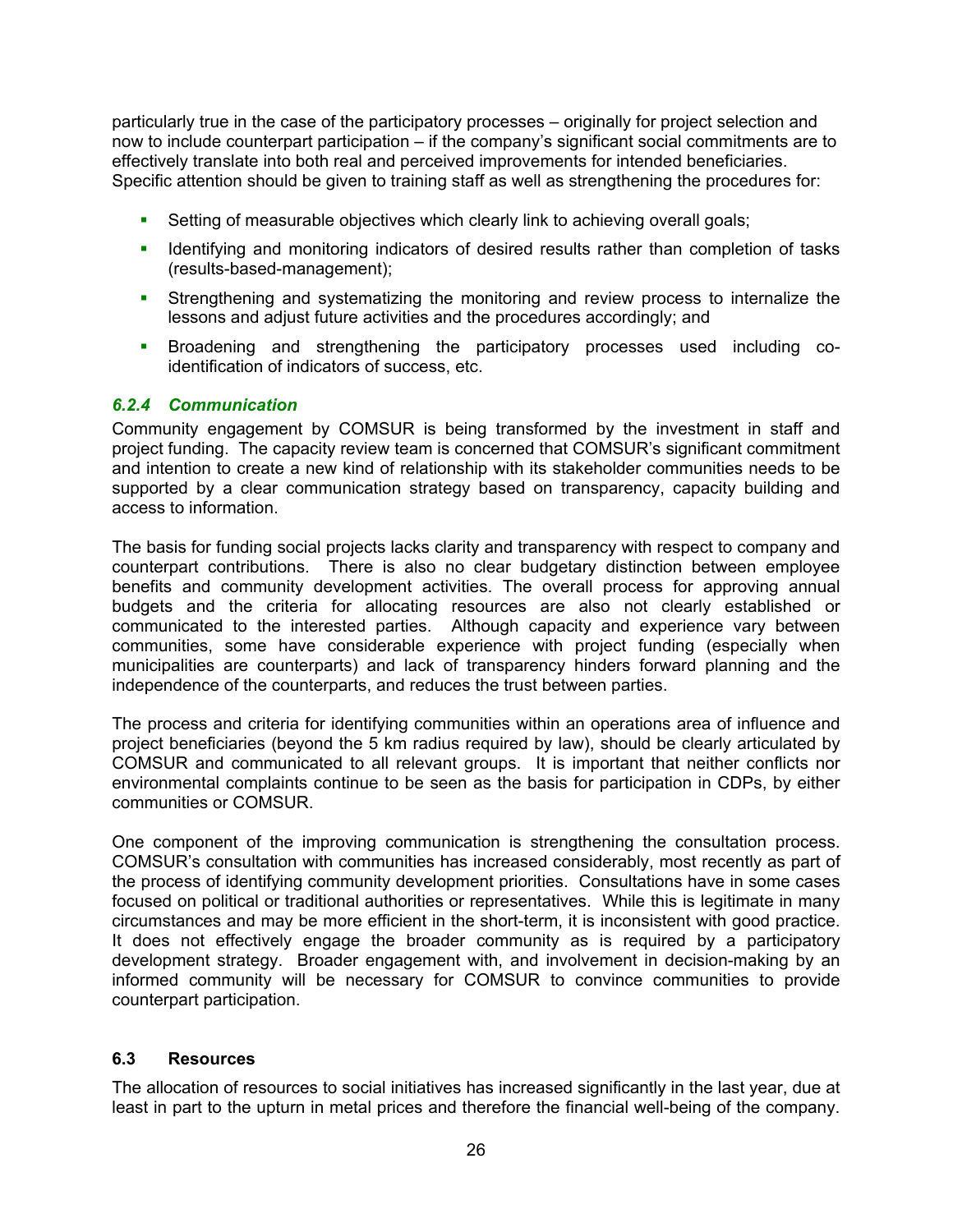Budgets for the implementation of projects have increased significantly from the previous year to this one, and budgets for personnel have also increased significantly by adding dedicated social staff at three more operations so that all mines now have social staff. COMSUR is also for the first time committing financial resources to five-year plans at the increased levels, which while still under review represents a significant advance in financial commitment and the capacity to do forward planning.

Resources for social projects are allocated from operational budgets, but spending decisions are approved by La Paz. The Social Coordinator is responsible for drawing up draft annual budgets on the basis of previously identified projects, and with the intention of undertaking a project with each stakeholder community. The budget is then evaluated by the General Superintendent. This is at the corporate headquarters in La Paz, with the participation of the General Superintendent and the Social Coordinator, prior to presenting to the Board for approval. In the previous fiscal year 2003, a significant number of budget overruns occurred and the required funds were made available by the General Superintendent of the mine (or the Regional Manager for operations local to Potosi). In addition, in the budgeting process for 2004, a number of social budgets were approved by the corporate center at levels higher than those requested and approved by operations, indicating a push from La Paz to increase project spending. None of the social specialists felt that the resources allocated were inadequate or presented a barrier to achieving their objectives.

Decisions regarding spending over the approved budget are made by senior operational management (in most cases the General Superintendent and/or Administrative Superintendent), not by the social specialist. The same is true for decisions on which communities are to be included as stakeholders, a major decision-point regarding who will potentially benefit from the company's social development programs. These decisions on funding and identification of beneficiaries are best made using the expertise and knowledge of the social specialists. However, COMSUR has sometimes taken such decisions to reduce conflict or address complaints (see also section 5.2).

## **6.4 Culture**

There is a clear commitment on the part of corporate senior management to the social policies and their implementation, and the review team found genuine efforts and commitment to move from a reactive to a proactive approach to community engagement. In addition, there is also a strong commitment to move from paternalistic to participatory approaches to community development, but with considerable variability in terms of how that is understood and what would indicate success. The current culture of COMSUR related to social management represents a culture in transition, and is inconsistent across the operations.

The review team found that operational management understands and endorses the new corporate emphasis on social responsibility and community engagement; however, the strong autonomy in terms of both operational style and decision-making at the operations, which is another core element of COMSURs's corporate culture, has resulted in an uneven implementation of the social policies and an inconsistent understanding of how or why integration of the SMS into other systems is necessary. Of significance is the finding of the capacity review team that there has not been a consistent re-appraisal of how new project and operational decision-making may need to be changed or adapted in order to ensure that social policies and commitments are adequately fulfilled.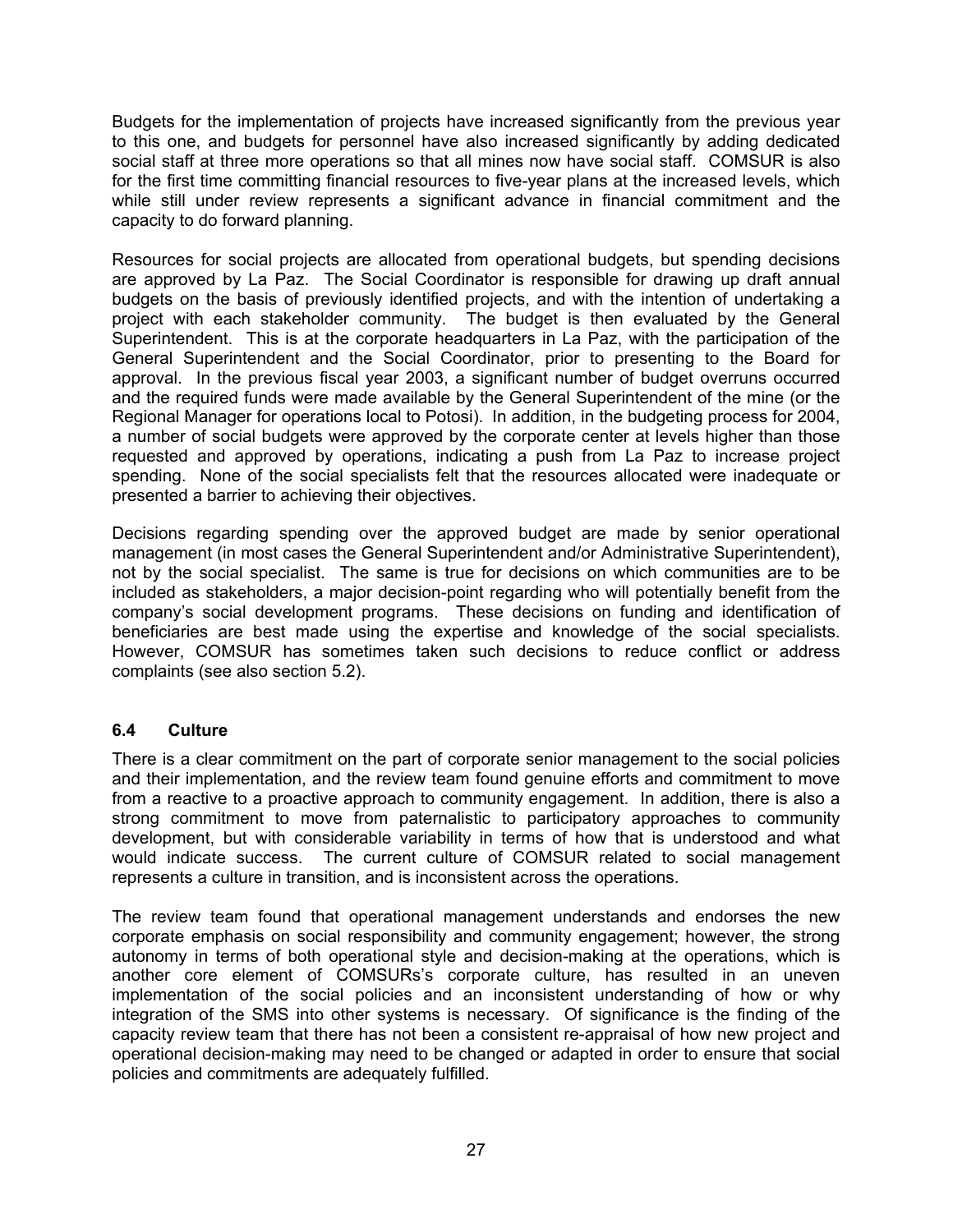There is a consistent understanding within operations that the standards to be met for social policies are IFC's guidelines, and there is considerable pride in the company's efforts and advances in meeting those standards over the last year. The understanding of how to do it has been shaped, however, by pre-existing models of social assistance and a culture of limited transparency and disclosure at many operations.

The capacity review team also found a tendency towards residual paternalism at some operations in resolving problems or addressing complaints, which is inconsistent with the social policy and the strategies and processes being developed in the SMS. While the capacity review team believe that COMSUR's expanded community development efforts represent a proactive evolution in its management of social issues, many communities still believe that they obtain assistance from COMSUR only through pressuring the company.

### **6.5 Summary of key findings**

Overall, the review identified several positive findings with respect to the management of social issues, which may be summarized as follows:

- The social staff without exception have an appropriate background (social workers or similar social science backgrounds) and training for community relations work, and all are capable, enthusiastic and demonstrate a high level of commitment to their work. They have a strong basic capability, with potential for further growth and professional development. a.
- a. Notwithstanding the identified need to strengthen their capacity, the staff are knowledgeable about the key social challenges faced by the mining operations and have a good working knowledge of the situation and challenges faced by communities, which may affect their own effectiveness.
- COMSUR's investment in the development of a Social Management System represents a progressive attempt to professionalize the handling of social issues and community relations, and a move from the reactive to the proactive.
- a. The company's recent move towards a 5-year planning process represents a substantial financial commitment, and a quantum leap in the ability of both COMSUR and the corresponding communities to do forward planning, allowing them to work towards longer-term and more strategic goals.
- COMSUR have made a commitment (and genuine efforts) to move from the paternalistic approach to community assistance used in the past, to more participatory approaches, and from a reactive to a proactive mode with regards to community engagement.

On balance, COMSUR have made considerable advances in the management of social issues in recent years , but the review also identified a number of areas for potential improvement:

a. The apparent strong willingness and enthusiasm of the social coordinators to implement the social management system and constructively engage with communities, is hampered by inadequate capacity in some key areas.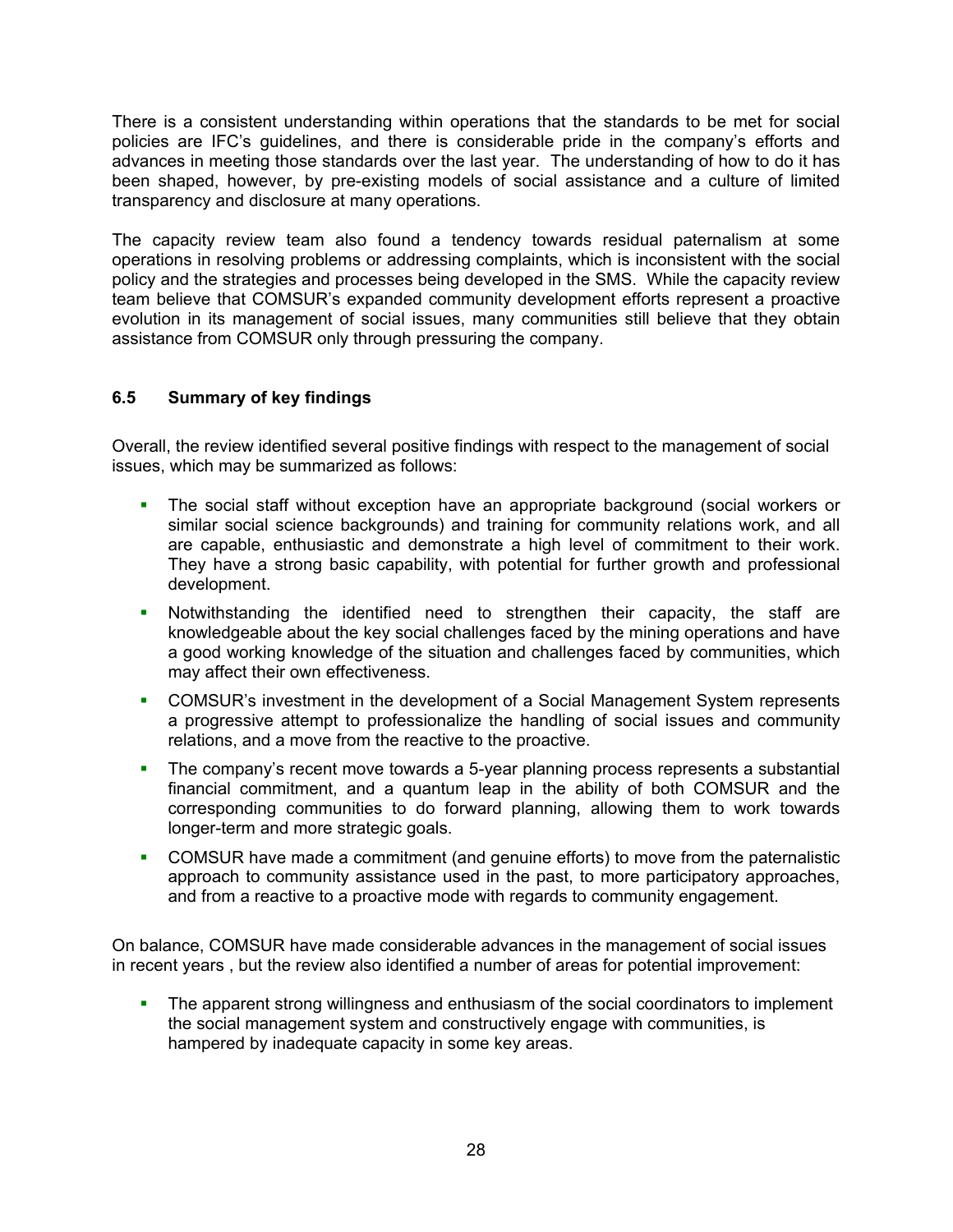- The integration of social assessment into the analysis supporting decision-making (e.g. with respect to alternative sites) is neither fully systematic nor documented, and needs to be reinforced.  $\mathbf{E}^{(1)}$
- COMSUR has identified practical 'difficulties in engaging with communities', which reflect a basic lack of community capacity for participatory development planning (e.g. engage in identifying community development priorities, etc.). However, COMSUR's community development efforts make no specific provisions to help build this capacity, other than through experience at the project level.
- a. COMSUR has been progressive in implementing a SMS, but the system needs to be reinforced in the fundamentals of setting measurable goals, monitoring and continuous improvement.
- **COMSUR's approach to consultation is often too shallow, and directed at recognized** authorities (at the municipal or community level), but this approach does not ensure a sufficiently broad engagement with all affected groups nor acknowledge the reality that many messages do not trickle down.
- a. COMSUR's SMS and community engagement efforts would benefit from additional strategic/shared capacity at the corporate center, both to provide leadership and direction in support of the operations and to direct to 'hotspots' on an as-needs basis.
- $\blacksquare$ There is a need for greater consistency and transparency in: the identification of COMSUR's social area of influence/responsibility; the financing of community development projects with clear distinctions between COMSUR's and counterparts contributions; and the implementation process.
- $\mathbf{r}$ At present, the lines between some of COMSUR's investments in mitigation, employee benefits, and community development are blurred. Genuine investments in community development should be unbundled from mitigation and employee benefits.
- $\blacksquare$ The social coordinators would benefit from regular and formal structured opportunities for sharing ideas, experiences, and learning, to build on the recent meeting of all social coordinators in La Paz.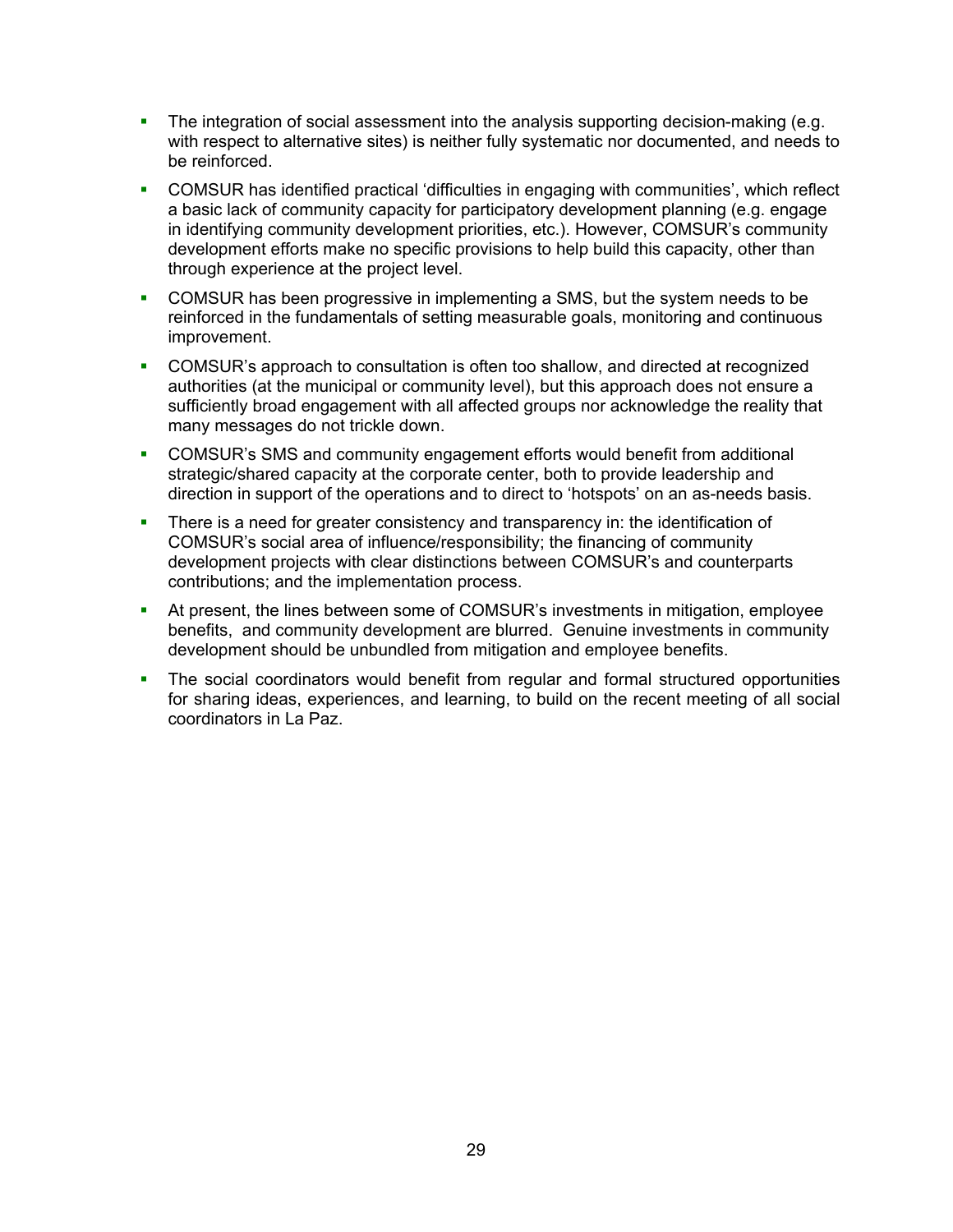## **7. Recommendations**

In this section, recommendations are discussed that are responsive to the findings presented<br>in chapters 3 – 7. Collectively, the recommendations, if implemented, should help to address n this section, recommendations are discussed that are responsive to the findings presented important issues for COMSUR and its local communities that include:

- The gap between the often negative public perception of COMSUR's environmental management and related environmental risks, and the generally robust approach to managing environmental issues and aspects that was evident within COMSUR's operations; a i
- a. Linked to the first bullet point, the limited exchange of information, consultation and deeper forms of engagement between COMSUR and local communities on environmental and social issues and risks;
- a, The informal and inconsistent approach to handling environmental and social complaints across COMSUR's operations, which affects the predictability of process and can encourage 'speculative complaints' without foundation; and
- a. The critical need to build trust between COMSUR and local communities to provide a basis for participatory community development planning and foster ongoing relationships of mutual benefit.

Firstly, a number of recommendations are considered to be applicable to environmental and social management and are presented as cross-cutting recommendations. These are derived from issue-specific findings, which were explicitly discussed in sections 5 and 6. Recommendations specific to COMSUR's environmental and social management are then presented in turn. Finally, a number of recommendations for how IFC engages with sponsors on capacity issues are also presented. These are generic to all IFC clients, but are also relevant to COMSUR. All recommendations are preceded by a summary of the finding that prompted the recommendation.

#### **7.1 Cross-cutting recommendations**

Current mechanisms for dealing with complaints are informal, inconsistent in process and predictability and are sometimes undermined by residual paternalism. *It is recommended that COMSUR develop and publicize as a matter of priority a complaint resolution process that is transparent and predictable. Where complaints are legitimate, the remedial actions by COMSUR should be clearly communicated as mitigation efforts. Where complaints are unfounded, efforts should be made to explain why. This should be facilitated by the use of community environmental monitors. For situations where environmental complaints are a surrogate for an unrelated concern, COMSUR should aim to better understand the nature of such concerns.*

Inadequate communication is a recurring theme in several of the review findings, and highlights the need for COMSUR to reinforce information exchange, transparency, and engagement with communities. *COMSUR should seize the opportunity to strengthen its relationships with communities through adopting a more open and transparent approach to community engagement on E&S issues of mutual concern. This aspect is reflected in some of the issue-specific recommendations.*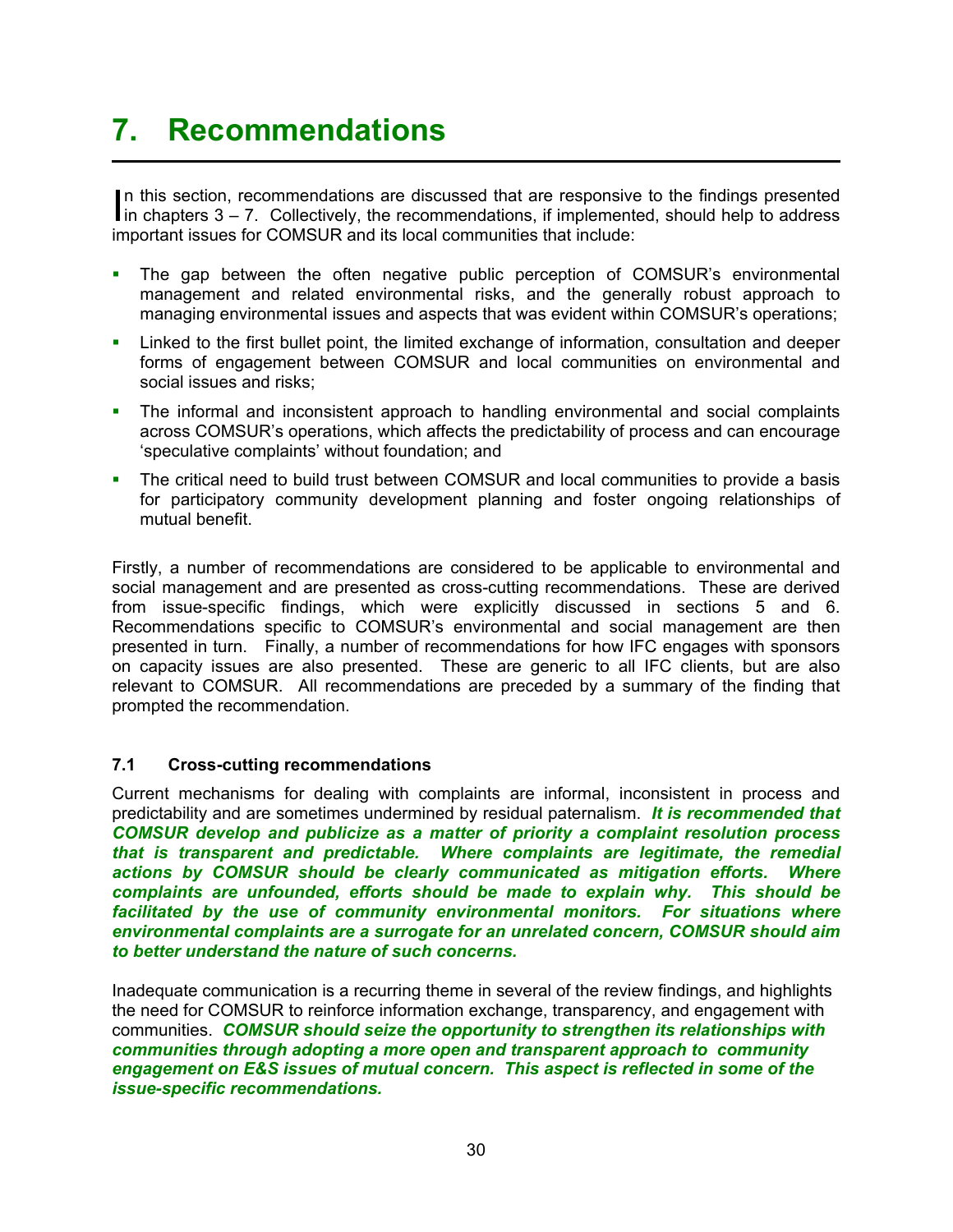While current emergency response plans recognize the need for coordination with the authorities, there is no recognition of the potential for the direct involvement of the local population. *COMSUR should examine when and how the local population should be informed, engage with communities to discuss emergency issues of mutual concern, and explicitly integrate the involvement of communities into emergency response plans.* 

E&S staff within operations have limited access to external expertise and would benefit from greater exposure to the innovation that the use of international consultants can facilitate. *In specific areas that the capacity review has highlighted (risk communication, resultsbased community development planning, social assessment, and participatory approaches), COMSUR should catalyze the acquisition and dissemination of these skills across the company by bringing in external experts knowledgeable of international best practice to provide training and instruction.*

COMSUR's approach to the recruitment, performance appraisal and dismissal of E&S specialists is currently too informal. *COMSUR should institute a formal process whereby the recruitment, performance appraisal and dismissal of Environmental and Social Coordinators is managed jointly among the General Superintendent of an operation, the Environmental Manager/Social Manager and the Vice President of Operations, with managerial responsibility residing with the General Superintendent.*

### **7.2 Environmental management**

The benefits of the strong collaboration between environmental and social staff are often undermined by not providing adequate information and assurances to communities. *It is recommended that COMSUR develop methods and procedures to achieve greater engagement with communities on environmental matters with an emphasis on providing information in a transparent and participatory manner. COMSUR should also actively involve community representatives in environmental monitoring and the interpretation of analytical results, and in dialogue regarding environmental risks, to help build credibility and trust gaps. This may be one area where the involvement of external expertise is advisable.*

Environmental monitoring schemes, as specified in the Environmental Licenses for each operation, have not always been adapted to changes induced by the evolution of mining operations (e.g. effects of mine dewatering on surface water sources). *It is recommended that COMSUR revisit monitoring regimes periodically and systematically, and ensure they are inherently flexible and responsive to the environmental changes that can take place over the life of an operation.*

Understanding of some of the specific requirements of ISO 14001 needs to be reinforced among environmental staff to support COMSUR in pursuing certification. *COMSUR should undertake a gap analysis between current management provisions and ISO 14001 for*  each operation so that staff can be fully aware of the tasks ahead of them. Additional *training should be provided to ensure capacity in any areas identified as problematic.* 

#### **7.3 Management of social issues**

Ongoing training and capacity building for social staff are not formalized in the SMS, and there is a need to create and strengthen specific skills and areas of expertise. *It is recommended*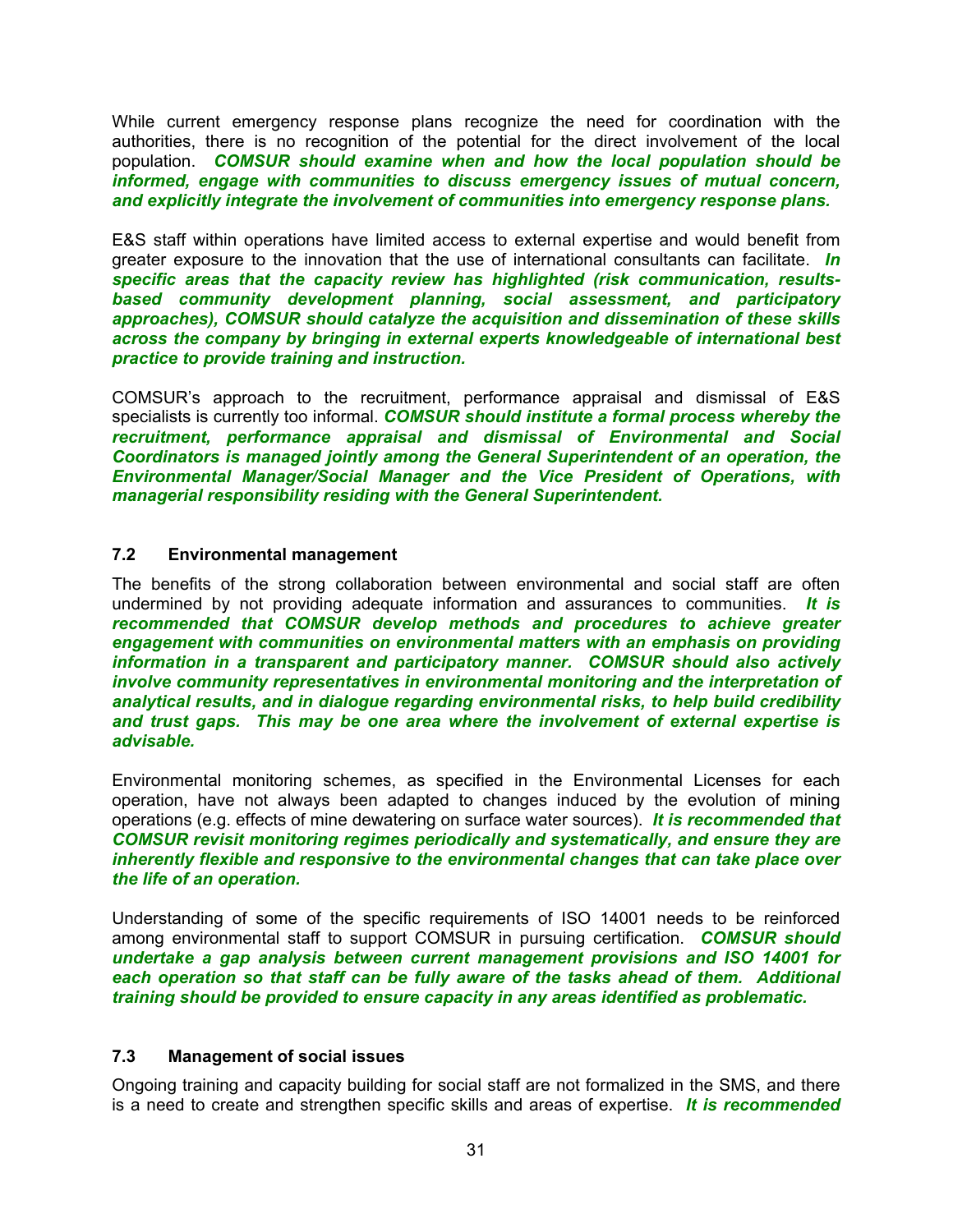*that training and continuous learning and improvement be integrated into the SMS, and financial resources provided to support external expertise to build in-house capacity in specific areas. Identified areas for reinforcing expertise include participatory methods, social assessment methodologies, community development project design and management (with reference to international good practice as well as the IFC social guidelines and policies), and capacity in the local indigenous language.*

Social staff are less empowered than their environmental counterparts, are not charged with direct responsibility for achieving broader social goals and social policy implementation, and do not report directly to senior management. *It is recommended that COMSUR institute a similar reporting structure and accountability for operational Social Coordinators as for Environmental Coordinators, to strengthen the role of social specialists within operations and the company's capacity overall to implement its social policy commitments. Appointment of a Social Manager may be a necessary component of strengthening the corporate-level capacity, with a reporting line to the Vice President of Operations, either directly or via the Environmental Manager.* 

Social criteria are not consistently or effectively integrated into the analysis supporting project decision-making at operations. *It is recommended that the SMS and EMS be revised to strengthen the formal integration of social criteria into project decision-making at an early stage, with adequate training for senior and area managers to understand the value and application of such integration. Specific training should be provided to social specialists to understand social impact assessment as opposed to social needs assessment and diagnostic tools (the current use of the community profiles), using IFC's Operational Policy 4.01 and IFC Social Assessment Guidance documents. Access to trained expertise should be improved, either by training an in-house specialist in SEIA or by identifying and providing resources for the use of external experts.*

Greater consistency and transparency are needed on aspects of COMSUR's social policy and its implementation in order to improve communication and stakeholder confidence. *In order to build trust with communities and facilitate a non-dependent development process, greater clarity is needed on a number of issues, which then should be clearly and consistently communicated to the communities in their influence area. These include the identification of social areas of influence or responsibility, criteria for participation in community development program, the financing of projects (including clear distinctions between COMSUR's and counterpart contributions), and the implementation process including participation, decision-making, scheduling and accountability.*

*COMSUR's social policy should be revised and updated to reflect where current practice has superceded existing policy commitments, which would strengthen and clarify the company's policy position.*

SMS processes for setting measurable goals, monitoring, and continuous learning and innovation should be strengthened. *It is recommended that at the SMS and community development project implementation level, a concerted effort be made to build capacity in processes to measure performance and effectiveness of activities against the larger goals of the company and the social policy. This would give a greater assurance of positive results in the short as well as long-term, and would support effective measurement of the impacts achieved as well as continuous learning and innovation. The review of monitoring and project results should be strengthened and systematized.*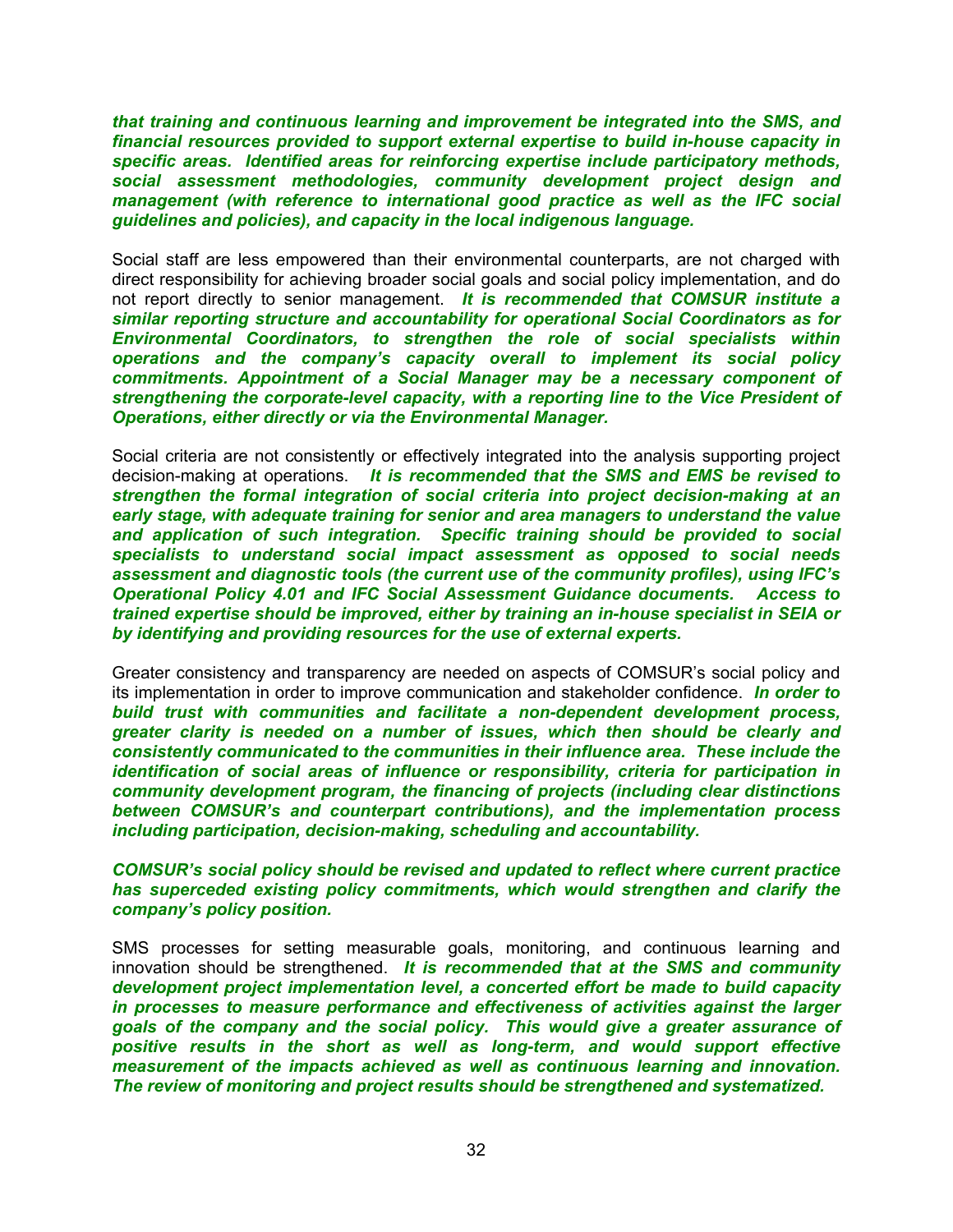Public consultation does not consistently extend to the affected population as a whole and often is directed at authorities and representatives. This does not always result in effective consultation and engagement nor does it meet good practice standards. *It is recommended that COMSUR deepen its processes of public consultation to ensure broader, informed participation by the affected population as a whole. Where necessary, implementation schedules and level of effort must be adjusted to take account of the requirements for such consultation practices.* 

Social staff are professionally isolated and working in difficult and stressful situations at the same time as they are developing and learning to apply the SMS.*In order to reduce the professional isolation of social staff and strengthen the learning opportunities across the company, it is recommended that COMSUR formalize opportunities to optimize sharing of ideas, experiences and learning between social specialists, through regular meetings, site visits, and training programs. COMSUR may also consider creative ways to develop specific expertise or program experience in individual specialists in order to then share that knowledge across operations.*

#### **7.5 Recommendations for IFC engagement on capacity issues**

IFC is uniquely placed to play a more direct role in the reinforcement of COMSUR's capacity, depending on its own capacity constraints. *In general, IFC has played a limited direct role in helping to develop COMSUR's capacity, but has provided direction, encouragement and support such as recommending consultants. Yet IFC's experience with managing social issues in particular makes it well placed to assist in the development of such capacity. IFC capacity is however an issue, as social specialists have to contend with the pressing demands of due diligence and supervision. It is recommended that IFC explores the potential to engage in strategic partnerships to support sponsor learning and innovation on E&S capacity, supported by existing mechanisms such as the Corporate Citizenship Facility (CCF) and the proposed IFC Endowment Fund (to support Technical Assistance efforts).*

IFC should consider more systematically the adequacy of capacity at the pre-investment stage and link this to specific requirements to enhance E&S capacity. This is consistent with the recommendations of the 2003 CAO Review of IFC's Safeguard Policies. *The methodology adopted for this capacity review has attempted to demonstrate the potential value of a considered focus on sponsor capacity. By adopting a more systematic consideration of sponsor capacity at the due diligence stage, areas of capacity in need of support could be identified and become a condition of any future loan. Implementation would become an integral part of the sponsor's ongoing management of environmental and social risks, and be subject to IFC's routine supervision efforts. IFC should also explore mechanisms for rewarding sponsors that exhibit superior capacity and performance over time, relative to riskier sponsors.*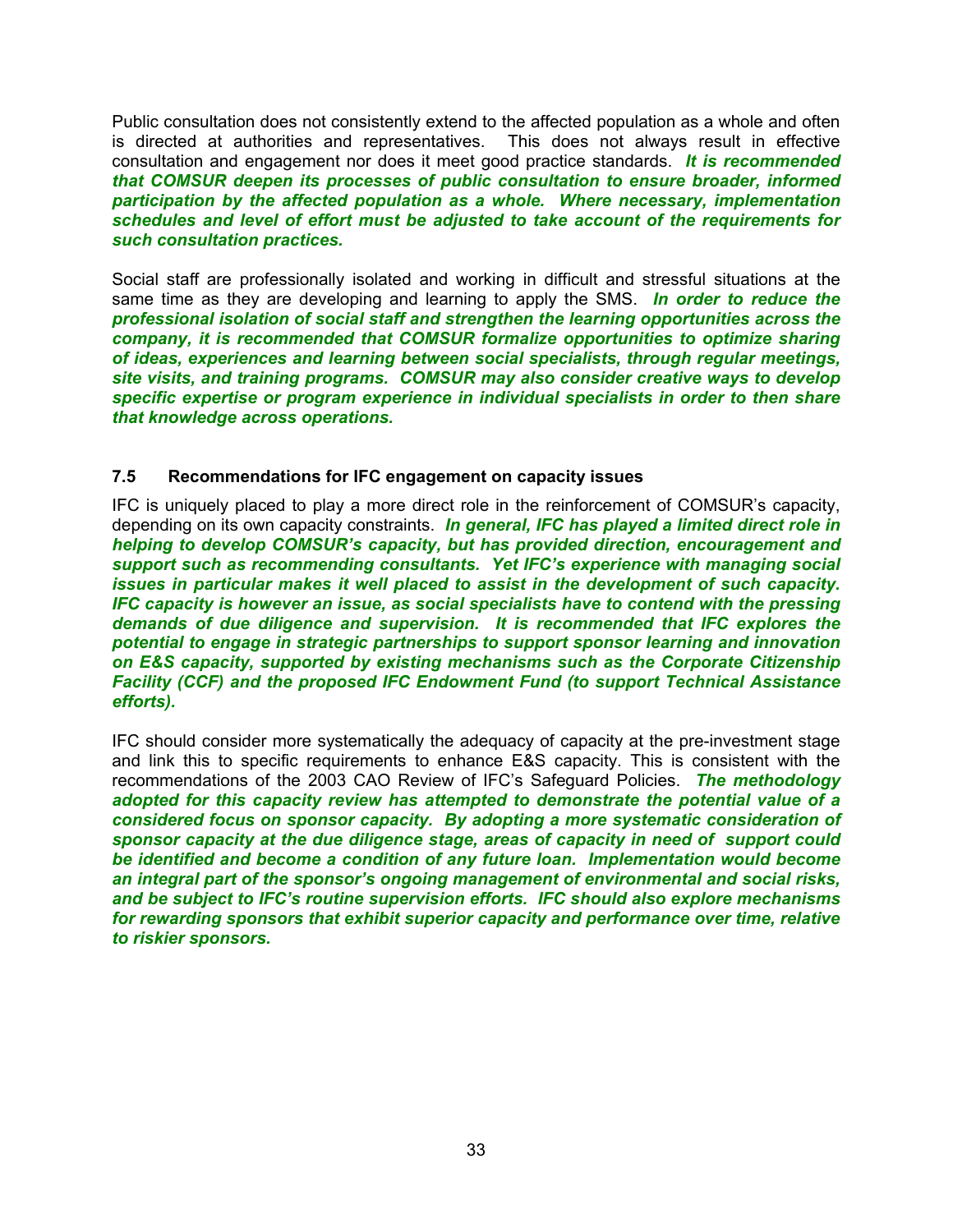## **Annex 1: Communities and organizations consulted for the capacity review**

| <b>COMSUR</b><br>operation | <b>Community</b><br>visited    | <b>Organization/individuals interviewed</b>                                                                                                                                                                                |
|----------------------------|--------------------------------|----------------------------------------------------------------------------------------------------------------------------------------------------------------------------------------------------------------------------|
| Colquiri                   | Comunidad<br>Colquiri          | Meeting at Office of the Alcaldia (Mayor and 5 Officers).                                                                                                                                                                  |
|                            | Alto Colquiri                  | Informal discussion with a member of OTB (Organizacion<br>Territorial de Base) and a teacher.                                                                                                                              |
| Vinto                      | Vinto                          | Meetings with leaders of water management group; Head<br>of local school; and informal meeting with 5 community<br>members.                                                                                                |
|                            | Sepulturas                     | Meetings with 2 teachers and informal meeting with 4<br>community members.                                                                                                                                                 |
|                            | Socamani                       | Open meeting with community leaders and members (circa<br>30 people); interview with 2 school teachers; meeting with 3<br>women from COMSUR-supported textile project; and close-<br>out meeting with 8 community leaders. |
| <b>Bolivar</b>             | <b>Bolivar</b>                 | Meeting at Office of the Alcaldia (Mayor and 3 Officers).                                                                                                                                                                  |
|                            | Charkajara/Surumi              | Meeting with community leader and members (circa 6–8<br>people).                                                                                                                                                           |
|                            | Quequejani<br>Grande           | Meeting with community leaders and members (circa 12–15<br>people).                                                                                                                                                        |
|                            | Comunidad<br>Antequera         | Meeting with community leaders and members (circa 8-12<br>people).                                                                                                                                                         |
| Huari Huari                | Municipality of<br>Huari Huari | Meeting with 7 community representatives (including the<br>Alcalde and President of the School Board).                                                                                                                     |
| San Lorenzo                | Esquina                        | Informal discussion with 2 Quechua-speaking women,<br>through translator.                                                                                                                                                  |
|                            | Cachi Tambo                    | Meeting with traditional leader and 6-8 community<br>members.                                                                                                                                                              |
| Don Diego                  | Comunidad Don<br>Diego         | Meeting with 3 authorities (Secretary General of the<br>Agrarian Union, and the President and Vice-President of<br>the School Board) and a teacher.                                                                        |
|                            | Chilimoko                      | Meeting with two community groups, including present and<br>past leaders (circa 30 people); and second community<br>meeting (circa 15 people).                                                                             |
| Porco                      | Porco                          | Meeting with Office of the Alcaldía (Mayor).                                                                                                                                                                               |
|                            | Agua Castilla                  | Meeting with community women at Centro de Madre (circa<br>20 women).                                                                                                                                                       |